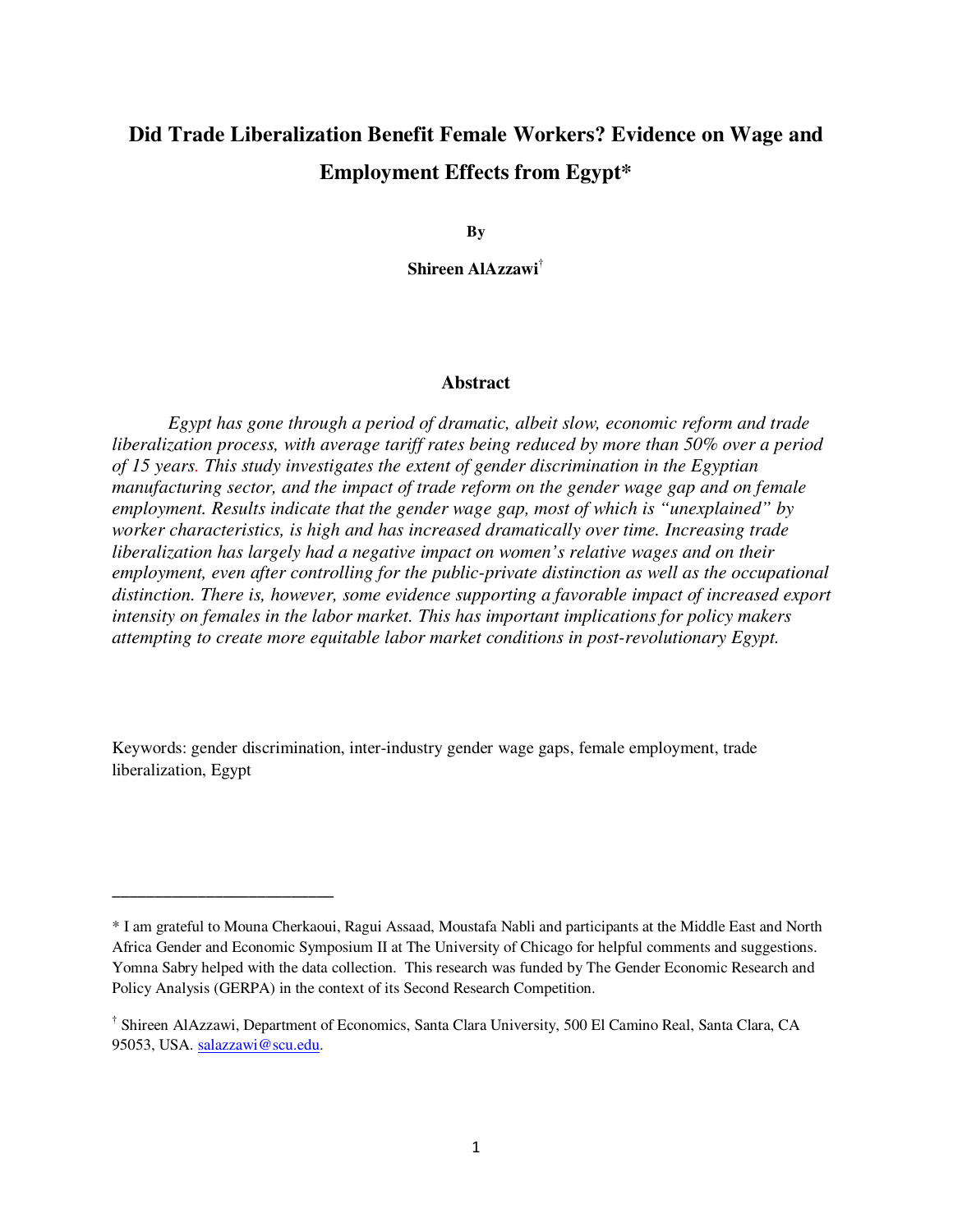# **1. Introduction**

Despite decades of anti-discrimination legislation and labor laws that purport to support "equal pay for equal work", significant gender pay gaps still exist today in almost all countries regardless of the level of development.<sup>1</sup> Since the 1950s, Egyptian Laws have attempted to create a more equal work environment for all workers, including women. In fact, the Egyptian public sector has been known to discriminate favorably with regards to female workers, by, for example, allowing them generous maternity and child care leaves. Despite this long history, a significant gender pay gap and widespread occupational segregation exist in Egypt today. $^2$ 

In the last several years many countries have undertaken economic reform and trade liberalization programs, and there has been growing research interest in the gender impacts of these reforms, and in particular the impact of increased globalization. Such market- based reforms and increased international openness may reduce discrimination against all workers, including women, as well as provide new job opportunities in export-oriented industries especially to low-skilled female workers. However, they may also bring about a deterioration of women's relative position in the labor market since women tend to be concentrated in a few sectors of economic activity, have limited geographic mobility and have both labor market and household responsibilities that limit their labor market experience and hence their ability to accept many demanding, high paying job opportunities.

Since 1991 Egypt has implemented a structural adjustment and economic reform program aimed at transforming the state led industrialization economic model that was popular in the 50s and 60s into a more market-based economy with greater openness. These reforms have included a number of fiscal and monetary policies aimed at balancing the government budget and curtailing inflation. An integral part of the program involved opening up domestic markets to foreign goods, combined with widespread privatization of state owned enterprises. This trade liberalization program has been dramatic, albeit slow, with average tariff rates being reduced from  $42\%$  in 1991 to 20% in 2005 (WTO 1999, 2005), while nontariff barriers have been largely removed.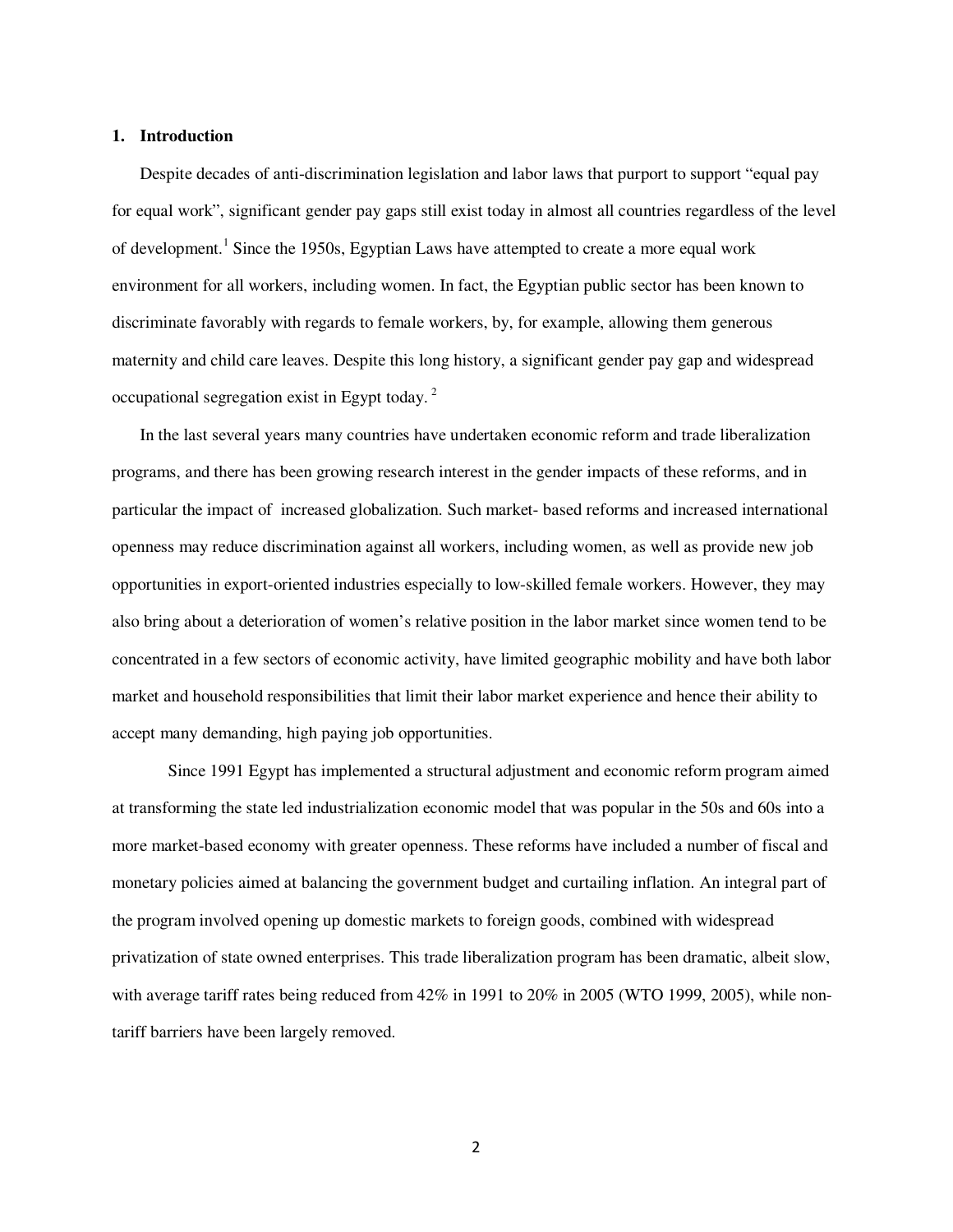Unfortunately, the fruits of this reform program have been concentrated in a small minority of those at the top of the socio-economic ladder, while the majority of the working-class population was completely left out, and their socio-economic conditions had actually deteriorated as evidenced by rising poverty rates and increasing levels of inequality.<sup>3</sup> The claims of the previous government that the economy was growing well, and that the economic reform and trade liberalization programs were successful<sup>4</sup>, were met with skepticism. The extent of the discontent felt by the majority of the population surfaced very clearly during the January  $25<sup>th</sup>$  revolution, where demands for "bread" and "social justice" were combined with those for "freedom".

This study contributes to a better understanding of the impact of trade reform on gender discrimination, one of the many aspects of social injustice in Egypt, by addressing several important questions. Did trade reform have an impact on the gender wage gap in the manufacturing sector? Did the female share in employment, hours of work or total number of female workers change in industries that lost protection? What is the estimated magnitude of the impact of tariff reductions and increased trade volume on the gender wage gap and on female employment in manufacturing industries?

In the first part of the paper I discuss conditions in the Egyptian labor market with an emphasis on the gender dimension and briefly summarize the key aspects of the trade liberalization and economic reform program that started in the early 1990s. I present summary statistics on the characteristics of male versus female workers in industries that experienced different degrees of trade reform over time. Next, I measure the gender wage gap and determine the importance of 'explained' versus 'unexplained' components. I then use a two stage regression technique to examine the impact of trade liberalization on gender wage discrimination. First, inter-industry gender wage differentials are estimated for 1998 and 2006, controlling for worker characteristics. In the second stage, the estimated industry gender wage differentials are regressed on measures of trade policy and trade volume. The effect of trade reform on female employment is examined by regressing three different measures of female employment on measures of trade reform. Robustness checks are then conducted to account for the impacts of skill-biased technological change and industry concentration levels.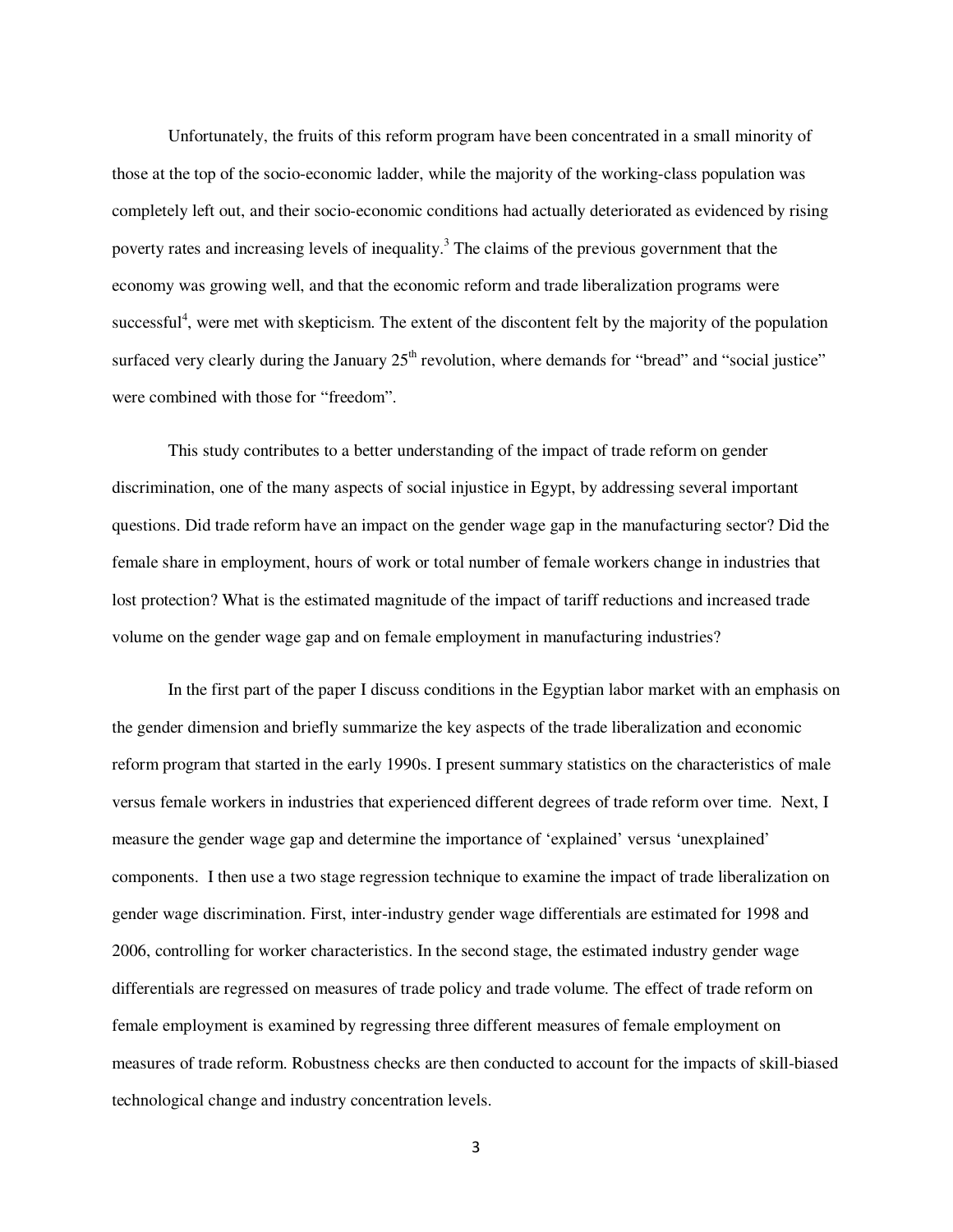#### 2. **Literature on Gender Discrimination and Trade**

Many perceive trade liberalization as one of the main engines of growth in today's development rhetoric (Frankel and Romer 1999, Cagatay 2005 among others), bringing about the benefits of specialization, enjoyment of a wider variety of products at cheaper prices and in some cases lifting millions of people out of poverty (Dollar and Kraay 2002, Kraay 2006). Others have argued that trade liberalization has brought more losers than winners, especially among the poor and vulnerable in developing countries (Rodriguez and Rodrik (2000), Topalova (2005), Edmonds et al. (2005), Berik et al. (2004) among others).

Trade openness is also an important channel for increased competition. The work of Gary Becker (1971) suggests that employers with market power are able to engage in discriminatory practices over longer periods of time than those in competitive markets earning zero economic profits since discrimination is costly. If trade openness is a channel for increased competition it would thus increase the relative wages and improve the quality of employment opportunities available to all, including women. At the same time, the Hecksher-Ohlin-Samuelson (H-O-S) theory predicts that trade expansion should increase demand for the country's abundant factor which is employed intensively in the production of goods in which the country has comparative advantage. If women are relatively less skilled than men then females should gain from trade in developing countries (that are relatively more abundant in less skilled workers) through increased employment opportunities, while they should lose in developed countries (where skilled labor is the abundant factor).

Others have argued that it could also bring about a deterioration of women's relative position in the labor market. Non-neoclassical theory, as developed in Darity and Williams (1985) and Williams (1987), implies that an increase in trade can actually increase gender wage gaps in countries where female workers may have lower bargaining power and where women are segregated into lower-paying, lowerstatus jobs. More recently, Menon and Rodgers (2009) developed a model that introduced discriminatory firm behavior into a competitive market framework, and showed that the gender wage gap may not necessarily fall as a result of increased trade openness. They tested their model using data for Indian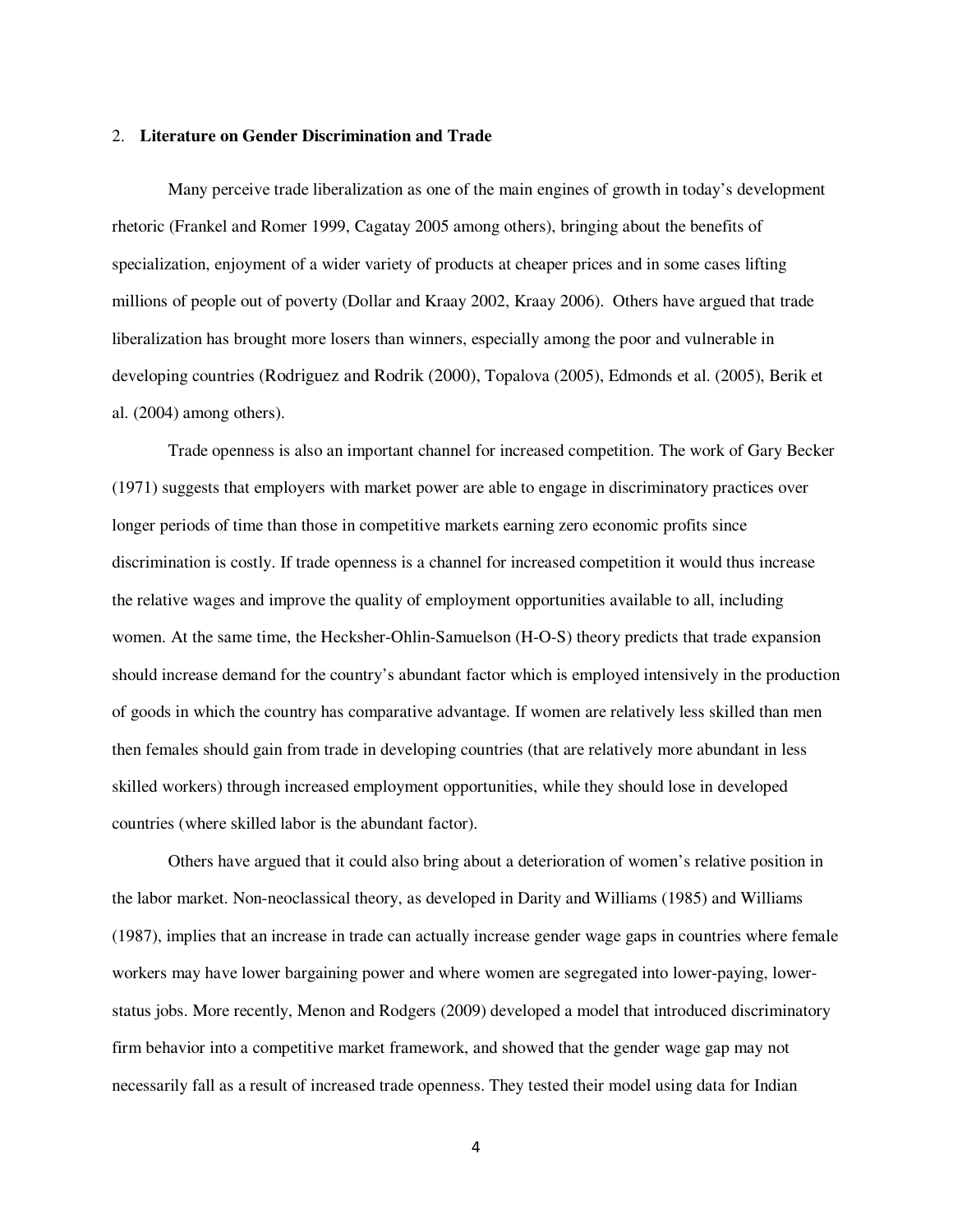manufacturing and found that pressures to cut costs due to international competition actually hurt women's relative pay.

Previous literature on the effect of trade reform on gender discrimination has had mixed results. Black and Brainerd (2004) examined the effect of increasing trade on the change in the wage gap in the USA. They found that increased competition through trade improved women's relative pay in previously highly concentrated industries, yet increased it in industries that were already competitive. Artecona and Cunningham (2002) used Mexican manufacturing data between 1987 and 1993 and found that trade reform is associated with higher wage gaps, largely because women tend to also be concentrated in lowskilled jobs. Berik, Rodgers and Zveglich (2004) used data for Taiwan and South Korea and found that competition from foreign trade is positively associated with wage discrimination against female workers. Reilly and Dutta (2005) investigated the effect of trade liberalization in India on the gender pay gap and find weak evidence that trade liberalization as measured by tariff rates and export shares is associated with higher gender pay gaps, while a higher import share is associated with a lower gap. Cross country studies (Oostendorp 2004 and Meyer 2007) have found that trade affects the gender pay gap in different ways, depending on the income level of the country. As far as I know, El-Hamidi (2006) is the only study that examines the relationship between trade reform and gender discrimination in Egypt. She differentiates between the extent of the unexplained portion of the gender pay gap in sectors classified as tradable vs. non-tradable, without using any direct measures of trade liberalization, and finds that discrimination exists in both sectors even after liberalization, but that it is greater in the tradable sector.

There is some evidence of the so-called "feminization of employment" in developing countries following trade reforms, especially increased export orientation. Studies by Cagaty and Berik (1994), Joekes and Weston (1994), Ozler (2000) and Aguayo, Airola and Juhn (2010) and others suggest that trade liberalization in developing countries has been associated with an increase in women's share in employment. Studies that have looked at female employment directly for developed countries have had mixed results. Wood (1991, 1994) found little impact of trade expansion on female employment while evidence in Kucera (2001) and Kongar (2005) suggests that female employment was adversely affected.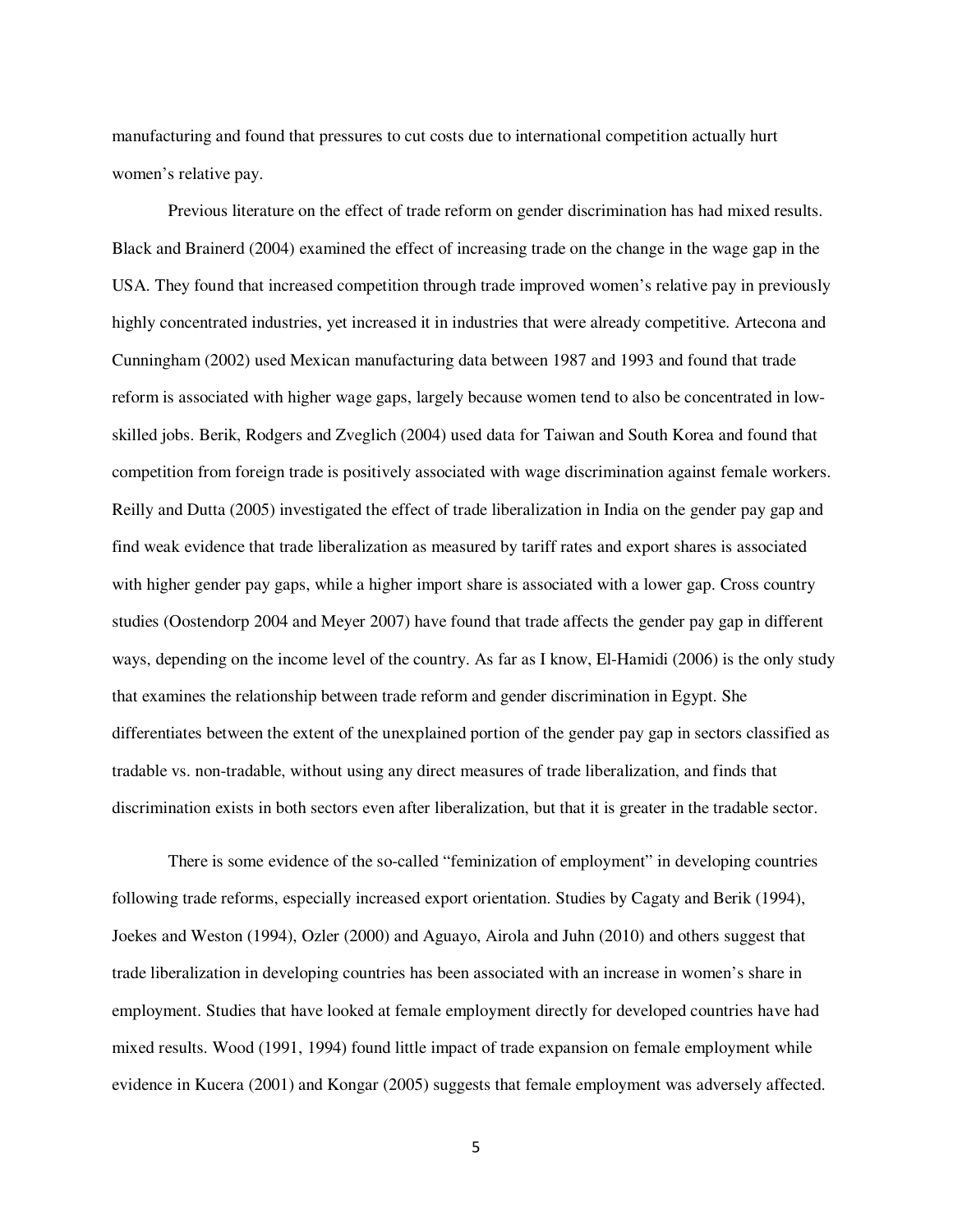In the case of Egypt, there are additional dimensions of the economic reform program that may hurt women's relative position in the labor market. Traditionally, many women opted for public sector and government jobs that may have paid less, but were more stable, less demanding and provided benefits such as extended child-bearing and rearing leaves, retirement benefits, shorter hours, etc. As many of these jobs disappeared starting the late 1990s as a result of the speeding up of the privatization program and the downsizing of the government sector, many women found themselves in a worse situation, especially new entrants into the labor market. It is thus very important to try to sort out the impact of trade reform from that of other changes in the economy on female relative wages and employment using direct measures as I attempt to do in this study.<sup>5</sup>

## **3. Stylised Facts: Labor Market Conditions and the Gender Dimension**

The labor force in Egypt almost doubled between 1980 and 2006, however the female labor force has only increased by about 60% over that period (see Table 1). This is so despite the fact that females continued to constitute roughly 50% of the total population. Contrary to many developing countries, female labor force participation rates have been declining over this period in Egypt, falling from a peak of 30% in 1980 to 24% in 2006. In terms of unemployment, women have continued to face much higher rates over the whole period. The female unemployment rate has been 3 to 4 times higher than that of males, with one out of every four females interested in, and actively searching for, a job, not being able to find one. Among young women (ages 15 to 24) the rate was more than 60%, compared with 20% for young males in the most recent year. These figures of course exclude all those who have stopped looking for a job out of despair, or have turned to the informal sector for a temporary source of income while they wait for a formal sector job.

# *[Table 1 about here]*

To examine the gender dimension of the labor market impacts of trade policy reforms, I use data from two nationally representative labor force sample surveys: the 1998 Egypt Labor market Survey (ELMS 98) and the 2006 Egypt Labor Market Panel Survey (ELMPS 06). This allows me to track labor market conditions at important milestones during the reform process. Although the reform process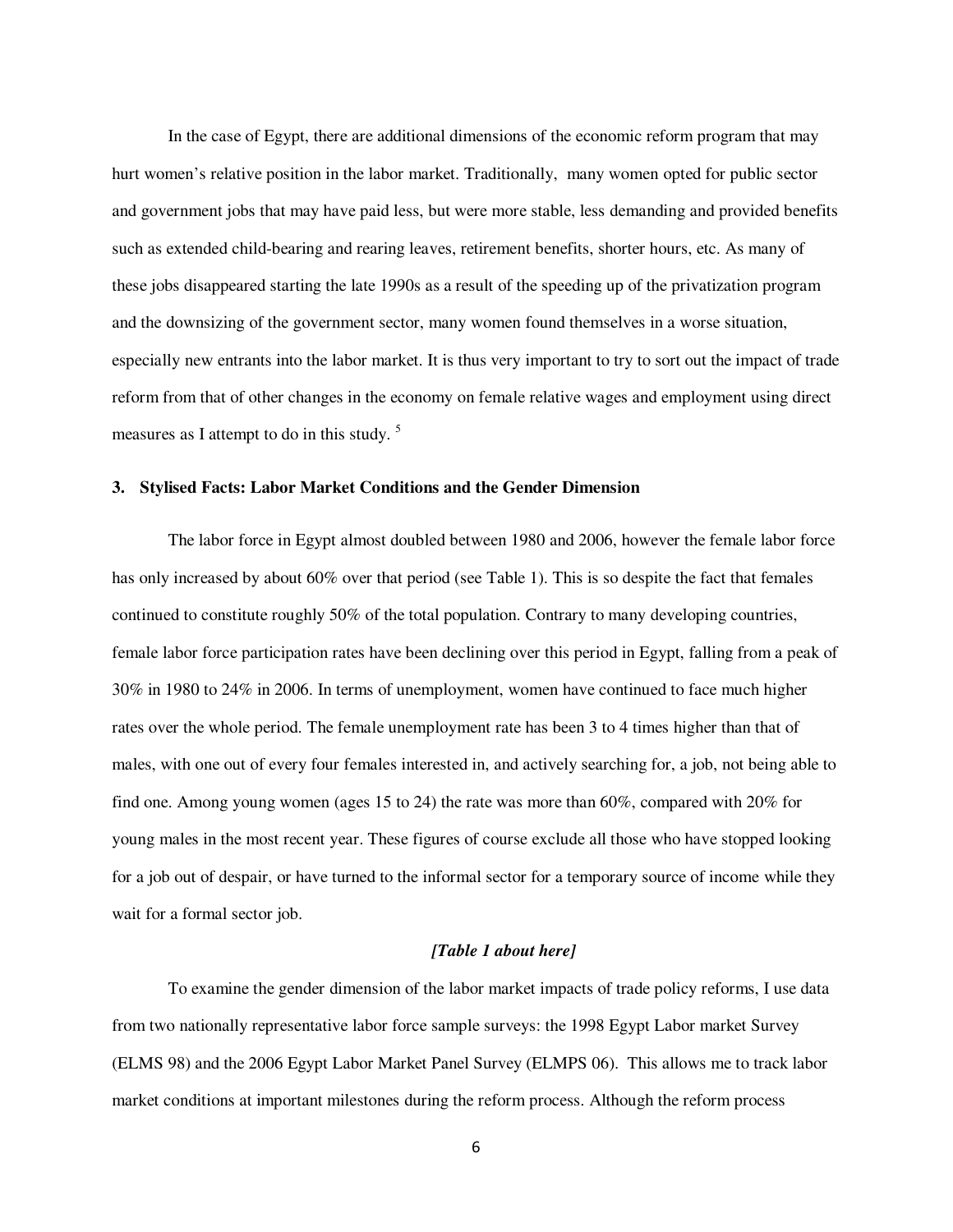officially started in 1991, a relatively small number of reforms, especially with respect to trade and privatization, had taken place by 1998. By 2006 however, a much broader and more aggressive set of reforms had been implemented, especially after a more free-market oriented cabinet took office in 2004.

The ELMS 98 was carried out on a nationally-representative sample of 4,816 households. The ELMPS 06 is the second round of what is intended to be a periodic longitudinal survey that tracks the labor market and demographic characteristics of the households and individuals interviewed in 1998, and any new households that might have formed as a result of splits from the original households. The ELMPS 06 sample consists of a total of 8,349 households distributed as follows: (i) 3,684 households from the original ELMS 98 survey, (ii) 2,167 new households that emerged from these households as a result of splits, and (iii) a refresher sample of 2,498 households. Of the 23,997 individuals interviewed in 1998, 22,987 were still alive or in the country in 2006 and 17,357 of those (75.5%) were successfully reinterviewed in 2006, forming a panel that can be used for longitudinal analysis. The 2006 sample contains an additional 19,743 "new" individuals. Of these 2,663 individuals joined the original 1998 households, 4,880 joined the split households, and 12,200 were part of the refresher sample of households. These data sets contain a wealth of information on individual characteristics and job characteristics.

The working sample includes all male and female workers, between the ages of 15 and 65, in wage employment in the manufacturing sector. <sup>6</sup> Hourly real wages are calculated as the sum of wages earned in the reference month from primary jobs, adjusted for average number of work days per month and average hours per day. For comparability purposes, wages of 1998 are inflated to 2006 Egyptian pounds using the consumer price index. Table 2 reports sample statistics for male and female workers separately for each year. The median real hourly wage was 1.78 LE for males in the manufacturing sector in 1998, and 1.37 for females, giving rise to a raw (unadjusted for worker characteristics) male-female wage gap of approximately 30% (see Figure 1). By 2006, this wage gap had increased dramatically to a whopping 100%. This implies that the median male earned 30% more than the median female in the manufacturing sector in 1998, and *twice* more by 2006. By contrast, the figures for other African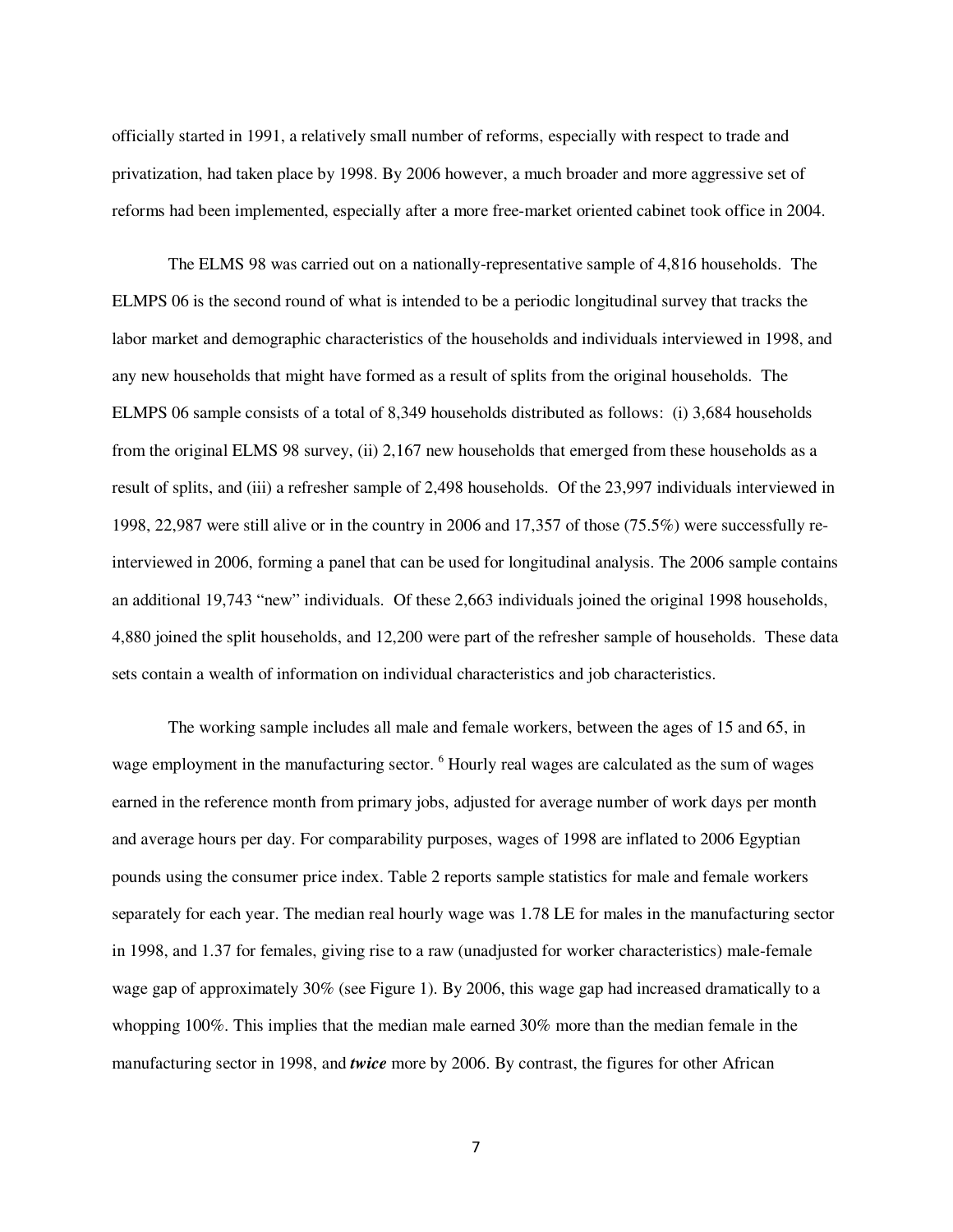countries' manufacturing sectors range between a 20% gap *in favor* of females in Senegal, and a 50% gap in favor of men in Mauritius at the median of the distribution (Nordman and Wolff 2010).

## *[Figure 1 and Table 2 about here]*

The table also provides sample statistics showing differences between males and females in individual characteristics, education, region of residence and sector of employment. Some of the key male-female differences are that females tend to be younger than males, especially in 2006,have fewer children under 6(this fell from one third in 1998 to only one quarter of the sample by 2006) and to have markedly lower work experience (almost half of that of their male counter parts by 2006). Females in manufacturing tend to have higher education levels on average, with a lower share of females with a primary degree or lower in both years, and a higher share of females with a university degree and above. This is expected given that women tend to be "over selected" in the labor market based on educational credentials. The majority of female manufacturing workers resided in Greater Cairo and Alexandria combined in both years, although rural lower Egypt saw a significant jump by 2006.

There was a 50% decline in female employment in the manufacturing public sector over this period (from 42% in 1998 to only 21%). Conversely, the share of male workers in the manufacturing public sector only declined by 28% over the same period. Privatization of many state owned enterprises took place during this period. This involved early retirement programs as well as layoffs of redundant workers. At the same time, a policy of government downsizing was in place with an effective freeze on new hires in the government sector. The data indicates that females in manufacturing were disproportionately affected by these changes. At the same time, the share of female workers in overall manufacturing employment increased by about 30% between 1998 and 2006. Thus, by 2006, there was a larger number of females in the manufacturing sector, most of whom were younger, less experienced, and worked in the private sector, yet they were also relatively more educated that their male counterparts.

Table 3 provides data on the distribution of females by industry, the proportion of females in each industry out of total workers and on the industry relative wage gap. Food and Beverages, Textiles, and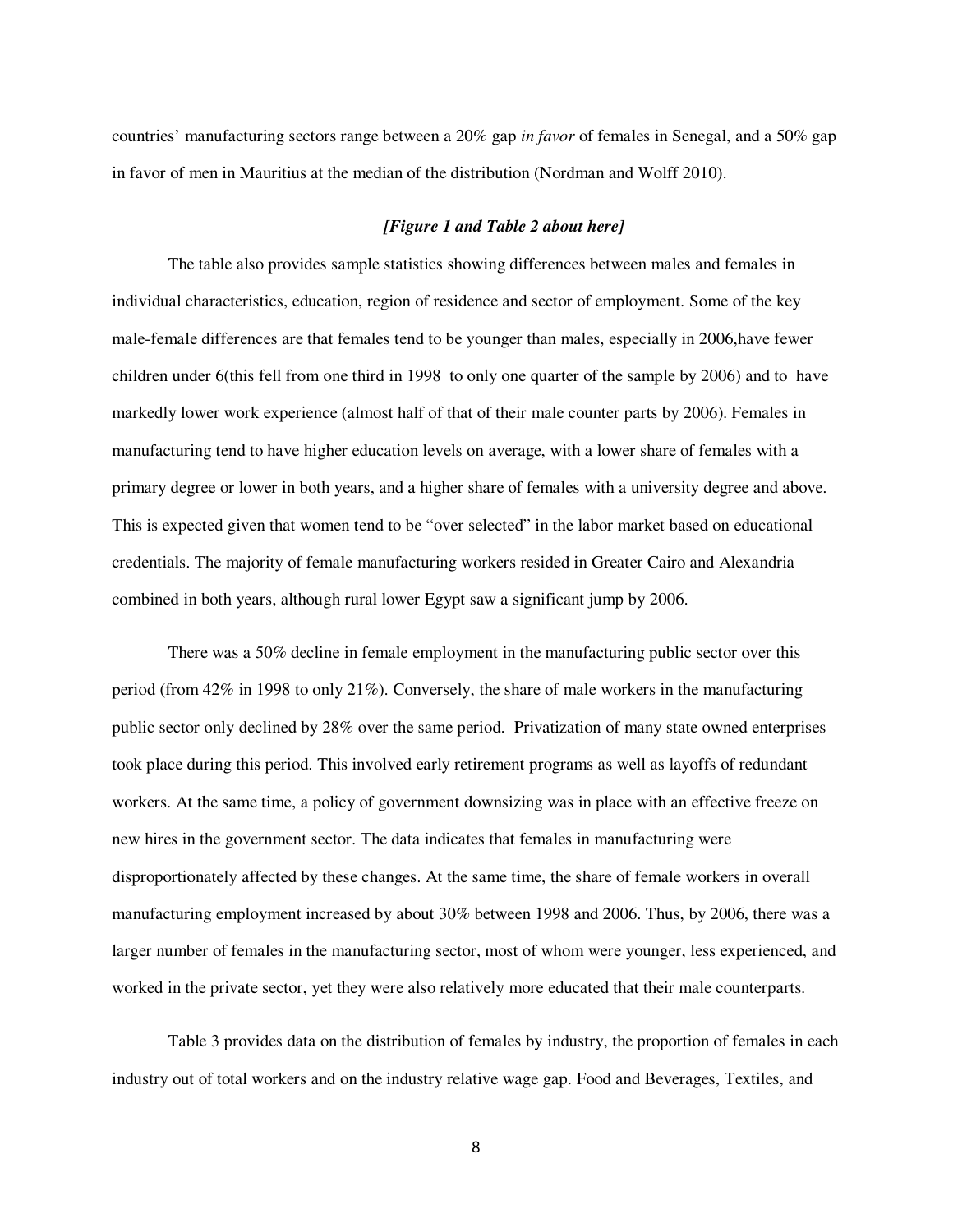Garments manufacturing employed the bulk of the female labor force in both 1998 and 2006. Chemical Products saw the largest increase (9-fold) in employment of females over the period (recall that the gender wage gap increased by more than 5 fold in this industry), and the female share in that industry also rose substantially from 3% to 15%. Garment manufacturing's share of all female workers also increased substantially from 23% to 38%, and the share of females in that sector almost doubled. Other industries that witnessed large increases in female shares are Textiles, Office Equipment and Computers, and Radio, TV and Communications Equipment Manufacturing. The largest decline by far was in the electrical equipment industry where women used to constitute more than 60% of all employees in 1998, but that fell to only 11% by 2006.

# *[Table 3 about here]*

These figures can be put in perspective by looking at the gender wage gaps at the industry level, which are provided in the last column of Table 3. Clearly, there are wide variations in the gender wage gap by industry. For ten out of the seventeen manufacturing industries in the sample, the wage gap was at or above 50% in one or both of the years under consideration. The wage gap is also quite high in the three largest female employers, ranging between 1.46 in Food and Beverages, to 2.0 in Garments in 2006.The gender wage gap widened over time in industries such as Chemical Products (increased by more than 5 fold-this is the same industry that witnessed a nine-fold increase in its share of female employment), Electrical Equipment, Machinery and Equipment, Textiles and Wood Products, while it declined or was reversed to favor females in others such as Tobacco, Garments, Coke and Petroleum and Motorized Vehicles manufacturing.

## **4. Trade Reforms in Egypt**

Like many developing countries Egypt followed a policy of import substitution industrialization in the 1960s and early 1970s. Faced with a debt crisis in 1982, Egypt was one of the first countries in the region to shift towards a more outward oriented trade policy. Egypt has taken a gradual approach to trade liberalization. The once highly restrictive trade regime has been reversed with the initiation of reforms in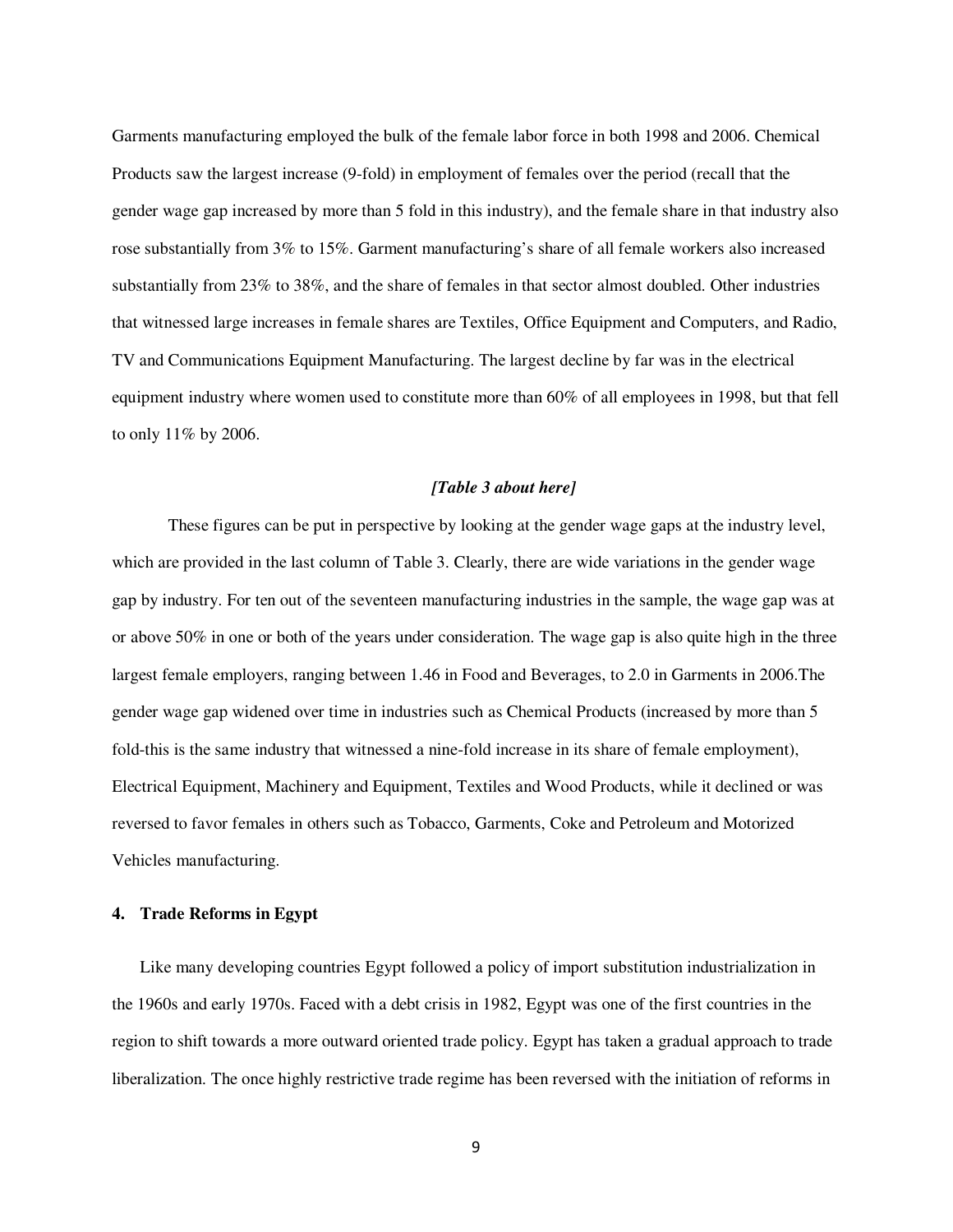1986. These reforms simplified a range of import tariffs and reduced non-tariff barriers (NTBs). Manufacturing had been the largest beneficiary of protection in general while tariffs on agricultural products had been kept low (Minot et al. 2010) to ensure the cheap supply of food imports to domestic markets. In 1991, the multiple exchange rates of the previous two decades were unified into one. This was an important measure designed to boost international trade through greater transparency.

 Egypt signed several multi and bilateral trade agreements in the mid-1990s. These include the Common Market for Eastern and Southern Africa (COMESA), the Trade and Investment Framework Agreement (TIFA), and the Pan-Arab Free Trade Area (PAFTA). The maximum tariff fell from 160% in 1986 to 70% by the mid-1990s. It then continued to fall, reaching 40% in 1998. The most highly protected industries were textiles, clothing, leather products, cars, transportation, furniture, glass and pottery and beverages, while cotton ginning was consistently negatively protected (Refaat 2003).

Following WTO accession in 1995, Egypt bound tariff rates at levels that in many cases have exceeded existing levels. While 98% of Egypt's tariff lines are bound, the average bound rate fell from 45% in 1998 to 38.6% in 2005 (WTO, 2005). Pledged to be in full compliance with WTO commitments, Egypt has had a policy of "tariffication": removing quotas and other NTBs and replacing them with tariffs. In 2003 the Egyptian pound was allowed to float.

 To further open the Egyptian economy, the cabinet that took office in 2004 reduced the number of tariff bands, eliminated all customs service fees and charges on imports, and cut tariff rates resulting in a decline in the (simple)average applied MFN tariff rate from 26.8% in 1998 to 20.0% in 2005 (WTO 2005). The number of products subject to non-tariff barriers was also substantially reduced. According to the World Bank, by 2005, Egypt's simple average tariff rate was low by world standards, lower than the rates in 60 percent of the countries in the world. Furthermore, Egypt's progress in trade liberalization between 2000 and 2004 was among the strongest in the world (World Bank 2005).

To investigate the impact of trade policy interventions on the gender wage gaps and on employment, trade policy data is linked to the labor market data at the two-digit industry level. This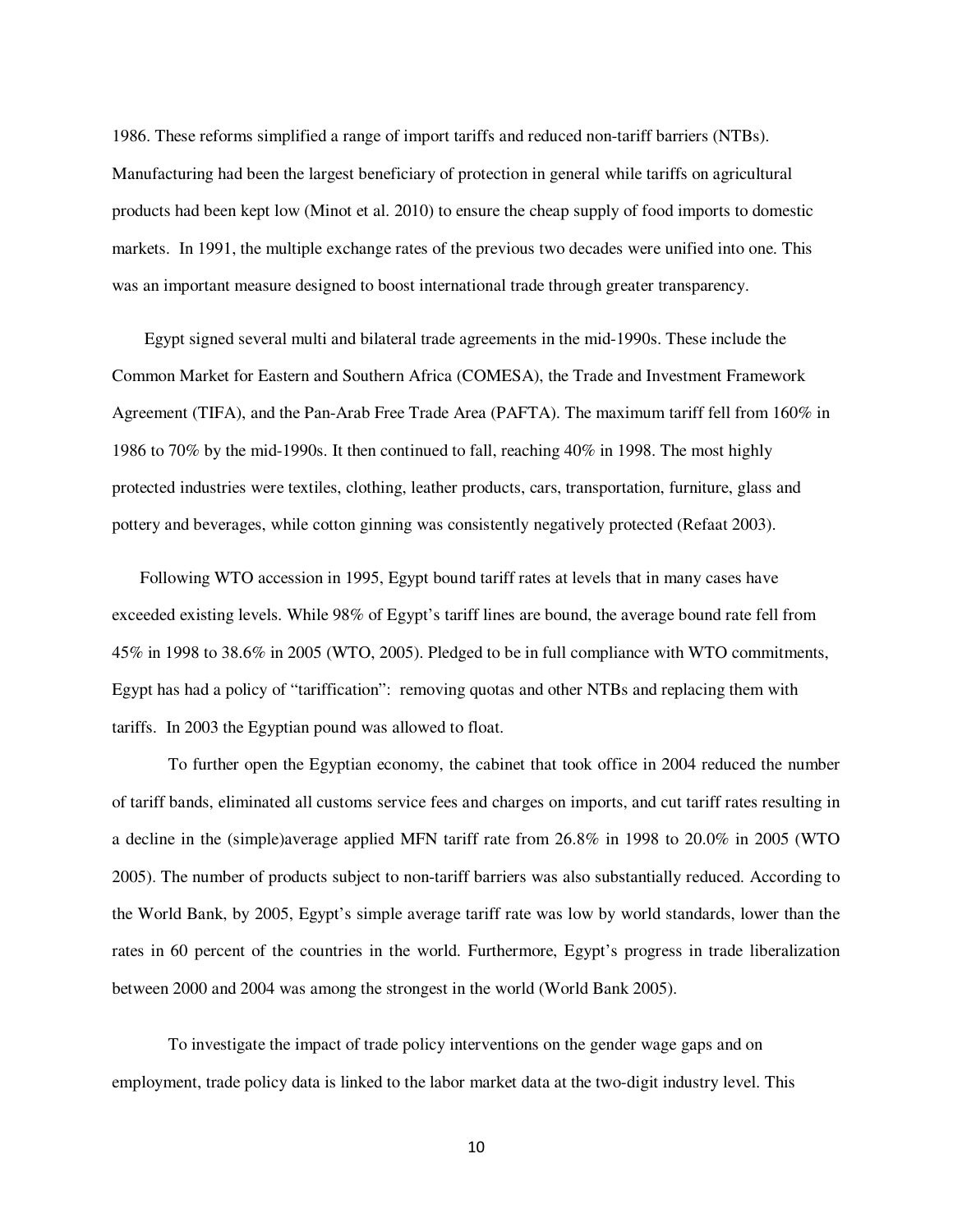ensures that there are enough observations in each industry. Tariff data is obtained from the World Trade Organization Tariffs Profile based on Egyptian Customs Authority data. I use applied *ad-valorem* tariff rates. To ensure that tariff rates for subcategories that are relatively more important in terms of total imports receive a greater weight in the constructed average industry-level tariff, a weighted average tariff was constructed using imports as the weight. The applied ad-valorem tariff rate at the HS-6 digit was merged with import value data at the same level. The import-weighted tariffs were then converted to ISIC Review 3 classification using the international concordance between HS-6 and ISIC Review 3 classifications at the disaggregated 4-digit level to ensure a high degree of accuracy in matching industrial subcategories. Finally the average of the import weighted tariff rates was calculated at the 2 digit industry level.

Exports and imports data are from the World Integrated Trade Solution (WITS) database. They are based on the national accounts constructed by the Central Agency for Public Mobilization and Statistics (CAPMAS). Output figures are from the Industrial Census produced annually by CAPMAS. These variables are used to construct the indices of import penetration and export intensity. Import penetration in industry k is calculated as imports in industry k as a proportion of domestic consumption in that industry, (imports/(output + imports –exports).<sup>7</sup> Export intensity is calculated as exports in industry k as a proportion of output in that industry, (exports/output).

Table 4 shows data on measures of trade reform over the period 1997–2005, reflecting changes in tariff rates as well as import penetration and export intensity. The import weighted average tariff declined by 34% on average, from 18.6% to 12.3%, over this period. The biggest declines were in motorized vehicle manufacturing, rubber products and coke and petroleum manufacturing. On average the import penetration index rose by 3.65 percentage points and the export intensity index rose by 5.94 percentage points over this period, reflecting the increased overall trade volume. The largest increases in import penetration were in coke and petroleum, office equipment and computer manufacturing and furniture. Some sectors such as basic metal witnessed a decline in import penetration. The largest increases in export intensity were in coke and petroleum (it seems this sector both increased its exports and imports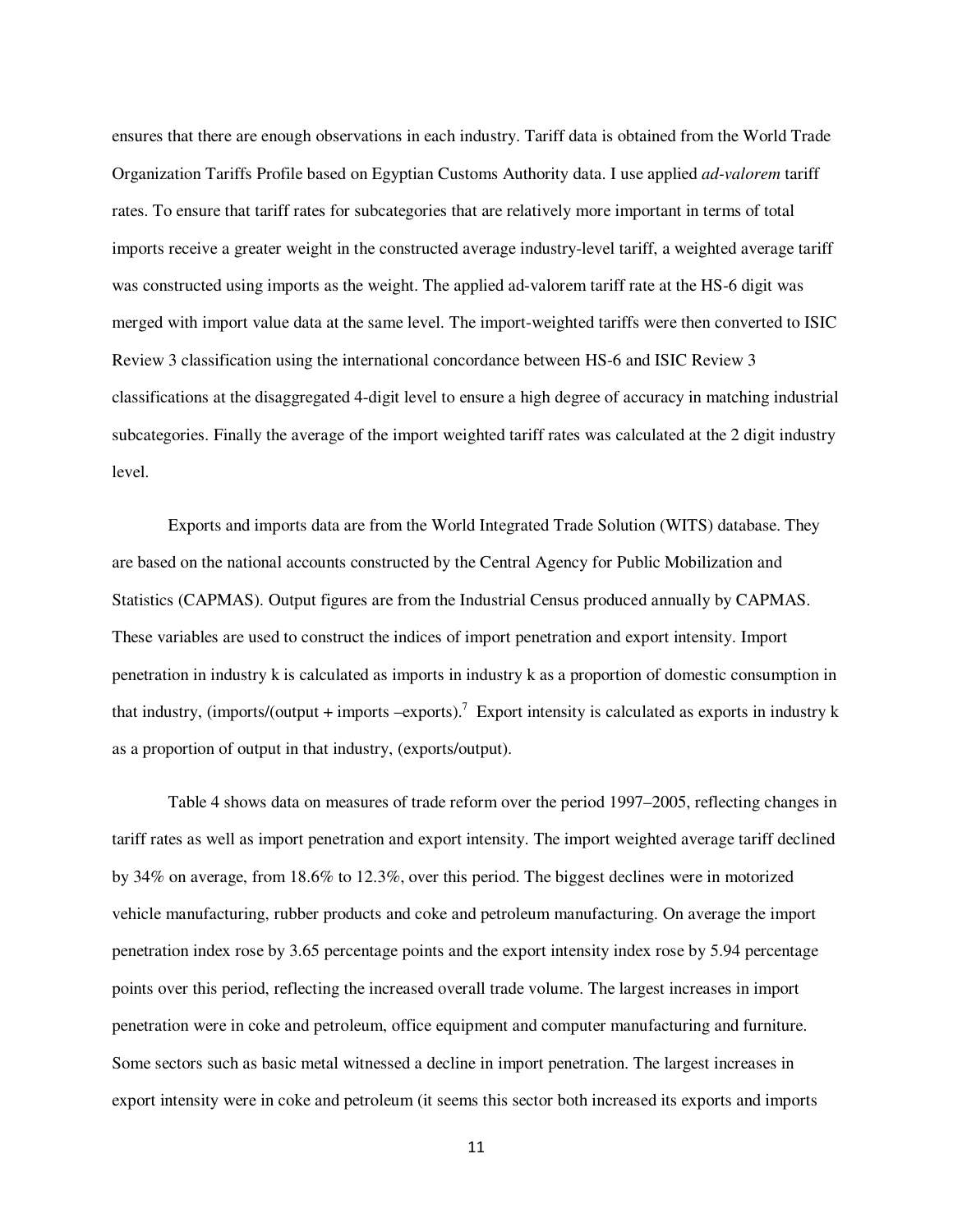over this period substantially) metallic products and non-metallic mineral products. Textiles, garments, leather and rubber manufacturing on the other hand saw decreases in export intensity over this period.<sup>8</sup>

#### *[Table 4 about here]*

## 5. **Trade Reform and Gender Discrimination: Empirical Methodology**

 A two step process is used to study the impact of increased international competition on the gender wage gap in Egypt. First, Mincer earnings equations are estimated to explain the log wages of men and women. The difference between the average male and female log wages in each industry is then decomposed into a portion due to observable characteristics and a residual commonly referred to as the unexplained or discrimination component of the gender wage gap. Second, this residual wage gap is used as the dependent variable in regressions that control for exposure to trade openness as well as other changes that took place over this time in the Egyptian Economy.

## **Industry Specific Gender Wage Differentials**

The standard Oaxaca-Blinder procedure can help us to understand the extent to which the overall wage gap between men and women can be explained by differences in observed productivity characteristics such as education and experience (Oaxaca 1973; Blinder 1973). I will report the results of this decomposition first, to help us understand how the gender pay gap's decomposition into explained and unexplained parts has evolved over time. However, for the purpose of identifying the relationship between the unexplained gap and other industry specific measures, in particular those of increased trade openness, I will calculate *industry specific* gender pay gaps following the methodology originally suggested by Fields and Wolff (1995) and later modified by Horrace and Oaxaca (2001). The latter's modification was introduced to ensure that the estimated industry gender pay gaps were invariant to the selection of the omitted reference group for binary variables in the wage model (such as region of residence, education level, sector of employment, etc.).

I estimate separate male and female wage equations of the form:

$$
\ln w_{mi} = \alpha_m + x'_{mi} \beta_m + d'_{mi} \delta_m + \theta_m \lambda_{mi} + u_{mi}
$$
 (1)

$$
\ln w_{fi} = \alpha_f + x'_{fi} \beta_f + d'_{fi} \delta_f + \theta_f \lambda_{fi} + u_{fi}
$$
\n(2)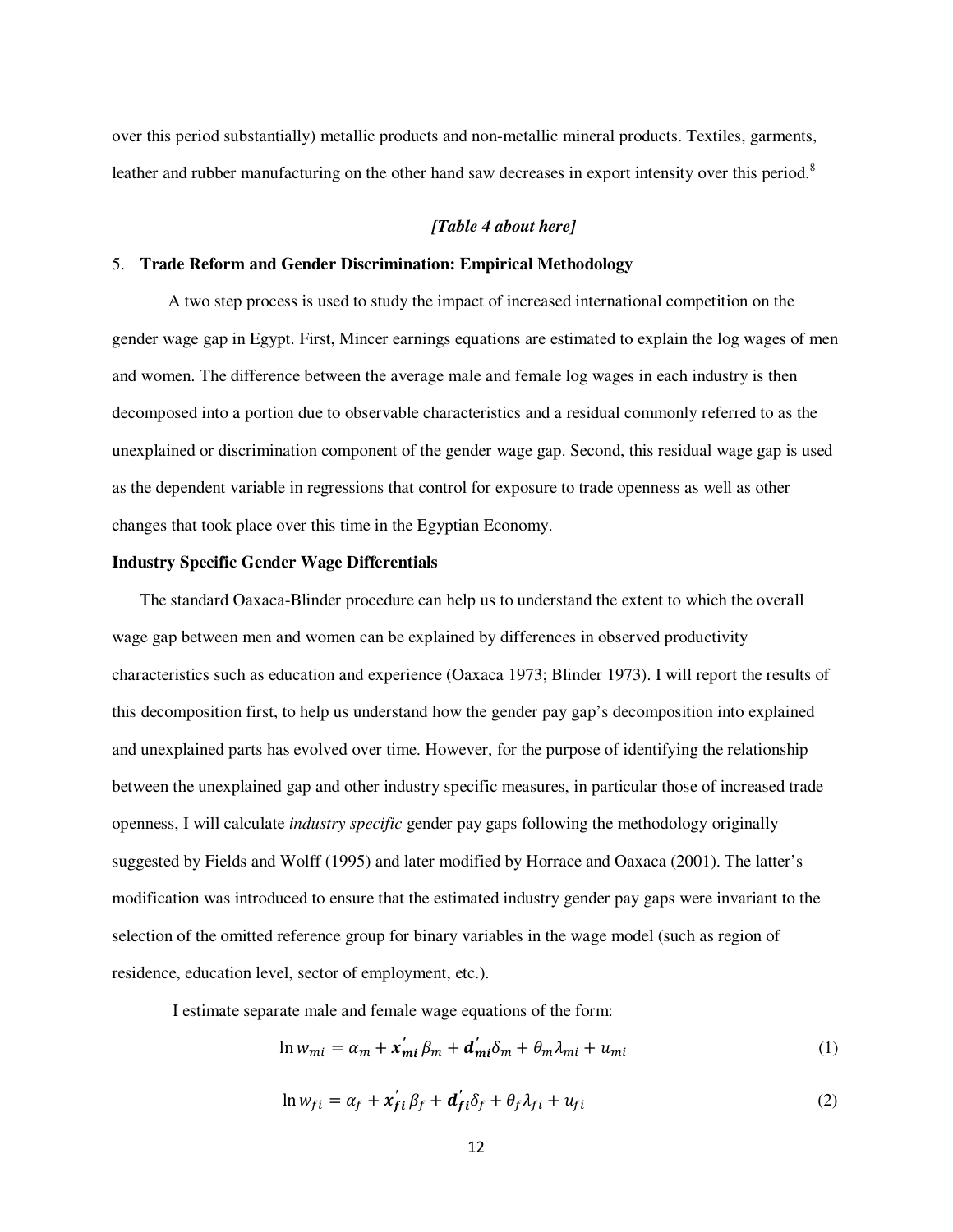where the subscripts *m* and *f* denote male and female respectively, *i* denotes individual *i*, *w* is the hourly wage,  $\boldsymbol{x}$  is an nx1 vector of observable characteristics of individual *i* and includes experience and its square, as well as binary variables for highest level of education attained, sector of employment, and region of residence. *d* is a (k-1)x1 vector of industry dummies, where  $d_{ik}$  equals 1 if the  $i^{th}$  worker is employed in the  $k^{th}$  of K industries, and zero otherwise.  $\lambda$  is the standard selection parameter calculated for each group as the inverse of the Mills ratio term using estimates from gender specific probit models following Heckman (1979)<sup>9</sup>.  $u_i$  is the usual *i.i.d*, zero mean regression error with constant variance.  $\beta$  is an  $n \times 1$  vector of unknown wage equation parameters to be estimated,  $\delta$  is a (k-1)x1 vector of industry effects and  $\theta$  is the unknown selection parameter.

The predicted log wages for a representative male and female worker in industry k is then given by:

$$
\ln \widehat{w_{mk}} = \widehat{\alpha_m} + \overline{x_{mk}}' \widehat{\beta_m} + \widehat{\delta_{mk}} + \widehat{\theta_m} \,\overline{\lambda_m} \tag{3}
$$

$$
\widehat{\ln w_{fk}} = \widehat{\alpha_f} + \overline{x_{fk}}' \widehat{\beta_f} + \widehat{\delta_{fk}} + \widehat{\theta_f} \overline{\lambda_f}
$$
(4)

where  $\overline{x_{mk}}'$  are the mean characteristics of a male worker in industry *k* and  $\overline{x_{fk}}'$  are the mean characteristics of a female worker in industry *k.* The industry specific gender wage gap is given by the difference between equations (3) and (4). By adding and subtracting the term  $\overline{x_{fk}}^7$   $\widehat{\beta}_m$  this gender wage gap can be decomposed into explained and unexplained components as follows:

$$
\ln \widehat{w_{mk}} - \widehat{\ln w_{fk}} = \left(\widehat{\alpha_m} - \widehat{\alpha_f}\right) + \left(\widehat{\delta_{mk}} - \widehat{\delta_{fk}}\right) + \overline{x_{fk}}' \left(\widehat{\beta}_m - \widehat{\beta}_f\right) + \overline{(x_{mk}' - x_{fk})'} \widehat{\beta}_m
$$
(5)

The left hand side of equation (5) is the total log-wage differential between males and females in industry k. The last term on the right hand side of equation (5) is the part of the wage gap that can be explained by differences in observable characteristics between male and female workers in that industry, while the first three terms give the unexplained or the residual wage gap (the part attributed to gender differences in market returns to those observable characteristics).  $10$ 

# **The Impact of Trade on the Industry Specific Gender Wage Differentials**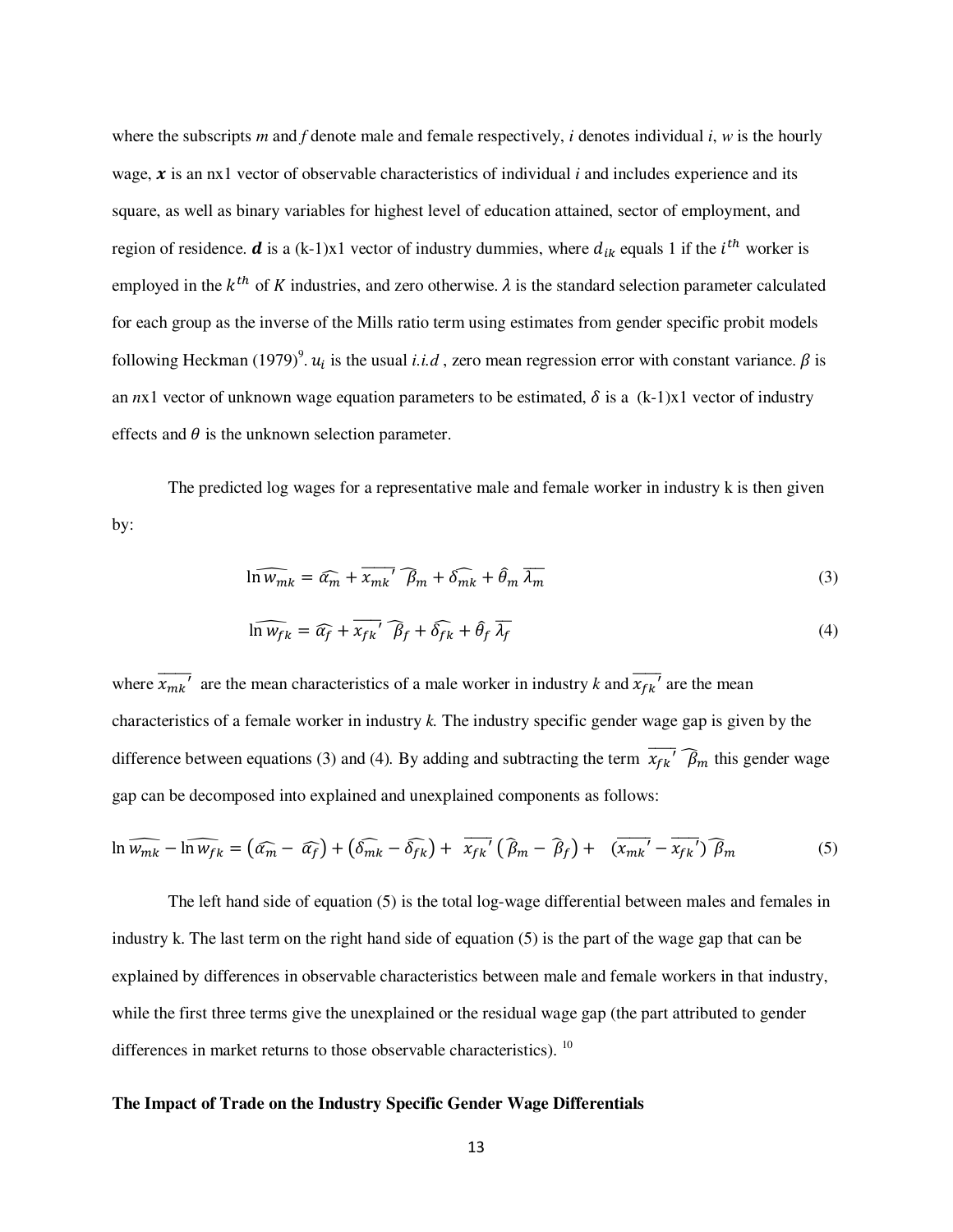The next step is to relate the residual or unexplained gender wage gap to industry specific measures, in particular those of increased trade openness. First, following Horrace and Oaxaca (2001), the  $k$ <sup>th</sup> industry residual wage gap is calculated as:

$$
\ln \widehat{w_{mk}} - \widehat{\ln w_{fk}} = \left(\widehat{\alpha_m} - \widehat{\alpha_f}\right) + \left(\widehat{\delta_{mk}} - \widehat{\delta_{fk}}\right) + \overline{x_f}^{\prime}\left(\widehat{\beta_m} - \widehat{\beta_f}\right) \tag{6}
$$

The industry specific gender wage gap for the omitted industry is obtained by setting  $\widehat{\delta_{m1}} = \widehat{\delta_{f1}} = 0$ .  $\overline{x_f}$  is the vector of the mean characteristics of all women in the sample. The first two terms of the industry gender wage gap are the difference between the estimated industry coefficients between men and women plus the difference between the male and female intercepts. The third term ensures that these industry wage differentials are invariant to the choice of omitted reference group for binary variables in the wage regressions, since changes in the intercept  $(\widehat{\alpha_m} - \widehat{\alpha_f})$  are offset by changes in the slope parameters $(\widehat{\beta}_m - \widehat{\beta}_f).$ 

 This industry specific wage gap variable is then related to various measures of trade reforms and other time varying industry characteristics that took place over this period to investigate both the static and dynamic effect of the reform and liberalization processes on the gender wage gap. I estimate models of the form

$$
\ln \widehat{w_{mk}} - \ln \widehat{w_{fk}} = \alpha_k + \beta_k T_k + \gamma_k N_k + \mu_k \tag{7}
$$

$$
\Delta_t(\widehat{\ln w_{mk}} - \ln \widehat{w_{fk}}) = \alpha_k + \beta_k \Delta_t T_k + \gamma_k \Delta_t N_k + \mu_k \tag{8}
$$

 $T_k$  is a variable that reflects the increased trade openness over this period, and will be measured by both the import weighted average tariff as a trade policy variable and by measures of trade volume.  $N_k$  is a vector of other time varying industry characteristics that are likely to have an impact on the gender wage gap, regardless of the level of trade liberalization in that industry. Policy questions are often coined in terms of changes in these variables rather than levels.  $\Delta$ <sub>t</sub> in equation (8) denotes changes over time in these variables. The differenced model in equation (8) will provide insight into the impact of changes in the trade variables and other industry characteristics over time on the change in the industry wage gap.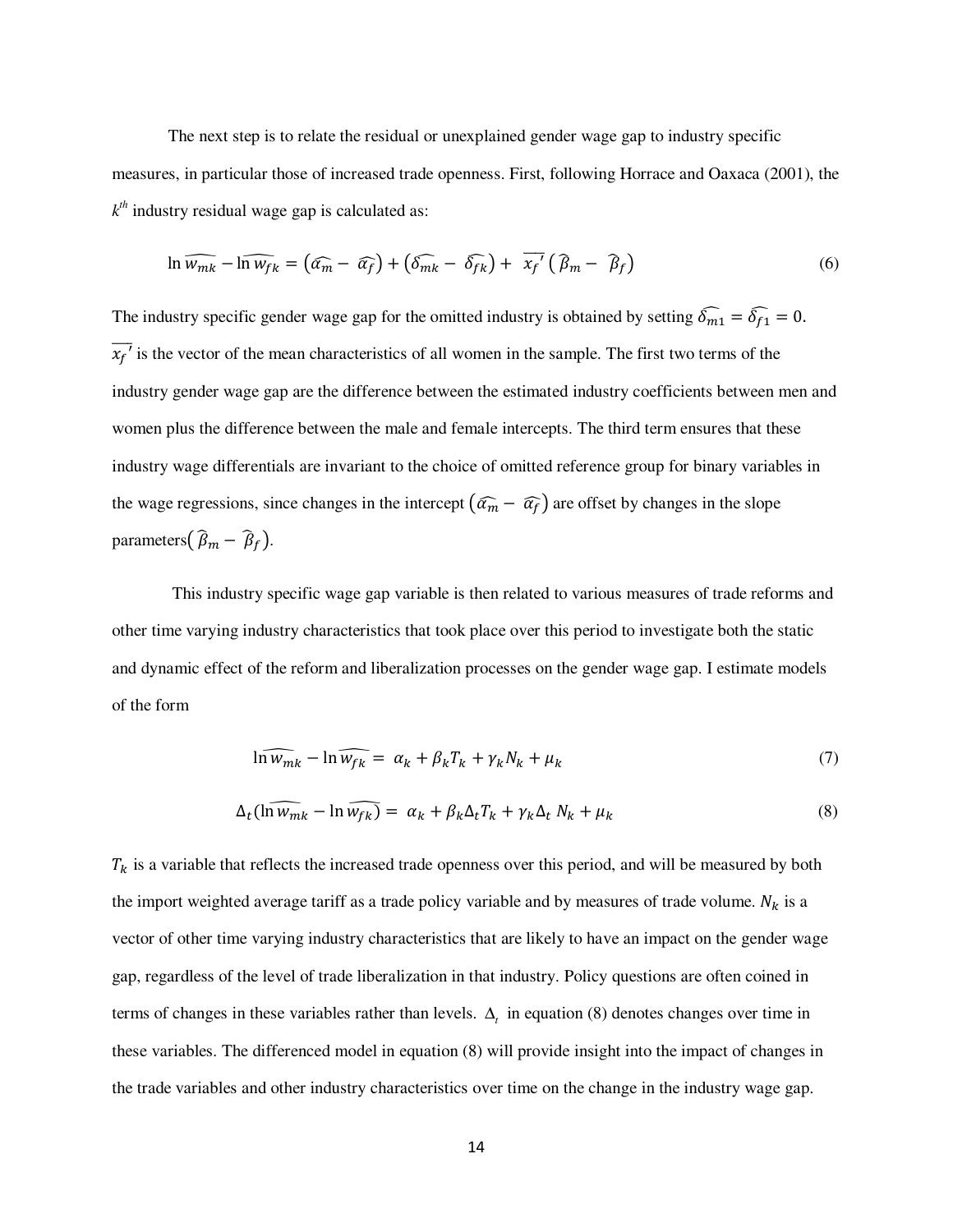I use several trade volume measures that are common in the literature. Import penetration, measured as the share of total imports out of domestic consumption (imports/(output + imports –exports); export intensity, measured as export share of domestic output (exports/output) and trade openness measured as the sum of imports and exports divided by total output ((imports +exports)/output).

Much of trade today is two-way trade, where a country exports and imports the same goods. Egypt, for example, is both an exporter and an importer of products such as textiles, garments and leather goods. Relying on the import or export shares alone to determine whether an industry is a net importer or a net exporter might therefore be misleading. The established measure of the degree of intra-industry trade is the Grubel and Lloyd trade overlap index. This index is of relatively limited use for my analysis since it only provides information about the degree to which industries are "balanced" in their interactions with the rest of the world.<sup>11</sup> A simple adaptation of the Grubel-Lloyd index that uses net imports (or net exports) provides information about whether an industry is relatively more import oriented or export oriented, not only about whether its trade is balanced. It is measured as (imports-exports)/(output + imports –exports) and will be referred to as the industry penetration index. A positive number indicates that this industry faces a high degree of international competition from imports. A negative number indicates that this industry's products are able to compete successfully in international markets.

These trade-based measures could be considered endogenous, although this argument is much stronger in analyses looking at the impact on inter-industry *wages*. I circumvent this problem by using trade-based measures that are lagged by one year (1997 and 2005 data). I also perform a number of additional robustness checks in section six to ensure the validity of the results. To account for other important industry-wide characteristics that might affect the gender wage gap, I include a number of other industry characteristics in the regressions. One of the most important events taking place in the Egyptian economy since the reform program began in 1991, and more intensely in the late 1990s and early 2000s is the privatization of state owned enterprises and the downsizing of the government sector. As mentioned earlier, the impact of this is already evident in the descriptive statistics where we saw that manufacturing employment in the public sector declined from 35% to 24% of the sample, with females being especially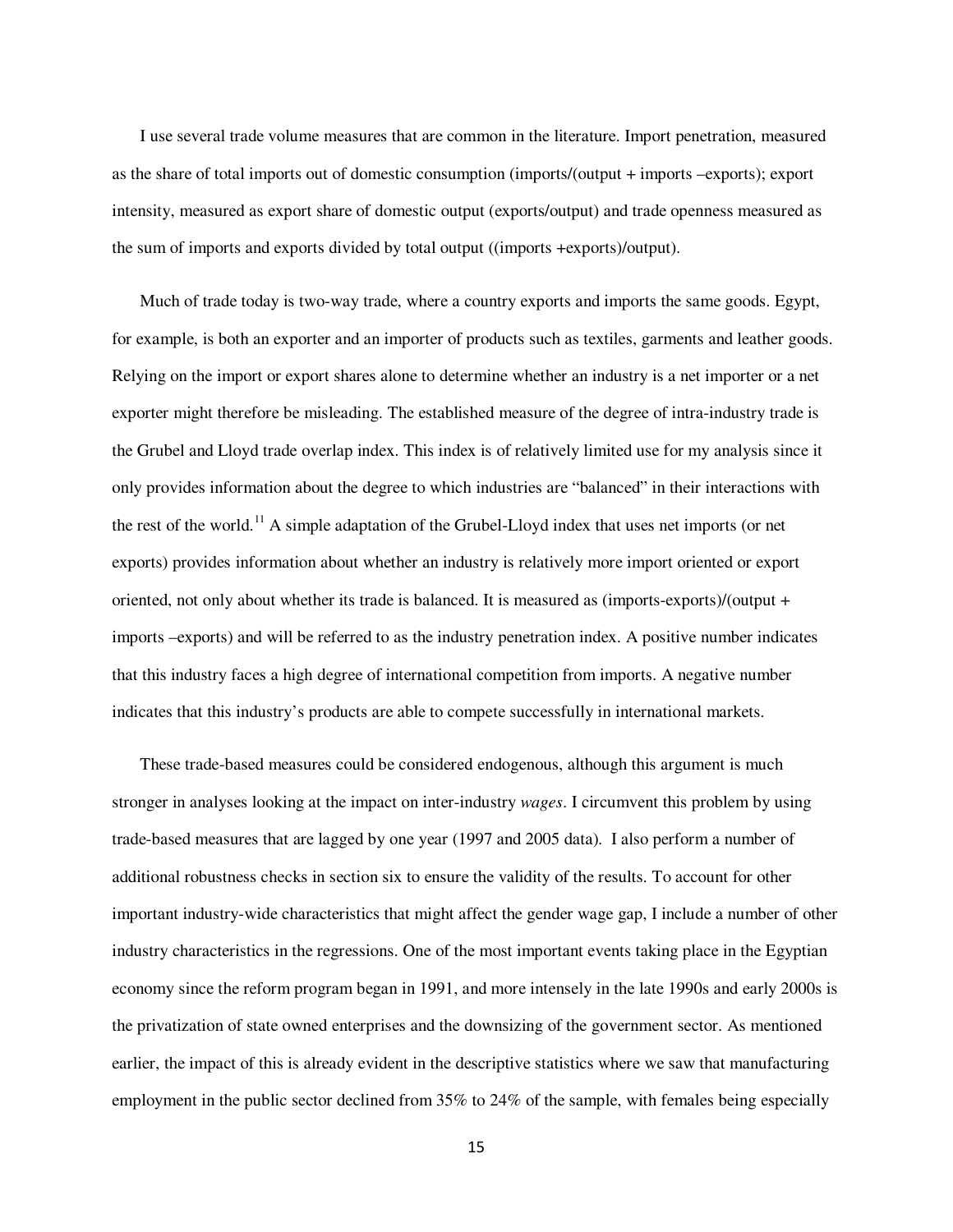hard hit (their share in public sector employment fell by 50% from 42% in 1998 to 21% in 2006). Public sector jobs tended to offer females more equitable working conditions in general, since pay scales are set strictly according to education level and years on the job and hence females are less likely to be discriminated against. Such a large decline in the share of females in public sector employment also meant that many female labor market entrants in 2006 who would have ended up in these public sector jobs did not have the same opportunities as their counterparts who entered the market in 1998. This is likely to have a strong influence on the inter-industry gender wage gap. To ensure that this important change is accounted for in the analysis, I include the share of workers who are in the private sector as an explanatory variable in the regressions.

Another important industry characteristic that could affect the results is the occupational distinction. Blue collar workers might be disproportionately hurt by trade liberalization regardless of the gender discrimination issue. I therefore include the share of blue collar relative to white collar workers at the industry level as an additional explanatory variable.<sup>12</sup> The degree of unionization could also have an impact on the gender wage gap. Dickens (1986) argues that firms may be willing to pay higher wages if there is a viable threat of collective action. Industries where it is easier to form unions (for example, where large plants are prevalent) are thus likely to have higher wages for all workers, including women, and by extension less discrimination. The share of workers who are union members is also included as an industry level explanatory variable.<sup>13</sup> I also include a dummy for 2006 to capture any other changes due to the time element. To account for general forms of heteroskedasticity and serial correlation in the error term, in particular intra-group correlation for workers within the same industry, I compute robust (Huber-White) standard errors clustered by industry.

## **6. Results**

## **6.1 Wage Equation Estimates**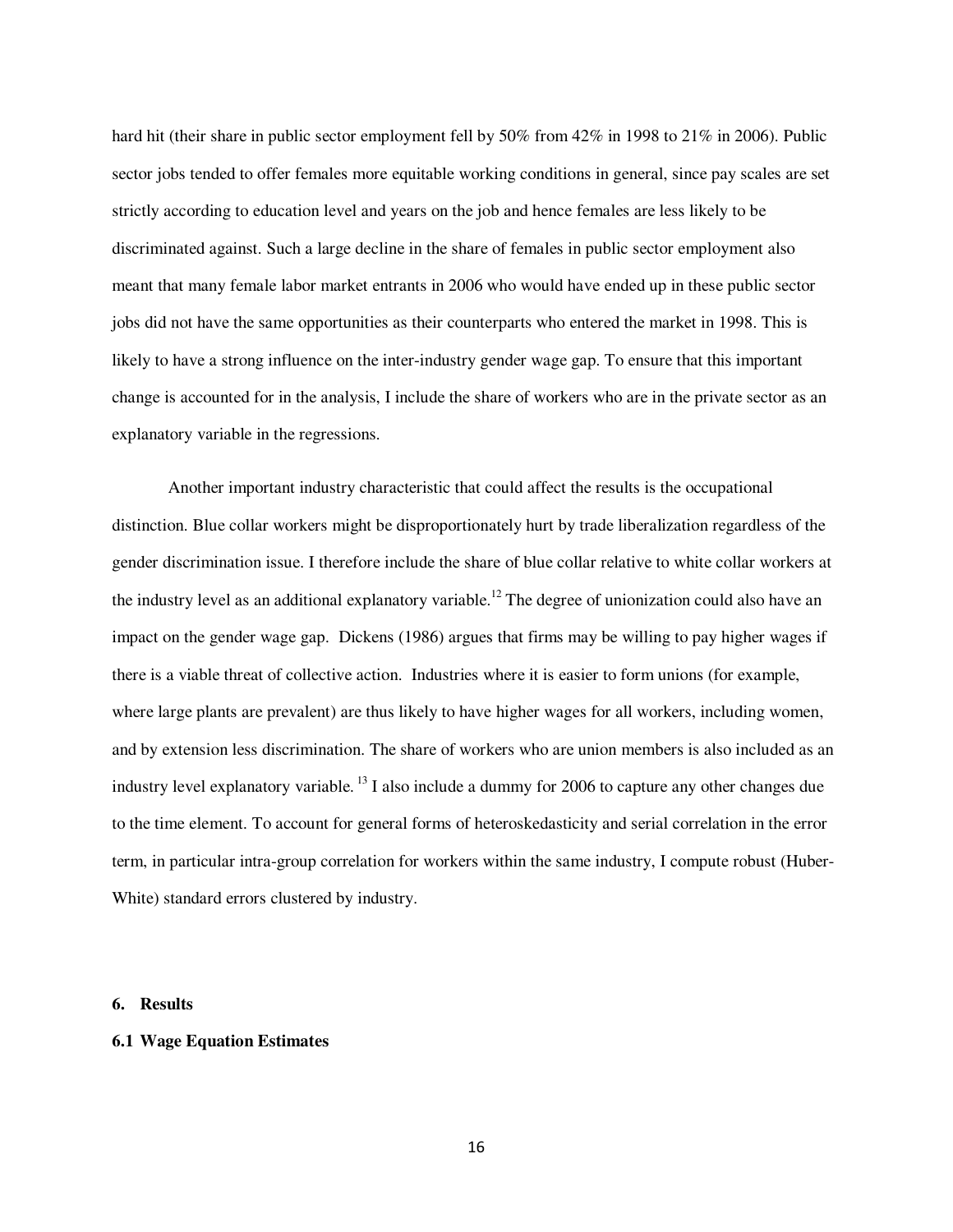Results of the gender specific wage equations estimated by the Heckman two step method for two separate years (correcting for selectivity bias) and the probit estimates of selection into wage employment, are reported in Table 5. These regressions are weighted using sample weights provided in the data for the relevant years; the weights correct for the fact that the proportion of individuals and households in each sample differs from the proportion in the true population. Use of these weights thus adjusts the coefficients to make them nationally representative. Estimated coefficients in the participation equation have the expected signs and for brevity will not be subject to further discussion here.

## *[Table 5 about here]*

The natural logarithms of the real wage rates are used as the dependent variable in the augmented Mincerian wage equations, which control for actual experience (calculated as survey year minus year entered the labor force), experience squared, human capital, sector of employment, region of residence and industry affiliation. I use a set of 8 educational dummy variables to capture the human capital effect. Ideally, a years-in-education variable is used in the standard human capital model, however this data is not available.<sup>14</sup> The omitted education variable is illiterate, the omitted sector is the private sector, Cairo is the omitted region of residence and agriculture, forestry and fishing is the omitted industry.

The wage regression estimates are relatively typical for Egypt and other countries. The experience-wage profile takes a typical shape, and suggests that experience tends to be highly rewarded for both males and females, although slightly higher for females, especially in 2006. Females working in the public or government sector earned about 25% more than those in private employment in 2006, and this difference is significant. As expected, for both males and females, higher levels of education have an increasing positive impact on both participation and wages, that seems to jump somewhat after a General Secondary school degree (note that a Vocational Secondary degree is an *alternative* to a General one). University degrees tend to be highly rewarded irrespective of gender, although this reward declined somewhat for both males and females in 2006 relative to 1998.

Living in rural lower Egypt and Alexandria had the largest significant negative impact on women's wages in 1998 compared to those residing in Cairo, while living in urban lower Egypt and again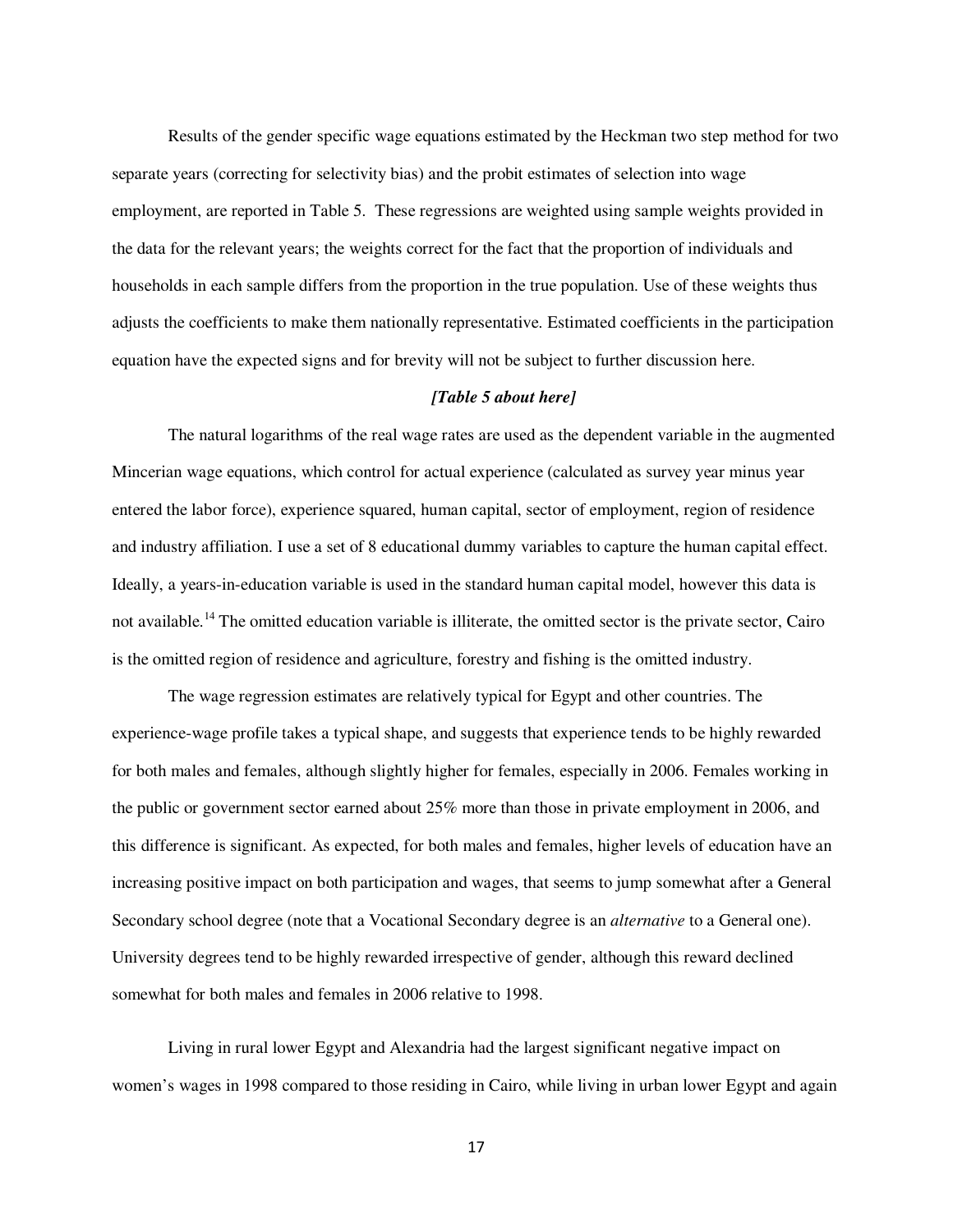in Alexandria had the largest negative impacts on women's wages in 2006. Male wages on the other hand were most negatively affected by living in rural areas in general in both years. The estimated coefficients for the selection terms (lambda) are relatively large and statistically significant at conventional levels, except for females in 2006. The positive inverse mills ratio suggests that unobserved factors, that make participation into wage employment more likely, tend to be associated with higher wages.

## **6.2 Decomposing the Gender Pay Gap**

Results from the Oaxaca-Blinder decomposition are reported in Table 6 for 21 manufacturing industries. Table 6 first reports the raw gender wage gaps (in logs) and then the results of decomposing the gap as in equation (5) after correcting for the employment selection effects. The raw male-female wage gap was 0.283 log points in 1998, and increased to 0.37 log points in 2006. Once we adjust for worker characteristics and employment selection effects this difference changes to an insignificant -.034 (the gap slightly favored females) in 1998 and a very large and significant 0.923 in 2006. The wage gap can be converted to a ratio of geometric means by exponentiating its negative, giving a female to male wage ratio of 103 percent in 1998 and only 40 percent in 2006, which is extremely low by international standards.

## *[Table 6 about here]*

Decomposing this difference into an explained and unexplained portion, the results indicate that in 1998, the difference was mainly due to differences in worker characteristics, which rendered female wages slightly higher; while in 2006 the large significant difference in favor of males was mainly accounted for by unexplained factors (discrimination). The unexplained portion accounted for more than 77% of the wage gap. This term quantifies the change in women's wages when applying the men's coefficients to the women's characteristics, and indicates that women would in fact have seen their wages rise considerably if they were treated the same way as men.

## **6.3 Inter-Industry Gender Pay Gap and Trade Liberalization**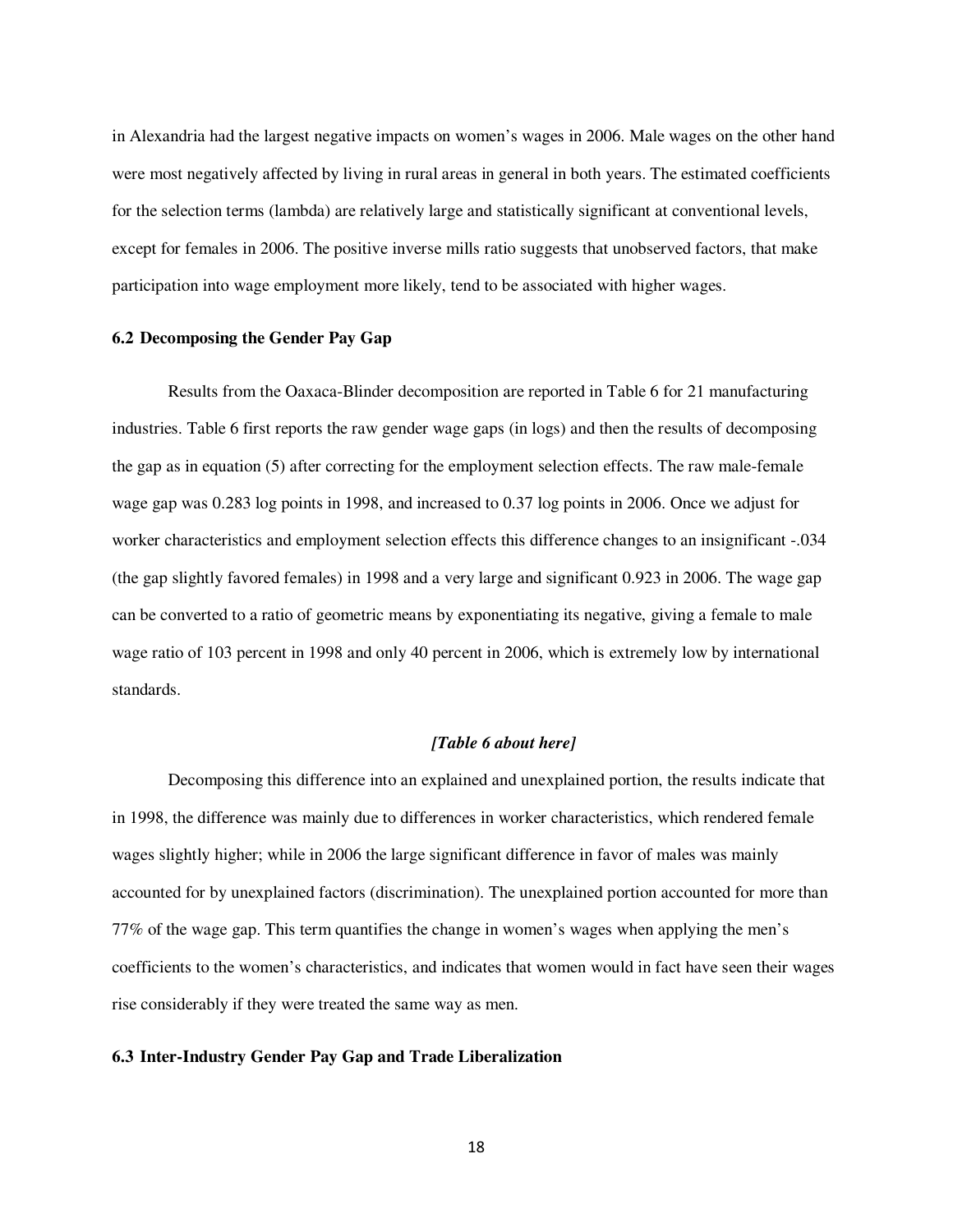The main focus of this study is to investigate the impact of trade liberalization on the industry specific gender pay gaps that were constructed following the Horrace-Oaxaca procedure as detailed in the methodology section. The analysis is restricted to manufacturing industries as mentioned earlier, since it is not clear that trade policy variables for which we have data adequately capture measures of protection/liberalization in other tradable sectors such as agriculture<sup>15</sup>. I estimate equation (7) using Ordinary Least Squares applied to the panel dataset of industry level observations over time. I use the various indicators of trade policy reform and trade volume, as well as the controls for industry characteristics that were described in detail in section 4.

The results are reported in Table 7. The models differ according to the measure of the trade variable. Model (1) uses the import-weighted average tariff as the trade policy variable, model (2) uses the import penetration rate as the trade volume measure, model (3) uses export intensity, model (4) uses the trade openness index, and model (5) uses the industry penetration index. Tariffs have a large negative impact on inter-industry gender wage gaps; however it is insignificant at conventional levels. Import penetration, trade openness and industry penetration all have a positive and significant impact on the industry gender wage gap. Export intensity has negative but insignificant impact at conventional levels. These results imply that increasing imports are associated with higher wage gaps between men and women. However, recall that the industry penetration index is negative for industries whose exports exceed their imports as a share of domestic consumption. Hence these results also suggest that export oriented industries may also have lower pay gaps between men and women.

# *[Table 7 about here]*

Other industry controls also proved to be important determinants of the gender wage gap as expected. The higher the share of private sector workers in an industry, the higher the wage gap between men and women in that industry. On the other hand, industries with a higher ratio of blue to white collar workers have lower wage gaps. This implies that privatization was associated with higher wage discrimination for women over this period, while there was less gender discrimination in industries with a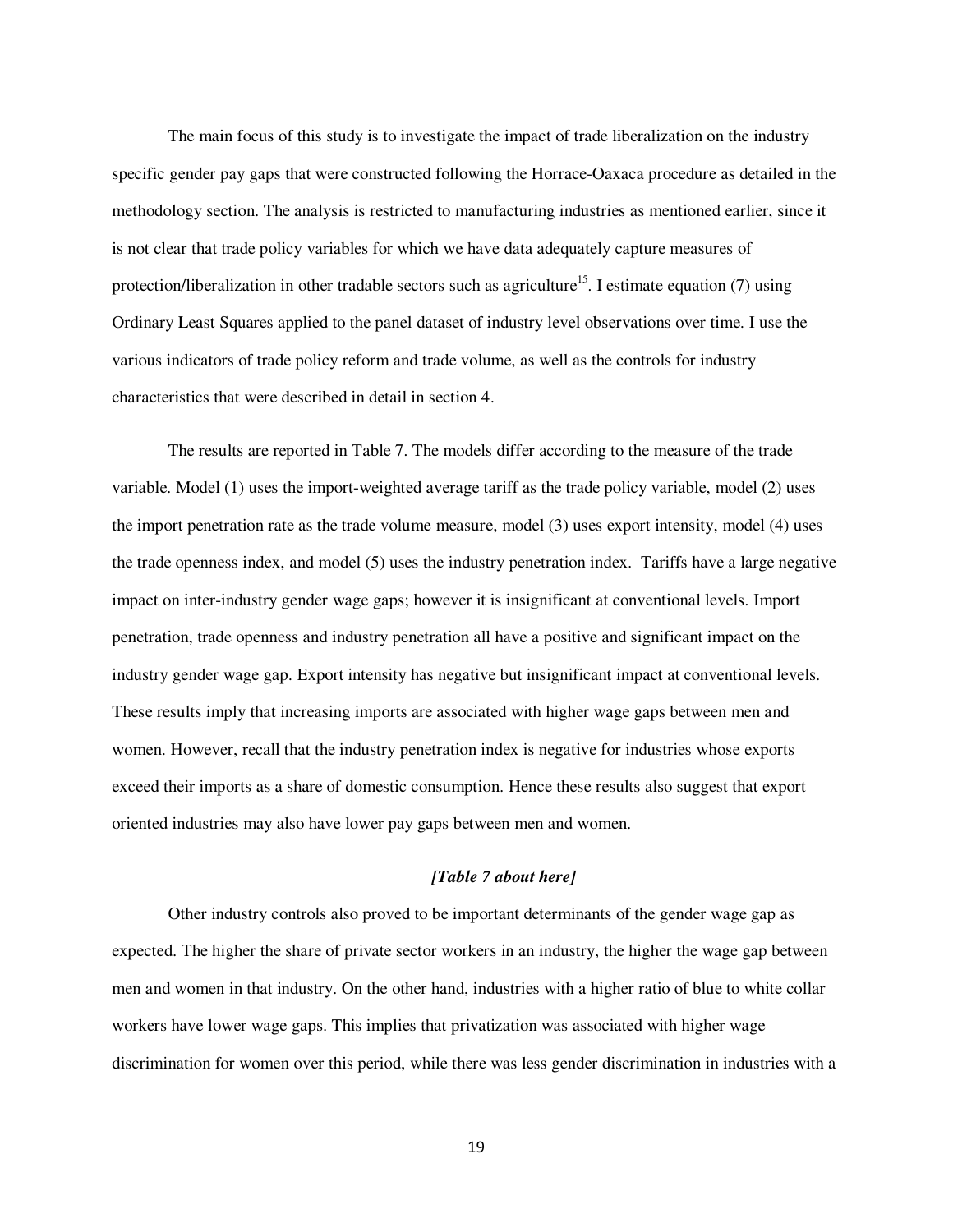higher share of blue collar workers. The latter finding is also a reflection of the lower share of females in blue collar occupations. <sup>16</sup>

This result is against the theoretical predictions that increased openness increases competition and reduces employer's ability to discriminate (Becker). What we see in the case of Egypt is a marked increase in the gender pay gap that is significantly associated with higher import volumes, and weak evidence that export industries may have lower such gaps, even after controlling for the public-private distinction as well as the occupational distinction. The observed increase in gender wage differentials over this period has clearly been associated with rising import volumes and is likely a reflection of increased competitive pressures from trade that force firms to cut costs at the expense of workers who have low bargaining power such as females.

For some policy questions, it is also relevant to ask how *changes* in these trade variables affected the difference in the gender pay gap between 2006 and 1998. To investigate this question I estimated differenced models using the first differences of the same trade variables and industry controls as above as explanatory variables, and the first difference of the inter-industry gender wage gap as the dependent variable. The results are in Table 8.<sup>17</sup> The change in export intensity and the industry penetration index were the only two trade variables that had a significant impact on the industry wage gap first difference. The results imply that industries that witnessed a rise in their level of export intensity also saw their gender wage gaps decline over time, while those that had large industry penetration indices (their imports were far larger than their exports when compared to domestic consumption) saw the largest increases in wage gaps over this period.<sup>18</sup> These results again point to the harmful impact of import competition on the gender wage gap, while women seem to fare relatively better in those industries that managed to raise their export intensity significantly.

# *[Table 8 about here]*

Thus the main conclusion from this section is that increased import competition is associated with a worsening of the gender wage gap, while increased export intensity (as reflected in the industry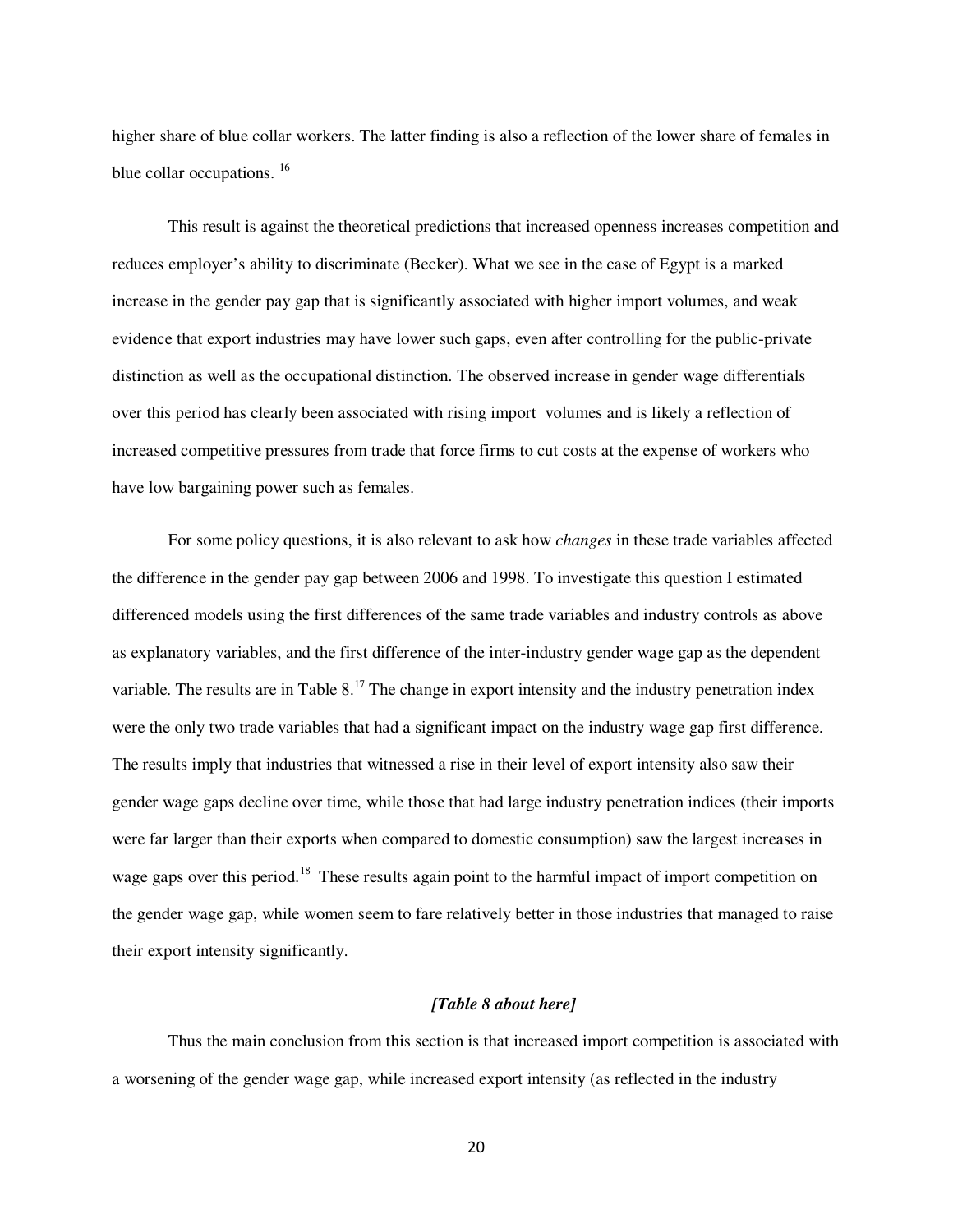penetration index, and the first difference model) is associated with lower wage gaps between men and women in Egypt over this period.

## **6.4 Female Employment and Trade Liberalization**

 The impact of trade liberalization on the gender wage gap might, in general, be less of a social concern if at the same time it opened up wider job opportunities for females who would otherwise have had to resort to informal employment or not work at all. In this case, the prediction of the Hecksher-Olin theory, that the abundant factor gains from trade, might be just taking a few more years to be realized while more and more females (generally lower skill due to shorter labor market experiences as a result of household responsibilities) are being absorbed into the labor market. Eventually these females should see their wages rise as a result of liberalization.

 To investigate this issue, in this section I examine the impact of trade liberalization on the share of females in full time employment.<sup>19</sup> If there is a positive association between lower tariffs or higher trade volumes and the share of females in employment then there might in fact be a silver lining for females associated with liberalization, as many might consider some job as better than no job at all. The results are in Table 9. Tariffs exerted a positive and significant effect on the share of females in full time employment over this period. This implies that trade liberalization as embodied in lower tariffs was actually associated with a smaller share of female employees. This result is confirmed if we use alternative measures of trade. The coefficients on import penetration and on trade openness are both negative and significant, indicating that increasing imports as a share of domestic consumption, and overall trade, are associated with lower female employment share.

# *[Table 9 about here]*

 Trade may have affected hours of work as well as full time employment. To test this hypothesis, the log of average hours per week of female full time employees was used as the dependent variable, and all independent variables were the same as in the wage and employment regressions. The results are in Table 10. The only trade variable that has a significant impact on female weekly hours is the tariffs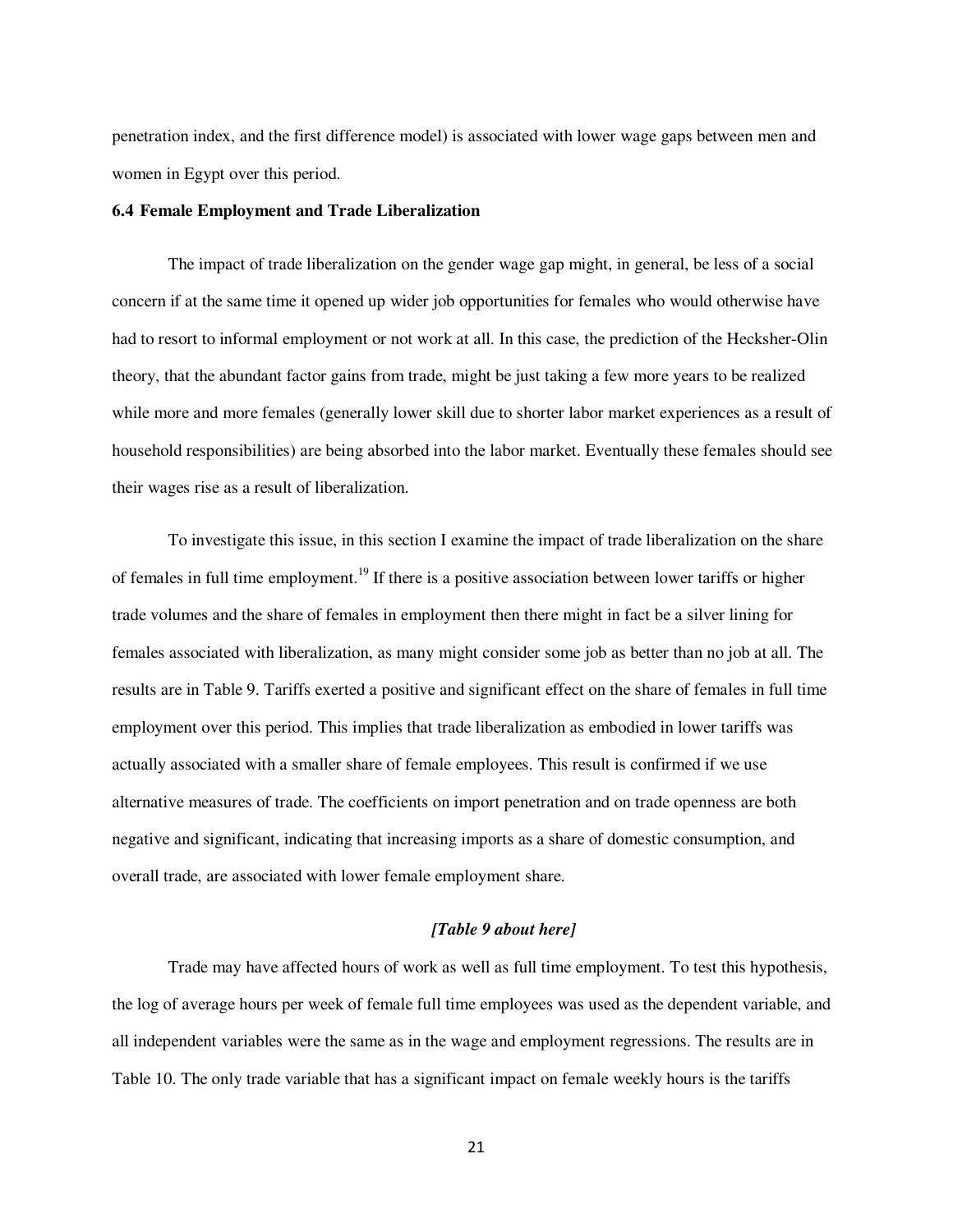variable. The coefficient on tariffs is positive and significant, indicating that lower tariffs are associated with lower female working hours and vice versa. Using logs reduced the sample size slightly since some industries did not have any female employees and hence their average working hours would have been undefined when using logs. Additionally, Ordinary Least Squares could lead to biased estimates since count data do not satisfy its assumptions, especially normality.

# *[Table 10 about here]*

To avoid this problem, and since the weekly hours data is count data, I also estimated a count data model for the impact of trade liberalization on weekly female working hours. The results are in the Appendix, Table A1. I used the Negative Binomial estimation model, to avoid the strong assumption of equality of the conditional mean and the conditional variance that are required for the Poisson model. The results again point to the detrimental impact of trade liberalization on female working hours. The coefficients on import penetration and the trade openness index are both negative and significant, implying that rising trade volumes are associated with lower female working hours. Taking the coefficient on import penetration as an example, the results imply that the expected change in log count of average female working hours for a one-unit increase in import penetration was –2.202 The coefficient on tariffs is again positive, but only significant at the  $11\%$  rate, again implying lower female working hours as tariffs declined.

The share of females in full time employment variable will only capture higher female employment if it comes at the expense of their male counterparts. If employment for both males and females increased in an industry, the share of females could have remained the same, or declined. In that case the negative association between higher trade volume or lower tariffs and share of female employees that was found in the previous section might not reflect the actual employment gains for women as a result of trade liberalization. To test this hypothesis, I used the log of number of female full time employees as the dependent variable, and the results are in Table 11. The coefficients on all trade variables are highly significant and again imply that lower tariffs and higher imports had a detrimental effect on female employment. The main difference that stands out from this table is the coefficient on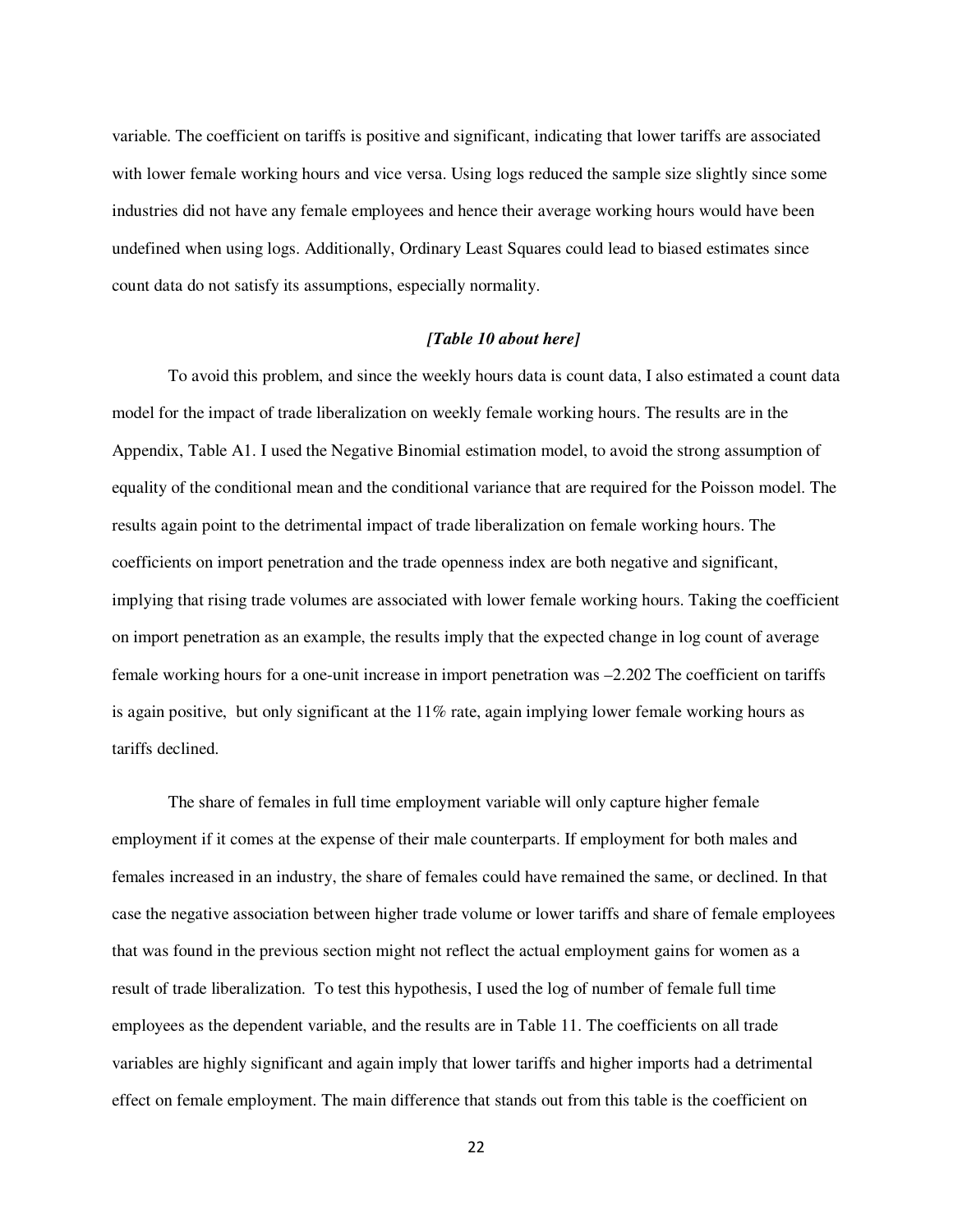export intensity, which is positive and highly significant. This suggests that females did have greater access to job opportunities in the export sector as a result of trade liberalization. To deal with the count data issue mentioned before, Table A2 in Appendix reports the Negative Binomial Estimation results for this model. Similar conclusions can be drawn for all trade variables, however export intensity, although still positive, is no longer significant at conventional levels.<sup>20</sup>

# *[Table 11 about here]*

# **7. Robustness Checks**

The estimation approach followed in this paper implicitly assumes that reductions in industry protection levels and increases in trade volume levels were randomly distributed and exogenous to the inter-industry gender wage gap. This assumption is probably stronger than if I was using industry wage rates rather than the gender wage gaps. Black and Brainard (2004) cite evidence to support this assumption and also suggest a simple test of exogeneity. They argue that if exogeneity does not hold we would expect industries with a higher gender wage gap at the beginning of the period to be more vulnerable to trade, all else equal. I performed a similar test for the relationship between the residual inter-industry gender wage gap in 1998 and the change in tariff levels, import penetration index and export shares over the period 1998 to 2006. The correlation coefficients were -0.19, 0.08 and 0.10, respectively, suggesting little correlation between the residual wage gaps and the trade measures. This test is by no means definitive, and that is why I have used five different measures of trade in this paper, as well as a specification in first differences. All results were consistent, pointing to trade liberalization being associated with a wider gender wage gap, except possibly for the more export oriented industries where results were slightly weaker. In the next sections, I also perform two additional robustness checks that take into consideration the role of skill-biased technological change, and industry concentration ratios, in affecting these results.

#### **7.1 Skill-Biased Technological Change and Gender Wage Inequality**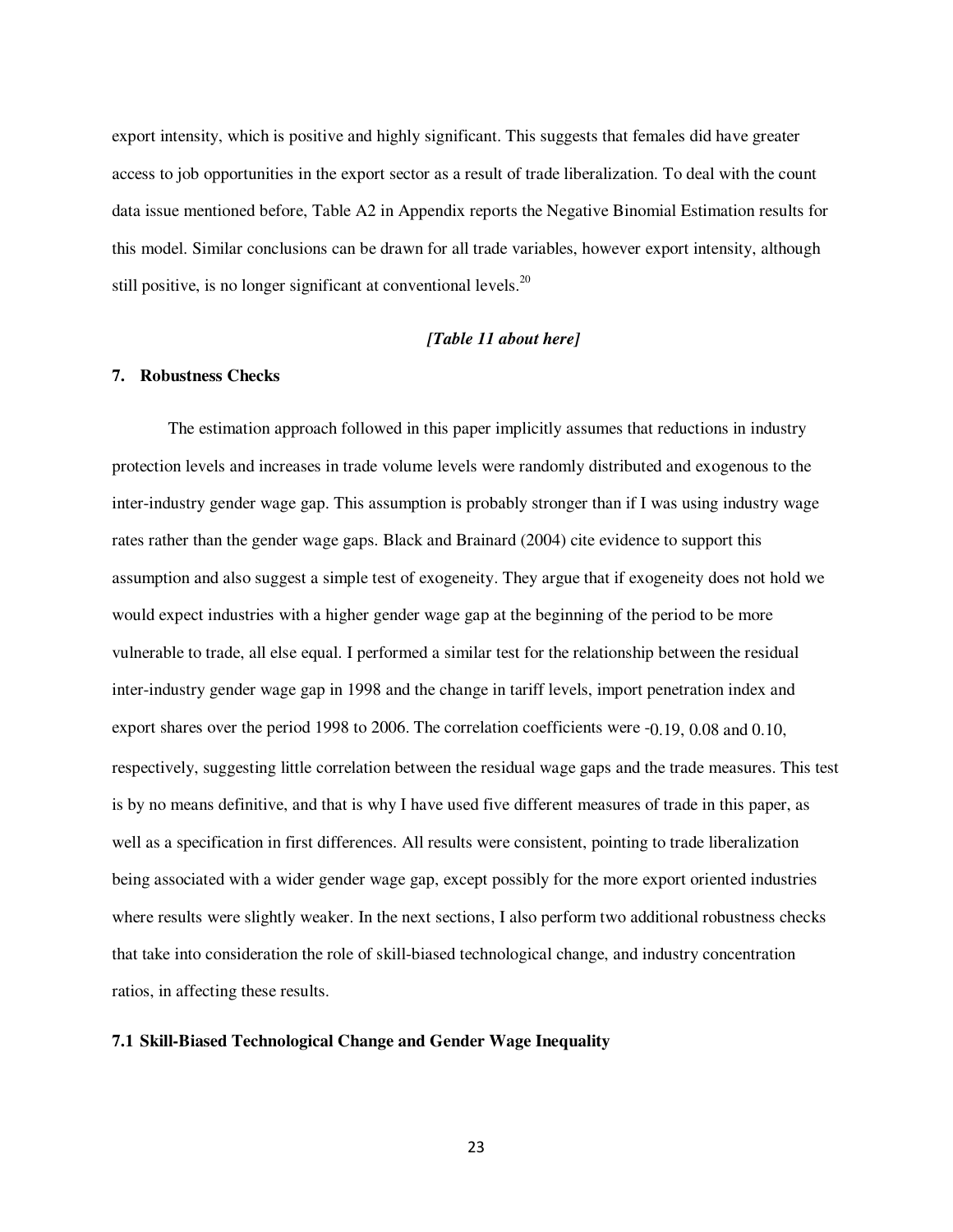One factor that may affect the results is technological change. Evidence suggests that technological change in many countries has been primarily skill-biased.<sup>21</sup>This has provided one of the most popular explanations in the literature for the observed trend of rising wage inequality in general and especially in racial and gender inequality. Technological changes are believed to have caused a sharp decline in the demand for low-skill workers and hence to have been a major factor in worsening their economic plight. Since women are disproportionately low-skilled, I need to account for skill level in the analysis to ensure that it is not driving the results. There may also be some evidence that more import oriented industries are more skill intensive<sup>22</sup>, and hence this could explain the result in the previous section related to the worsening impact of import competition on the gender wage gap.

 To test this theory, I constructed several measures of skill intensity: the share of workers with a secondary degree or above, the share of workers with a university degree or above, the ratio of skilled to unskilled, defining skilled as a worker with a secondary degree or above; and also the ratio of skilled to unskilled, defining skilled as a worker with a university degree or above. These measures of skill biased technological change were included in the regression models (interchangeably). The results are in Table 12. The only measure that had a consistently significant coefficient was the share of workers with a secondary degree or above, and I will concentrate on these results here.<sup>23</sup> The skill variable does have a positive and significant impact on the inter-industry gender wage gap as expected. However, including the share of skilled workers variable did not change our main result regarding the impact of trade on the wage gap between men and women. Thus there is some evidence in favor of the skill-biased technological change hypothesis as one of the reasons behind rising gender wage inequality, yet the role of trade in this respect is also very important.

#### *[Table 12 about here]*

# **7.2 Industry Concentration and Gender Wage Inequality**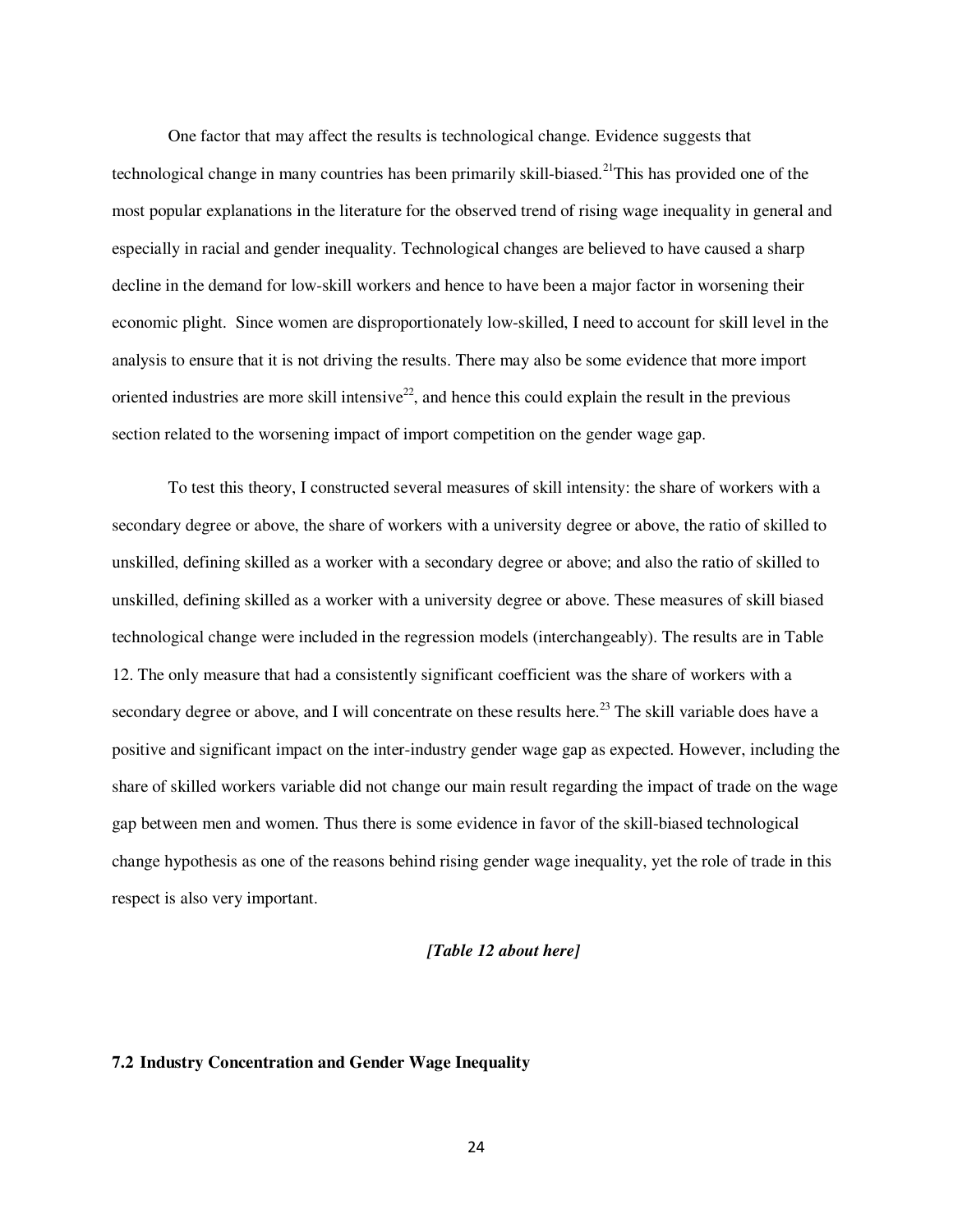International trade acts as a channel for industry competitiveness. This could have a direct impact on the ability of employers to discriminate between different groups, including men and women. Becker's(1971) theory suggests that trade liberalization should reduce employers ability to engage in discrimination (which is assumed to be costly) since it drives down profit margins. On the other hand, non-neoclassical theory views discrimination as consistent with exposure to a higher degree of industry competitiveness form international trade if women (or other minorities) are segregated into low paying jobs and have low bargaining power. The analysis thus far suggests that there are two opposing forces in the case of Egypt. Women face increased discrimination if they work in industries that face extreme competition from imports, while they seem to fare better overall if they are employed in the more export oriented industries.

To explicitly sort out the relationship between trade, industry concentration, and the gender pay differential, I directly test Becker's theory that discrimination is contrary to higher competitiveness. I use a methodology that conceptually divides observations by industry based on whether that industry was, first, affected by changes in trade policy or volume over the period, and second, whether it was a concentrated industry or competitive industry. This methodology still fully accounts for observable differences in characteristics between men and women, such as education and experience, by using the inter-industry gender wage gaps calculated according to the Horrace and Oaxaca (2001) methodology as above, and will add to that the concentration dimension. In particular I will conceptually estimate the difference in inter-industry gender wage gap between (1) trade affected and non-trade affected concentrated industries, minus that between (2) trade affected and non-trade affected competitive industries $^{24}$ :

| \n $\begin{bmatrix}\n \text{trade} - \text{affected} & \text{non-trade affected} \\ \text{concentrated} & \text{concentrated}\n \end{bmatrix}\n -\n \begin{bmatrix}\n \text{trade} - \text{affected} & \text{non-trade affected} \\ \text{competitive}\n \end{bmatrix}$ \n | \n $\begin{bmatrix}\n \text{connected} & \text{non-trade affected} \\ \text{competitive}\n \end{bmatrix}$ \n |
|----------------------------------------------------------------------------------------------------------------------------------------------------------------------------------------------------------------------------------------------------------------------------|--------------------------------------------------------------------------------------------------------------|
| \n        This allows us to differentiate the impact of trade on the gender wage gap in concentrated industries\n      relative to that in competitive industries after accounting for any factors that have affected the gender\n                                         |                                                                                                              |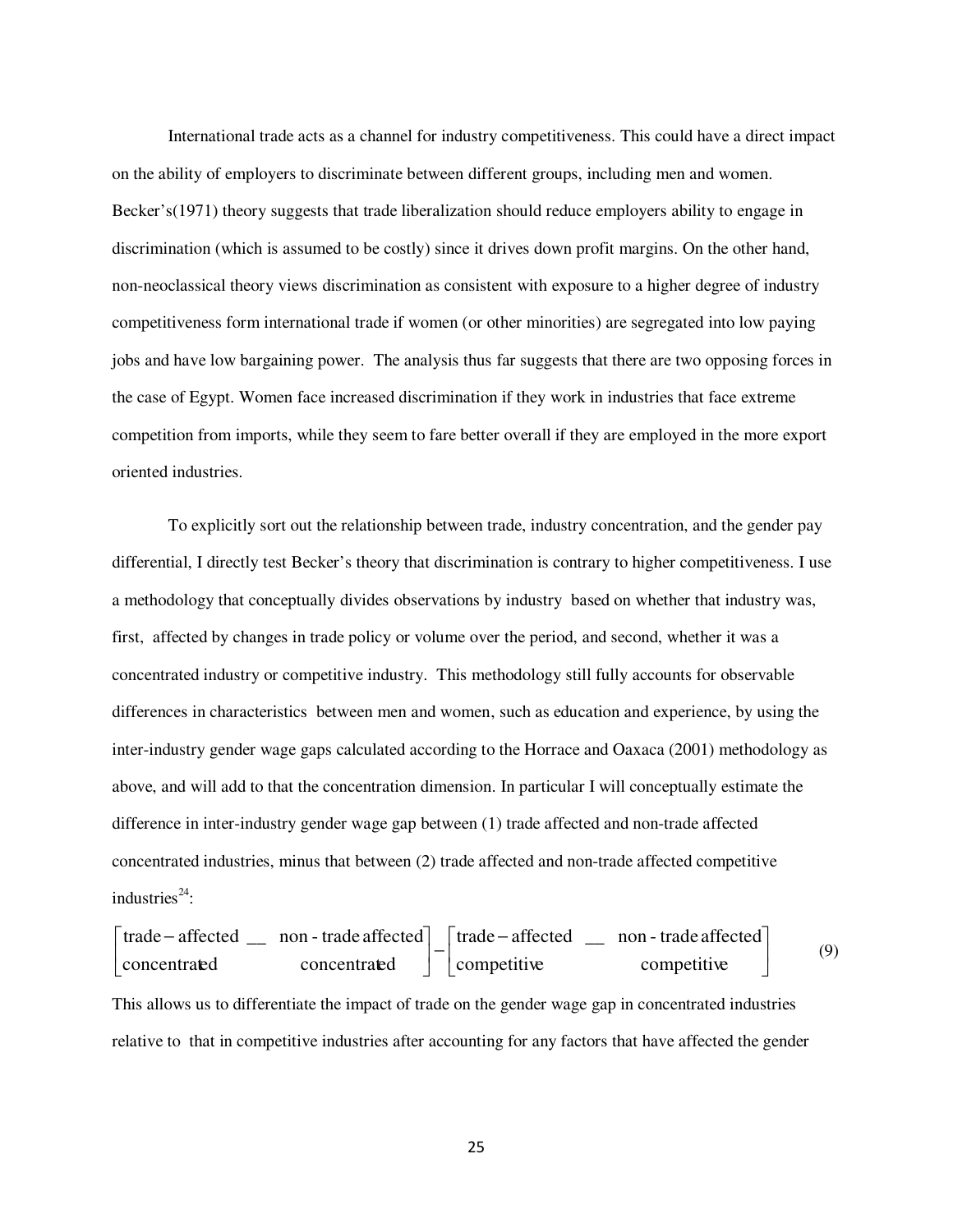wage gap in manufacturing industries in general, whether they are trade affected or not, and whether they are concentrated or not. This amounts to estimating the following equation:

$$
\Delta_t \left( \widehat{\ln w_{mk}} - \widehat{\ln w_{fk}} \right) = \propto +\beta \Delta_t Trade_k + \gamma Conc_k + \varphi(\Delta_t Trade_k * Conc_k)
$$
\n(10)

where  $\Delta_t \left( \widehat{\ln w_{mk}} - \widehat{\ln w_{fk}} \right)$  is the first difference of the industry specific wage gap, measured as in equation (5);  $\Delta_t Trade_k$  is the change in the trade variable as measured by the tariff rate or by the various trade volume measures used in the previous sections, and  $Conc_k$  is the initial industry concentration ratio. I use the initial concentration ratio rather than the time varying ratio since trade competition itself might have altered the concentration ratio. Using this specification allows me to address the question of how trade affected gender discrimination across the sample period in industries that were initially concentrated.

 There are various ways to measure industry concentration. The two most common measures in the literature are the four-firm concentration ratio and the Herfindahl Index. These measures require data on the output or sales of every firm in each of the 21 manufacturing industries under consideration for both 1998 and 2006. This data was not available and I therefore used a common proxy for concentration that is based on the number of establishments in an industry divided by its output. The measure of industry concentration used in the regressions is constructed as  $(1 - no$  of establishments/output). A smaller number of establishments implies that the industry was more concentrated, and will thus give rise to a higher value of the index.

Data on number of establishments and total output by industry were obtained from the Annual Survey of Establishments published by CAPMAS. Table 13 shows the concentration ratios by industry over the period. Ranking the industries from more to less concentrated according to the value of the concentration ratio (in 1997), the coke and petroleum industry is the most concentrated (this is also true for 2005), followed closely by the office equipment and computer manufacturing industry, the motorized vehicle manufacturing industry and the tobacco industry. <sup>25</sup>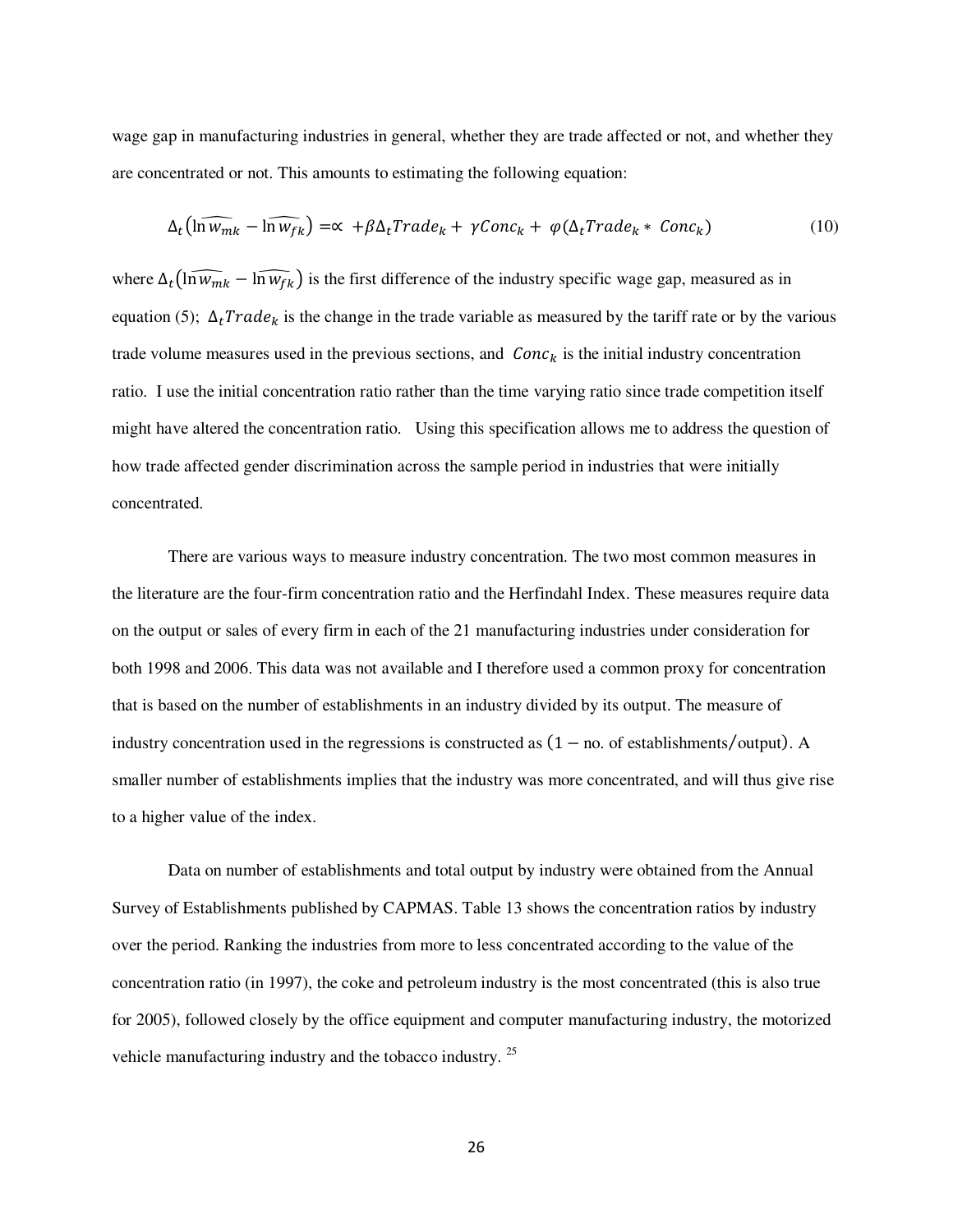# *[Table 13 about here]*

 Results of estimating the model accounting for industry concentration as in equation (10) are in Table 14. The main coefficient of interest is that on the interaction term Conc. X Change in Trade, combined with the coefficient on the change in trade variable. These were only significant in models (3) and (4) where trade is measured by export share and the trade openness index, respectively. In model (3), the negative and significant coefficient on the change in trade variable indicates that the more competitive industries that managed to raise their export shares the most over the period also lowered their gender wage gaps the most (this is similar to the conclusion from Table 8 above). At the same time, those export oriented industries that were more concentrated saw their gender wage gaps rise. This implies that greater production for export in general has a beneficial impact on the relative wages of women in manufacturing, however, in the more concentrated of these export oriented industries women faced relatively higher pay discrimination (in other words women in concentrated industries gained less from export orientation than their counterparts in the more competitive industries).

## *[Table 14 about here]*

In model (4), where trade is measured by the trade openness index, the coefficient on the change in trade openness is positive and significant indicating that higher trade volume worsened the wage gap between men and women. The negative and significant coefficient on the interaction term suggests that higher trade volume raised the industry gender wage gap by less in the more concentrated industries than in competitive industries that were also affected by trade. Thus, increased trade volume in general worsens the gender wage gap, but it does so by *less* in the more concentrated industries.<sup>26</sup> I continued to control for the share of workers in the private sector in all specifications as it proved to be highly significant.

The analysis in this section has attempted to directly test Becker's theory of the impact of international trade on discrimination by testing the relationship between the change in industry gender pay gap and the change in trade, after explicitly accounting for the industry concentration ratio. The results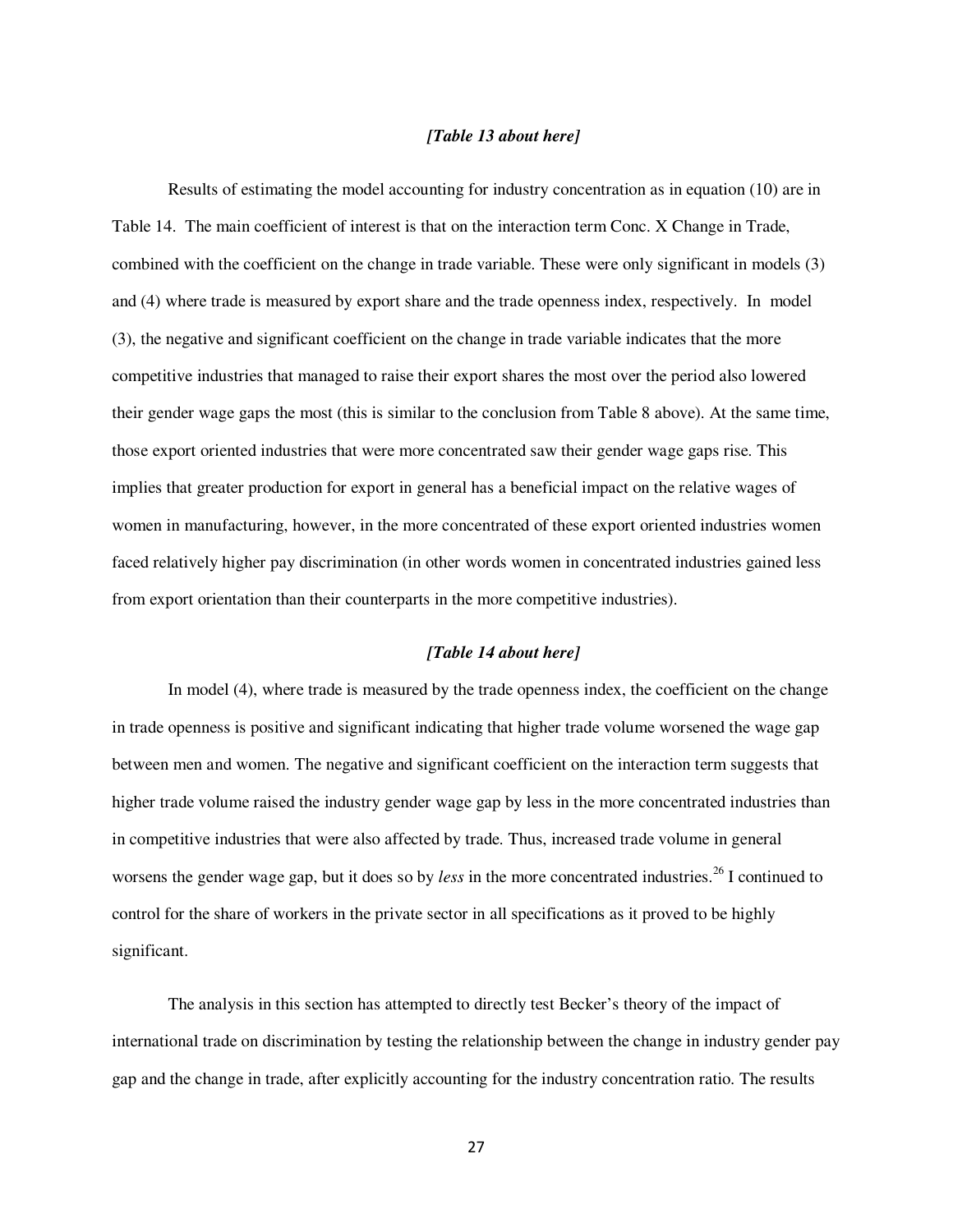seem to be consistent with Becker's theory when it comes to total trade volume. Greater trade volume in general, in the more concentrated industries has a beneficial impact on the relative pay for women, as employer's ability to discriminate declines with greater international competition. This finding is consistent with that of Black and Brainard (2004) for the USA, who also find that increasing import competition lowered gender pay gaps. However, the opposite conclusion arises for the export oriented sectors. Even though there is evidence that the higher the change in export share the lower the gender wage gap for all industries, employers with more market power in the domestically more concentrated export oriented industries actually forced worse conditions on female workers. These female workers likely have lower skills and experience, and hence bargaining power, and may just be happy that they are able to secure a job at all. In attempting to cut costs to alleviate pressure from international competition in export markets, employers in the more concentrated exporting industries have resorted to favoring male over female workers. This finding is consistent with the theoretical model of Menon and Rodgers (2009) and their empirical findings for India. <sup>27</sup>

## **8. Conclusion and Policy Implications**

This study used two nationally representative labor market sample surveys to investigate the size of the gender pay gap in Egypt during a period of intense economic reforms, structural adjustment and trade liberalization. Additionally, the study used data that directly captures changes in trade policy and trade volumes, to investigate how the gender wage gap and how female employment were affected by trade liberalization.

The decomposition of the gender wage gap showed that most of the gap in the manufacturing sector was due to the 'unexplained' component, especially in 2006. Using the methodology suggested by Horrace and Oaxaca (2001) to compute industry specific gender wage gaps, I investigated the relationship between trade measures and these wage gaps. Increased trade liberalization, as measured directly by import penetration, trade openness and industry penetration, were associated with higher gender pay gaps in the manufacturing sector. In the differenced model, there is also evidence that industries that witnessed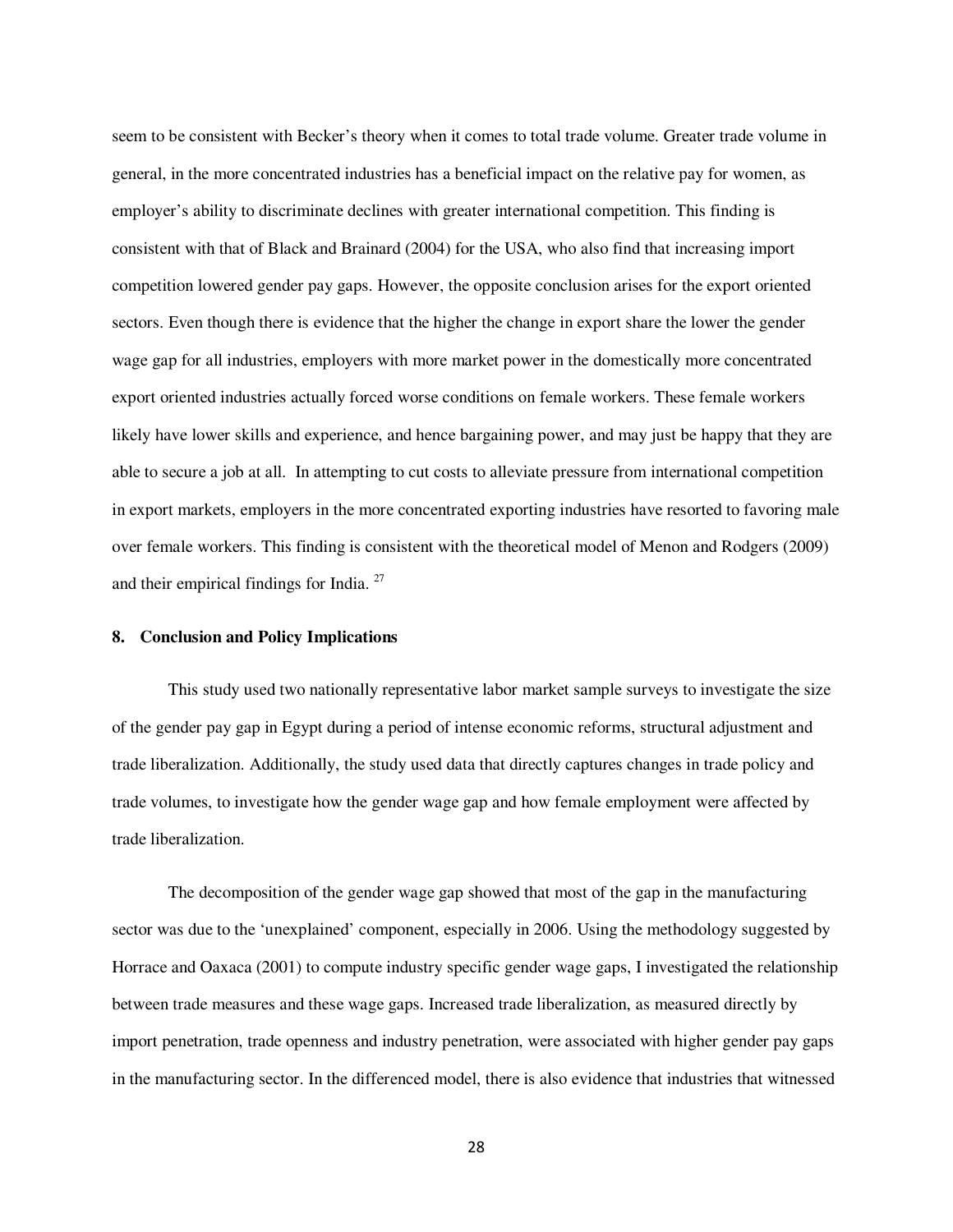the greatest increase in their export shares saw their gender wage gaps decline more. These results are robust to the inclusion of variables that capture the public-private distinction, and the occupational distinction, as well as investigations that account for the extent of skill-biased technological change over this period and industry concentration levels.

Lower tariffs and higher trade volumes were also associated with lower female employment, whether it was measured by the female share in full time employment, by average weekly hours of female full time employment or by the number of female full time workers. When the latter is used as the measure of female employment, there is some evidence of a positive and significant impact of export intensity on female employment.

This study has found that increasing trade liberalization has largely had a negative impact on women's relative wages and on their employment, except for some weak evidence supporting a favorable impact of increasing export intensity. It appears that where profits were falling as a result of severe competition from imports, employers chose to cut costs by favoring males over females, both with regard to wages and to employment. Industries that were able to successfully compete internationally by raising their exports, however, were more likely to pass these higher gains onto their workers, including females, and to expand their hiring of female workers, to meet higher product demand.

A number of important policy recommendations emerge from this investigation. Since women seem to be bearing a disproportionately large share of the negative impacts of trade liberalization on wages and employment, policies that directly raise women's human capital, skills and improve the social safety net could mitigate the female disadvantage in the labor market. However, as the decomposition analysis has shown the majority of this disadvantage is due to discrimination in the labor market not to lower education levels or less experience. In fact, women's average educational attainment is very close to that of males. The issue here is largely a quality issue rather than quantity and improvements in the education system that raise the quality of graduates and their job-related skills should improve the conditions of all workers, including females. Policies to encourage firms to provide on the job training for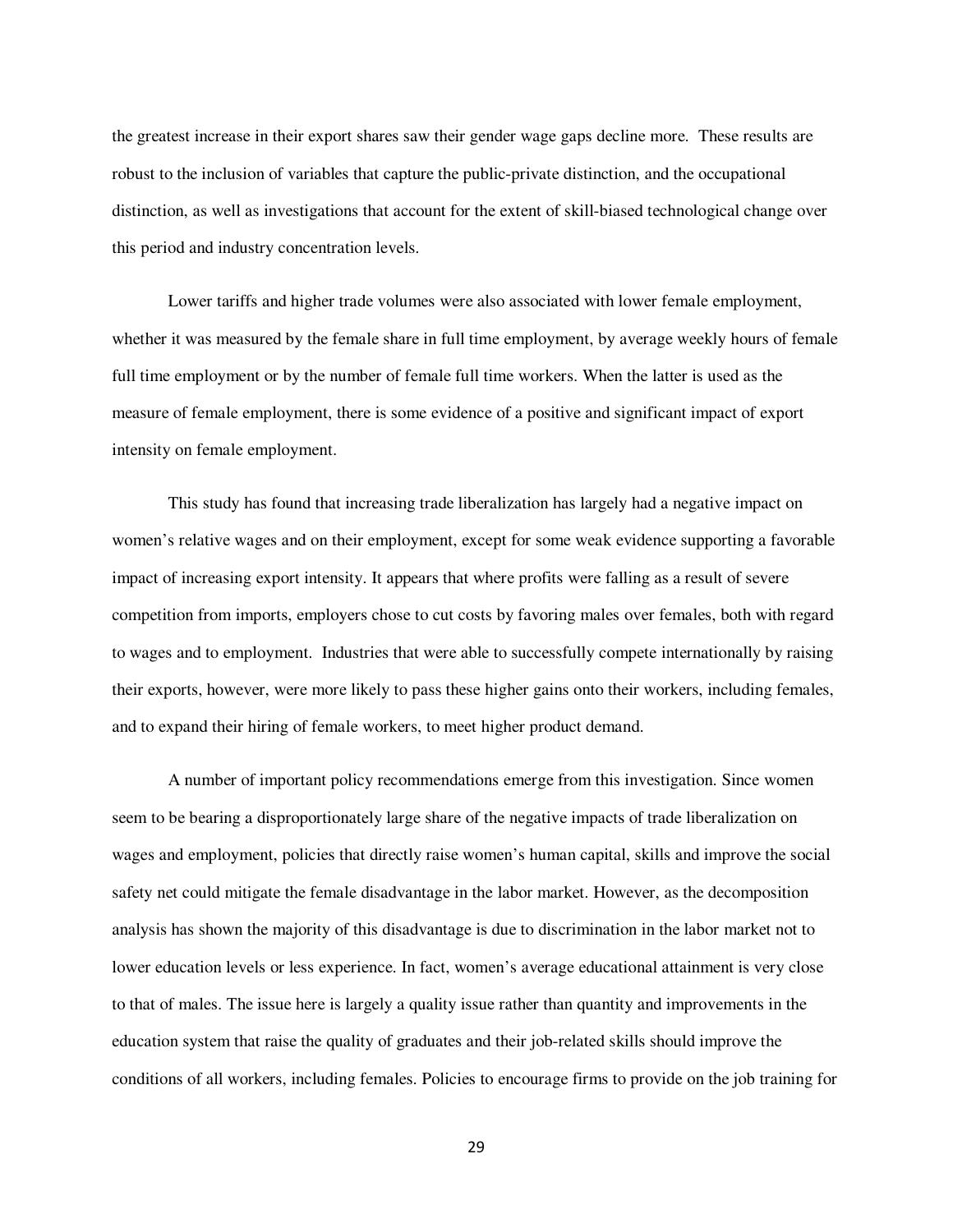females as well as males should also go a long way in raising the skill level and employability of female workers. Additionally, stronger enforcement of Egypt's Unified Labor Law passed in 2003, which prohibits wage discrimination based on gender, is warranted. Some have even called for stronger versions of anti-discrimination legislation, such as an equal pay act, which also prohibits discrimination at entry points into the labor market, in job titles and ranks, and in pay scales, and where the judicial system is the main enforcer of any complaints in this regard.

The analysis also suggests the need for a broader social effort to change society's view of female workers as less dependable given their household/child rearing duties and to encourage females themselves to stop reinforcing this image by seeking higher paying jobs and demanding to be treated equally. Improved social-safety nets that provide good quality affordable child-care services for young children as well as after school services for school age children could help ease the double burden faced by the majority of women in Egypt, and help free up their time and minds for pursuing careers earlier and with higher dedication without having to sacrifice their family's well-being.

Finally, another important policy recommendation that emerges from this analysis points to the importance of policies that encourage and support exporting. Results in this paper have pointed to a weak positive influence of export intensity on relative wages and employment of females. This suggests the need for better policies that help promote Egyptian exports overseas. Policies such as production subsidies, tax exceptions and special credit lines, as well as government provision of trade facilitation services and help with marketing of products overseas, especially for small and medium enterprises that lack the knowledge and networking of the large multinational corporations, could go a long way in easing the impact of liberalization on gender discrimination and on the labor market as a whole.

The persistent inequality between males and females in the Egyptian labor market at the turn of the new millennium is disturbing from a social equity viewpoint, but is also inefficient economically. It prevents the equalization of marginal rates of substitution in production, and hence lowers output both directly, due to women working fewer hours, and indirectly due to an increase in fertility. Cavalcanti and Tavares (2007) found that gender discrimination explains about 65% of the difference in output per capita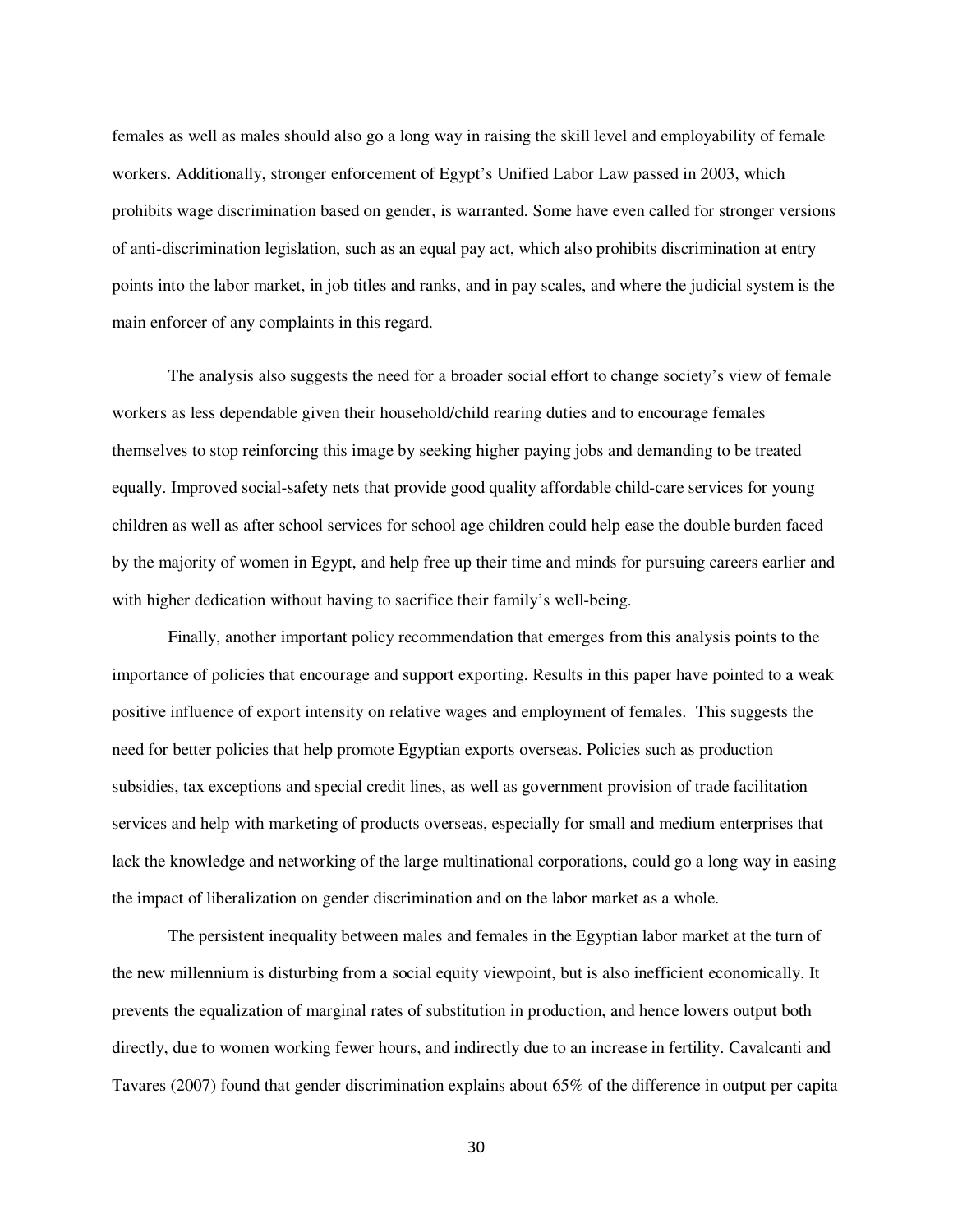between Egypt and the US. Policies that advocate a more equitable wage structure and programs that

make females more desirable employees are of the utmost importance for a move towards the goal of

shared economic growth and greater social justice in post-revolutionary Egypt.

# **References**

Aguayo-Tellez, Ernesto, Jim Airola, and Chinhui Juhn. 2010 "Did Trade Liberalization Help Women? The Case of Mexico in the 1990s.'' NBER Working Paper No. 16195, July.

Angrist, Joshua D., and Alan B. Krueger. 1999. "Empirical Strategies in Labor Economics." In Orley C. Ashenfelter and David Card, eds., *Handbook of Labor Economics*, Vol. 3A., pp. 1277- 1366. Amsterdam: Elsevier.

Artecona, Raquel, and Wendy Cunningham. 2002. "Effects of Trade Liberalization on the Gender Gap in Mexico," Policy Research Report on Gender and Development, Working Paper 21, World Bank, Washington D.C.

Attanasio, Orazio, Penelopi Goldberg, and Nina Pavcnik. 2004. "Trade Reforms and Wage Inequality in Colombia." *Journal of Development Economics,* Vol*.*74, No.2, pp. 331–66.

Becker, Gary (1971). *The Economics of Discrimination.* Chicago: University of Chicago Press.

Berik, Gunseli, Yana Rodgers, and Joseph Zveglich. 2004. "International Trade and Gender Wage Discrimination: Evidence from East Asia." *Review of Development Economics,* Vol. 8, No*.* 2, pp. 237-254.

Berman. Eli, John Bound and Stephen Machin. 1998. "Implications Of Skill-Biased Technological Change: International Evidence." *The Quarterly Journal of Economics*, Vol. 113, No.4, pp. 1245-1279.

Black, Sandra E., and Elizabeth Brainerd. 2004, "Importing Equality? The Impact of Globalization on Gender Discrimination." *Industrial and Labor Relations Review*, Vol.57, No.4, pp. 540-559.

Blinder, Alan S. 1973. "Wage Discrimination: Reduced Form and Structural Elements." *Journal of Human Resources*, Vol. 8, No. 4, pp. 436-55.

Bound, John, et al. 1994. "Evidence on the Validity of Cross-Sectional and Longitudinal Labor Market Data." *Journal of Labor Economics*, Vol. 12, No. 3, pp. 345-68.

Cagatay, Nilufer. 2005. "Gender Inequalities and International Trade: A Theoretical Reconsideration." Centro Interdisciplinario de Estudios sobre el Desarrollo Working Paper No. 136.

Cagatay, Nilufer, and Gunseli Berik. 1990. "Transition to Export-led Growth in Turkey: Is There Feminization of Employment?" *Review of Radical Political Economics,* Vol*.*22, No. 1, pp.115-134.

Cavalcanti, Tiago, and Jose Tavares. 2007. "The Output Cost of Gender Discrimination: A Model-Based Macroeconomic Estimate." CEPR Working Paper DP6477.

Currie, Janet, and Ann Harrison. 1997. "Sharing the Costs: The Impact of Trade Reform on Capital and Labor in Morocco." *Journal of Labor Economics* Vol.15, No.3, pp.S44–S71.

Darity, William, and Rhonda Williams. 1985. "Peddlers Forever? Culture, Competition, and Discrimination." *American Economic Review,* Vol.75, No.2, pp. 256-261.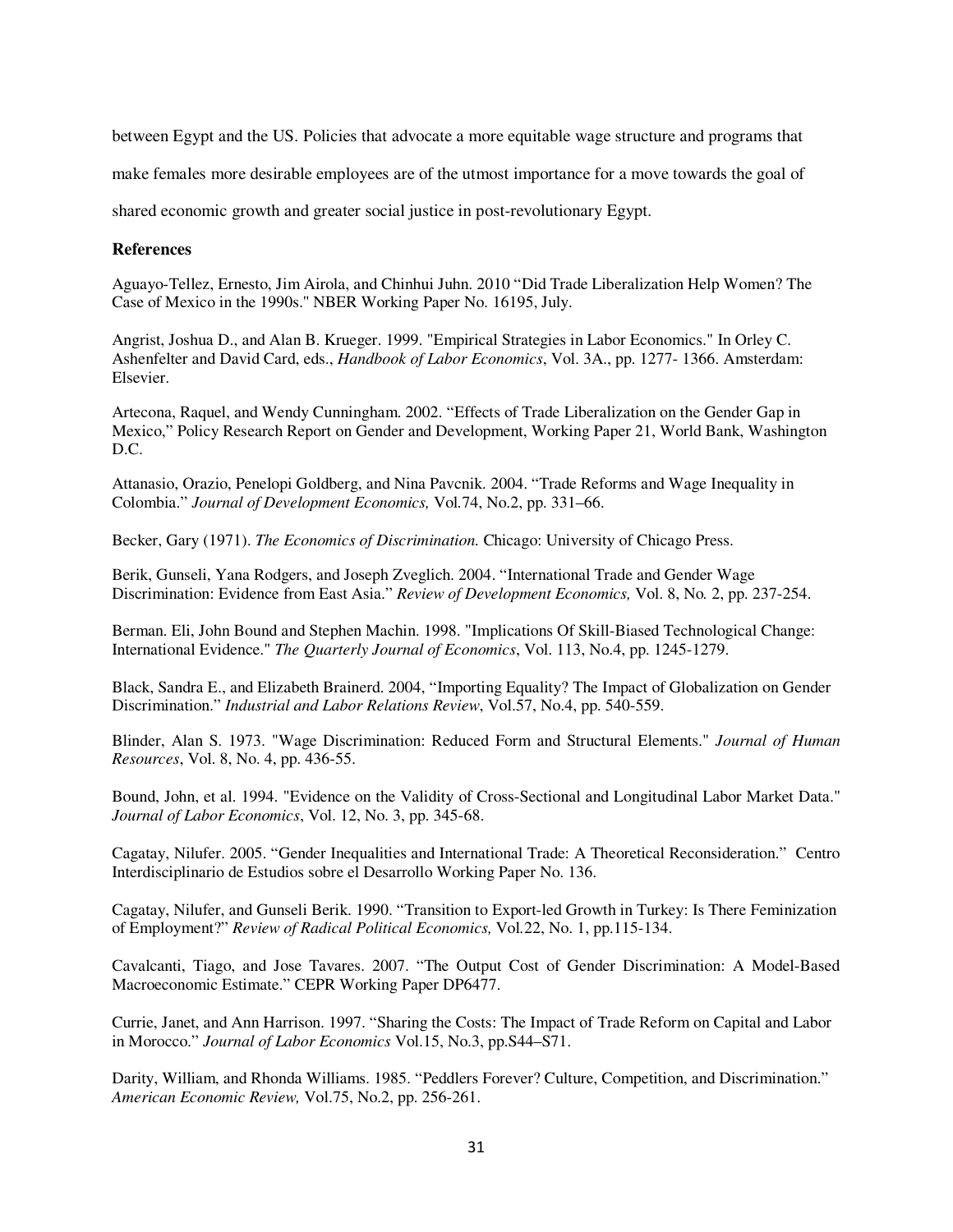Dollar, David and Aart Kraay. 2002. "Trade is Good for the Poor." *Journal of Economic Growth*, Vol. 7, No. 3, pp. 195-225.

Economist. June 23rd 2011. "Egypt's Economy: Light, dark and muddle." *The Economist*. Retrieved from http://www.economist.com/node/18864693.

Edmonds, Eric, Nina Pavcnik, and Petia Topalova. 2005. "Trade Liberalization, Child Labor, and Schooling: Evidence from India." Unpublished paper, Dartmouth University.

El-Hamidi, Fatma. 2008. "Trade Liberalization, Gender Segmentation, and Wage Discrimination: Evidence from Egypt." Economic Research Forum Working Paper No. 414.

El-Hamidi, Fatma and Mona Said. 2008. "Have Economic Reforms Paid Off? Gender Occupational Inequality in the New Millennium in Egypt". Egyptian Center for Economic Studies Working Paper No. 128.

Fields, Judith, and Edward N.Wolff. 1995. "Interindustry Wage Differentials and the Gender Wage Gap." *Industrial and Labor Relations Review*, Vol. 49, No.1: pp.105-20.

Feliciano, Zadia M. 2001. "Workers and Trade Liberalization: The Impact of Trade Reforms in Mexico on Wages and Employment." *Industrial and Labor Relations Review*, Vol.55, No.1, pp 95-115.

Frankel, Jeffrey A. and David Romer. 1999. "Does Trade Cause Growth?" *The American Economic Review*  Vol. 89, No. 3, pp. 379-399.

Gaston, Noel and Daniel Trefler. 1994. "Protection, Trade, and Wages: Evidence from U.S. Manufacturing," *Industrial and Labor Relations Review,* Vol. 47, No. 4, pp. 574–93.

Goldberg, Penelopi, and Nina Pavcnik. 2003. "The Response of the Informal Sector to Trade Liberalization." *Journal of Development Economics* Vol. 72, pp. 463–96.

Goldberg, Penelopi, and Nina Pavcnik. 2005. "Trade, Wages, and the Political Economy of Trade Protection: Evidence from the Colombian Trade Reforms." *Journal of International Economics* Vol. 66, pp. 75–105.

Hanson, Gordon and Ann Harrison. 1999 "Trade Liberalization and Wage Inequality in Mexico*" Industrial and Labor Relations Review,* Vol. 52, No. 2, pp. 271-287.

Heckman, James. 1979. "Sample Selection Bias as a Specification Error." *Econometrica*, Vol. 47, pp.153-161.

Horrace, William C., and Ronald L. Oaxaca. 2001. "Inter-industry Wage Differentials and the Gender Wage Gap: An Identification Problem." *Industrial and Labor Relations Review* Vol. 54, No. 3,pp. 611-618.

Institute for Women's Policy Research (IWPR). 2010, "Factsheet: The Gender Wage Gap: 2009." Retrieved from http://www.iwpr.org/pdf/C350.pdf

International Trade Union Confederation (ITUC). 2008. "The Global Gender Pay Gap." Retrieved from http://www.ituc-csi.org/IMG/pdf/gap-1.pdf

Joekes, Susan, and Ann Weston. 1994. *Women and the New Trade Agenda.* New York: UNIFEM.

Kletzer, Lori (2001). *Job Loss from imports: Measuring the Costs*. Washington, D.C.: Institute for International Economics.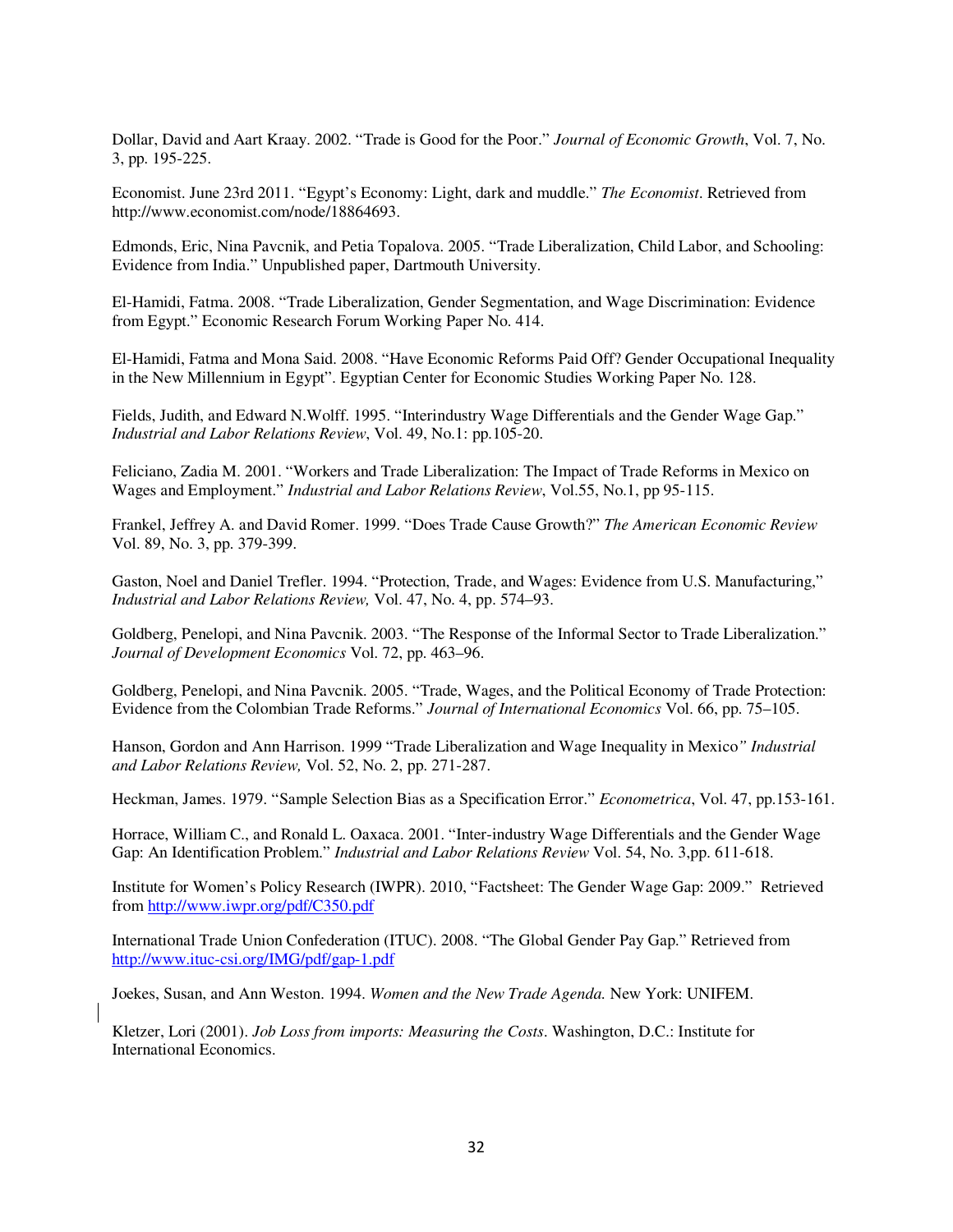Kongar, Ebru. 2005. "Importing Equality or Exporting Jobs?: Competition and Gender Wage and Employment Differentials in U.S. Manufacturing." Department of Economics, University of Utah Working Paper No. 2005- 13.

Kraay, Aart. 2006, "When is Growth Pro-poor? Evidence from a Panel of Countries." *Journal of Development Economics*, Vol. 80, No.1, pp. 198-227.

Kucera, David. 2001. "Foreign Trade of Manufactures and Men and Women's Employment and Earnings in Germany and Japan." *International Review of Applied Economics* Vol.15, No. 2, pp. 129-49.

Lopez-Claros, Augusto, and Saadia Zahidi (2005). "Women's Empowerment: Measuring the Global Gender Gap" Geneva, Switzerland: World Economic Forum.

Menon, Nidhiya and Rodgers, Yana. 2009. "International Trade and the Gender Wage Gap: New Evidence from India's Manufacturing Sector." *World Development* Vol. 37, No. 5, pp. 965-981.

Meyer, Lisa. 2007. "International Trade Liberalization and Gender Wage Inequality: A Cross-National Analysis 1975–1998" Women and International Development, Center for Gender in Global Context Working Paper No. 289.

Minot, Nicholas, Mohamed Chemingui, Marcelle Thomas, Reno Dewina, and David Orden. 2010. "Trade Liberalization and Poverty in the Middle East and North Africa" IFPRI Research Monograph.

Nordman, Christophe J., and François-Charles Wolff. 2010. "Gender Differences in Pay in African Manufacturing Firms." In Jorge Saba Arbache, Alexandre Kolev, and Ewa Filipiak, eds. *Gender Disparities in Africa's Labor Market,* pp.155-192. Washington D.C.: World Bank.

Oostendorp, Remco H. 2004. "Globalization and the Gender Wage Gap," Policy Research Working Paper 3256, Washington, D.C.: World Bank,

Oaxaca, Ronald. 1973. "Male-female wage differentials in urban labor markets." *International Economic Review,* Vol.14, No. 3, pp. 693-709.

Ozler, Sule. 2000. "Export Orientation and Female Share of Employment: Evidence from Turkey." *World Development* Vol. 28, No.7, pp 1239-48.

Refaat, Amal. 2003. "Trade-Induced Protectionism in Egypt's Manufacturing Sector." The Egyptian Center for Economic Studies Working Paper No. 85.

Reilly, Barry and Puja Vasudeva Dutta. 2005. "The Gender Pay Gap and Trade Liberalization: Evidence for India," PRUS Working Paper No. 32.

Revenga, Ana. 1992. "Exporting jobs? The impact of import competition on employment and wages in U.S. manufacturing." *Quarterly Journal of Economics,* Vol. 107, No. 1, pp. 255–84.

Revenga, Ana. 1997. "Employment and Wage Effects of Trade Liberalization: The Case of Mexican Manufacturing." *Journal of Labor Economics*, Vol.15, No.3, pp. S20-S43.

Rodríguez, Francisco, and Danny Rodrik. 2000. "Trade Policy and Economic Growth: A Skeptic's Guide to the Cross-National Evidence." In. B. Bernanke and Kenneth Rogoff, eds, *NBER Macroeconomics Annual 2000.* Vol. 15, pp. 261-338. Cambridge, MA: National Bureau of Economic Research, 2001.

Topalova, Petia. 2005. "Trade Liberalization, Poverty and Inequality: Evidence from Indian Districts." NBER Working Paper No. 11614.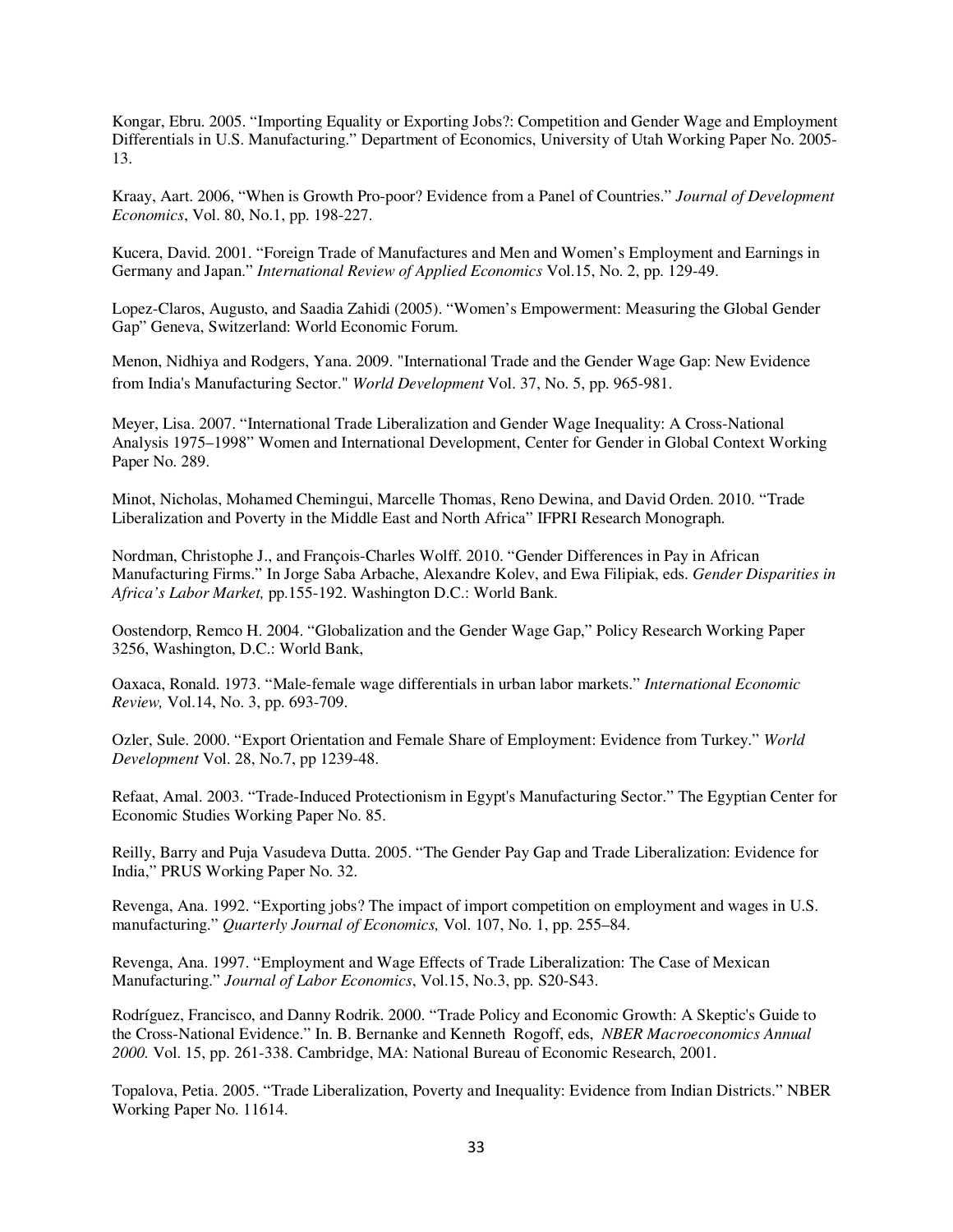Violante, Giovanni L. 2008. "Skill-biased technical change." In Steven N. Durlauf and Lawrence E. Blume, eds, *The New Palgrave Dictionary of Economics*. Second Edition. Palgrave Macmillan.

Williams, Rhonda. (1987). "Capital, Competition, and Discrimination: A Reconsideration of Racial Earnings Inequality." *Review of Radical Political Economics,* Vol. 19, No.2, pp. 1-15.

Wood, Adrian. 1991. "North-South Trade and Female Labour in Manufacturing: An Asymmetry." *The Journal of Development Studies* Vol. 27, No. 2, pp. 168-89.

\_\_\_\_\_\_\_\_. 1994. *North-South Trade, Employment, and Inequality.* Oxford: Oxford University Press.

World Bank. 2005. *Economic Development and Prospects: Oil Booms and Revenue Management*. Washington, DC: World Bank.

World Bank . 2007. Arab Republic of Egypt: A Poverty Assessment Update. Report No. 39885- EGT.

World Trade Organization. 1999. Trade Policy Review: Egypt. Report by the WTO Secretariat, Document WT/TPR/S/55.

World Trade Organization. 2005. Trade Policy Review: Egypt. Report by the WTO Secretariat, Document WT/TPR/G/150.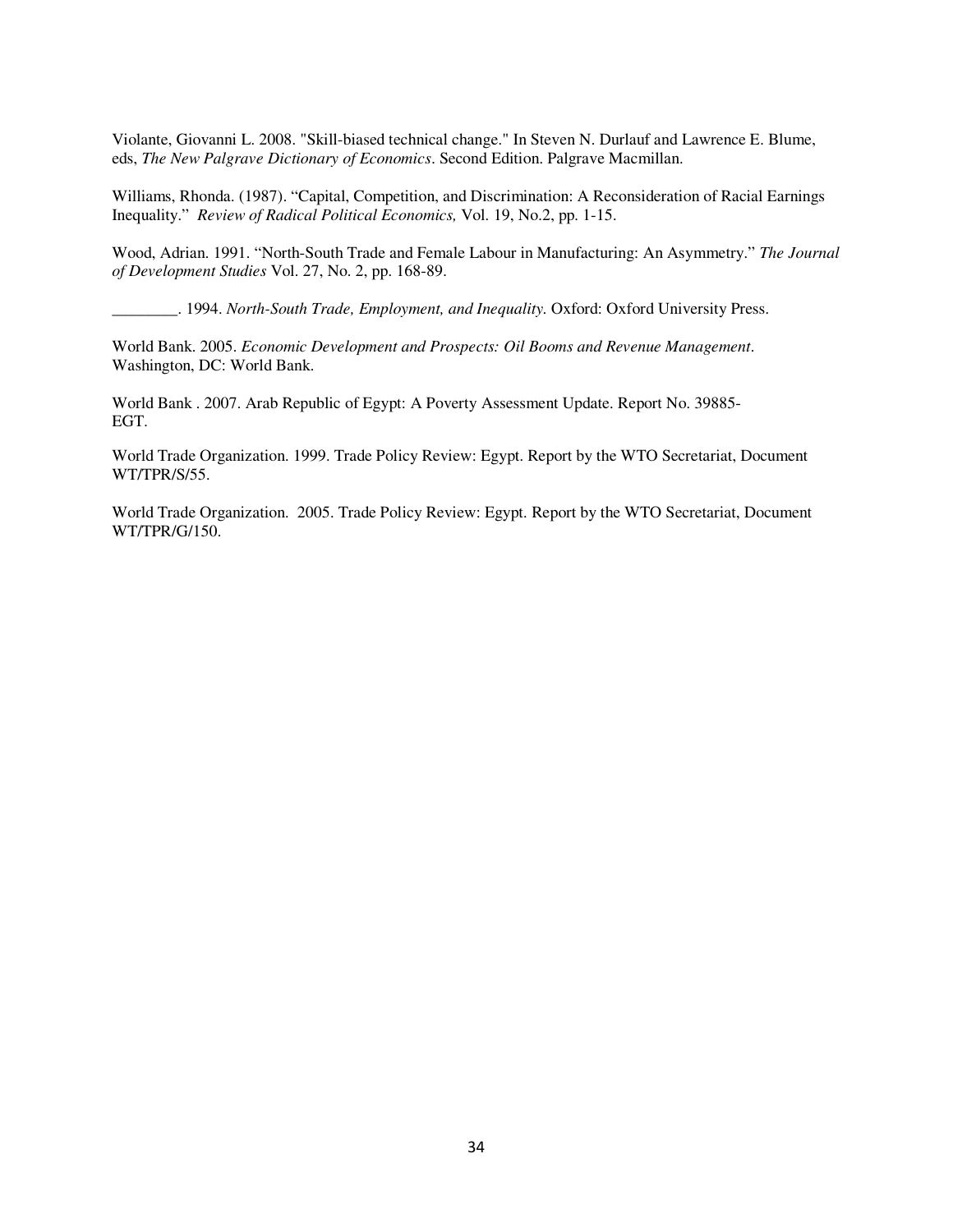| Variable                                                                                         | 1980                 | 1985                 | 1990                 | 1995                 | 1998    | 2000                 | 2005             | 2006                 |
|--------------------------------------------------------------------------------------------------|----------------------|----------------------|----------------------|----------------------|---------|----------------------|------------------|----------------------|
| Labor Force (millions)                                                                           | 13.2                 | 14.8                 | 16.8                 | 19.1                 | 20.5    | 21.7                 | 24.7             | 25.4                 |
| Female Labor Force (millions)                                                                    | 3.7                  | 4.1                  | 4.5                  | 4.8                  | 5.1     | 5.3                  | 5.9              | 6.0                  |
| Labor force participation rate $(\%$ of population ages 15-64)                                   |                      |                      |                      |                      |         |                      |                  |                      |
| Female                                                                                           | 30                   | 29                   | 28                   | 26                   | 26      | 25                   | 24               | 24                   |
| Male                                                                                             | 76                   | 76                   | 77                   | 77                   | 77      | 77                   | 77               | 77                   |
| Share of women employed in the nonagricultural<br>sector (% of total nonagricultural employment) |                      |                      | 21                   | 19                   | 20      | 19                   | 18               | 18                   |
| Unemployment by sex and age $(\%)$                                                               |                      |                      |                      |                      |         |                      |                  |                      |
| Female                                                                                           | 19                   | $\ddot{\phantom{a}}$ | 18                   | 24                   | 20      | 23                   | 25               | 24                   |
| Male                                                                                             | $\overline{4}$       | $\ddot{\phantom{a}}$ | $\mathfrak s$        | $\,8\,$              | 5       | 5                    | $\boldsymbol{7}$ | $\boldsymbol{7}$     |
| Total                                                                                            | 5                    | $\ddot{\phantom{a}}$ | 9                    | 11                   | $\,8\,$ | 9                    | 11               | 11                   |
| Female, youth<br>(ages 15 to 24)                                                                 | $\ddotsc$            |                      | $\ddot{\phantom{0}}$ | $\ddot{\phantom{a}}$ | 43      | $\ddot{\phantom{a}}$ | 62               | $\ddot{\phantom{0}}$ |
| Male, youth<br>(ages 15 to 24)                                                                   |                      |                      |                      | $\ddot{\phantom{a}}$ | 16      | $\ddot{\phantom{a}}$ | 23               | $\ddot{\phantom{0}}$ |
| Wage and Salary workers (% of those employed)                                                    |                      |                      |                      |                      |         |                      |                  |                      |
| Female                                                                                           | $\ddot{\phantom{a}}$ |                      | $\ddot{\phantom{0}}$ | 53                   | 61      | 57                   | 51               | 54                   |
| Male                                                                                             | $\ddot{\phantom{a}}$ | $\ddotsc$            | $\ddot{\phantom{a}}$ | 58                   | 60      | 61                   | 62               | 64                   |

Table 1: Labor Force Dynamics and Gender Statistics, 1980 to 2006.

Source: World Bank Databank, databank.worldbank.org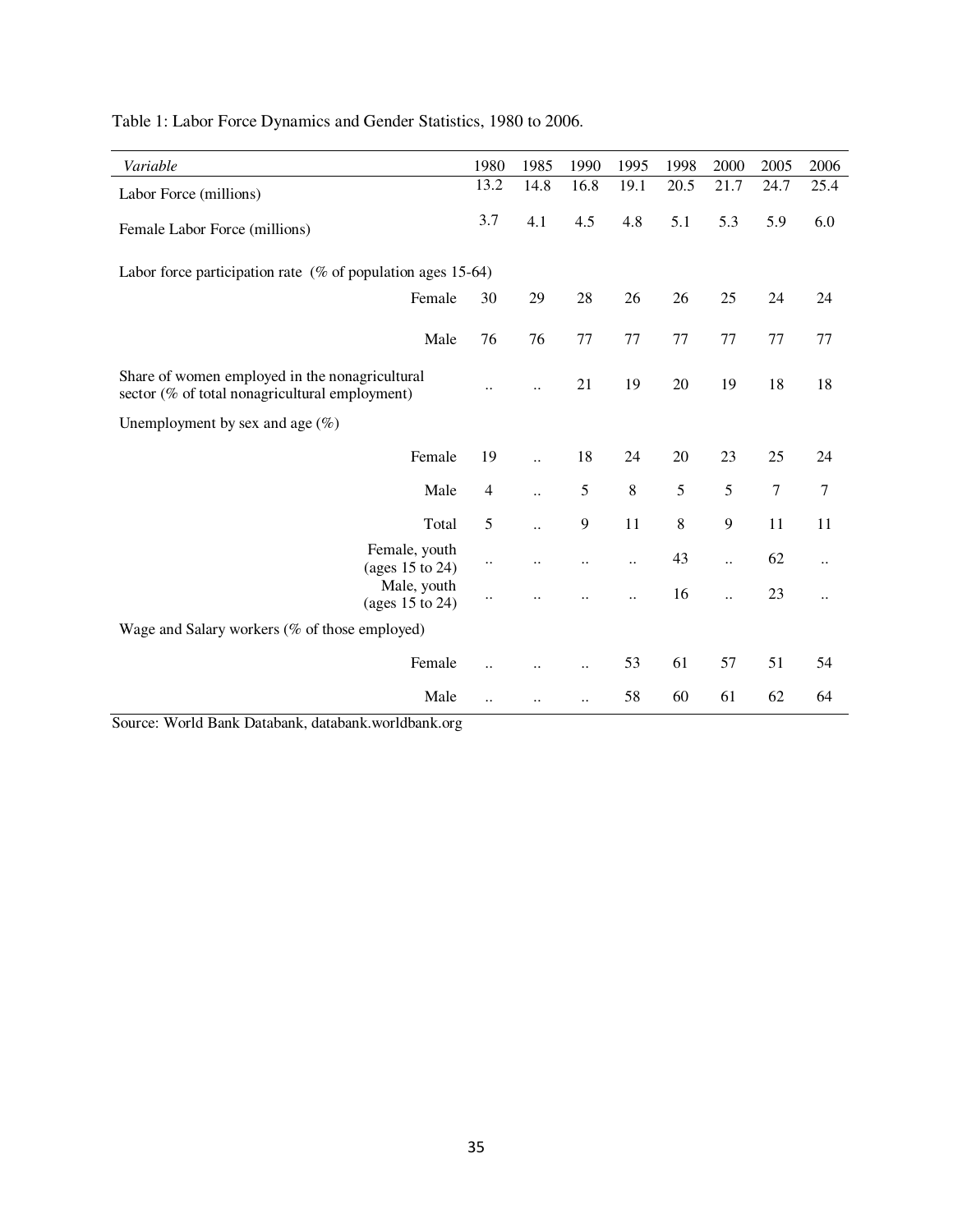| Table 2: Summary Statistics, Manufacturing Sector Wage Workers (2006 prices) |  |  |  |  |
|------------------------------------------------------------------------------|--|--|--|--|
|                                                                              |  |  |  |  |

| Variable                           | 1998  |         |       | 2006  |         |       |
|------------------------------------|-------|---------|-------|-------|---------|-------|
|                                    | Males | Females | Total | Males | Females | Total |
| Median Real Hourly Wage            | 1.78  | 1.37    | 1.78  | 2.08  | 1.04    | 1.98  |
| Individual Characteristics(means)  |       |         |       |       |         |       |
| Age                                | 33.96 | 31.92   | 33.77 | 33.37 | 27.95   | 32.69 |
| Married                            | 0.61  | 0.45    | 0.60  | 0.66  | 0.31    | 0.61  |
| Number of children under 6         | 0.44  | 0.33    | 0.43  | 0.49  | 0.25    | 0.46  |
| Number of children 6 to 14         | 0.87  | 0.85    | 0.87  | 0.46  | 0.61    | 0.48  |
| Household Size                     | 5.99  | 5.33    | 5.93  | 4.94  | 5.19    | 4.97  |
| Work Experience                    | 17.68 | 12.47   | 17.18 | 16.47 | 8.93    | 15.54 |
| Education (share of workers)       |       |         |       |       |         |       |
| Illiterate                         | 0.16  | 0.16    | 0.16  | 0.15  | 0.14    | 0.15  |
| Read and Write                     | 0.17  | 0.02    | 0.15  | 0.07  | 0.06    | 0.07  |
| Primary Degree                     | 0.17  | 0.20    | 0.17  | 0.14  | 0.10    | 0.13  |
| Preparatory Degree                 | 0.08  | 0.08    | 0.08  | 0.08  | 0.04    | 0.07  |
| General Secondary Degree           | 0.01  | 0.01    | 0.01  | 0.01  | 0.01    | 0.01  |
| <b>Vocational Secondary Degree</b> | 0.28  | 0.35    | 0.29  | 0.38  | 0.45    | 0.39  |
| Post Secondary Degree              | 0.05  | 0.07    | 0.05  | 0.06  | 0.04    | 0.06  |
| University Degree and Above        | 0.08  | 0.12    | 0.08  | 0.12  | 0.15    | 0.13  |
| Region of Residence (share of      |       |         |       |       |         |       |
| <i>workers</i> )<br>Greater Cairo  | 0.27  | 0.44    | 0.29  | 0.28  | 0.32    | 0.28  |
| Alexandria                         | 0.12  | 0.16    | 0.13  | 0.13  | 0.23    | 0.14  |
| Rural Upper Egypt                  | 0.16  | 0.07    | 0.15  | 0.14  | 0.05    | 0.13  |
| Urban Upper Egypt                  | 0.05  | 0.03    | 0.04  | 0.04  | 0.02    | 0.04  |
| Rural Lower Egypt                  | 0.28  | 0.16    | 0.27  | 0.28  | 0.27    | 0.28  |
| Urban Lower Egypt                  | 0.12  | 0.15    | 0.12  | 0.13  | 0.11    | 0.13  |
| Sector (share of workers)          |       |         |       |       |         |       |
| Public and Government              | 0.35  | 0.42    | 0.35  | 0.25  | 0.21    | 0.24  |
| Private                            | 0.65  | 0.58    | 0.65  | 0.75  | 0.79    | 0.76  |
| <b>Observations</b>                |       |         |       |       |         |       |
| Number of Observations             | 758   | 86      | 844   | 1049  | 150     | 1199  |
| % of Workers                       | 90.49 | 9.51    |       | 87.61 | 12.39   |       |

Notes: Author's calculations based on data in ELMS 1998 and ELMPS 2006.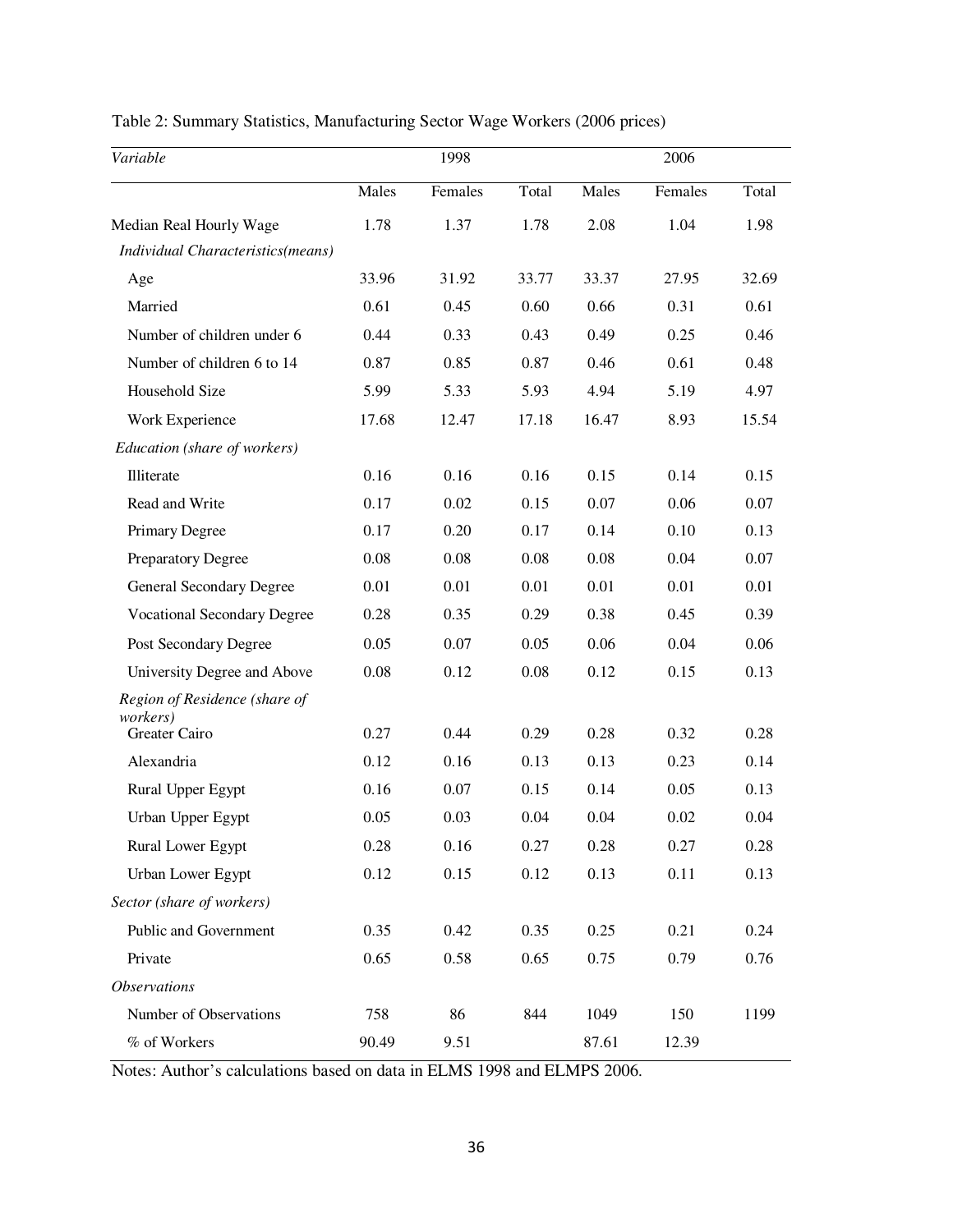|                                                    |                  | Industry Share of<br><b>Total Female</b><br>Employment | Share of Workers in<br>Industry who are<br>Female |              | Wage Gap (Male<br>Wage/Female<br>Wage) |                          |
|----------------------------------------------------|------------------|--------------------------------------------------------|---------------------------------------------------|--------------|----------------------------------------|--------------------------|
| Industry                                           | 1998             | 2006                                                   | 1998                                              | 2006         | 1998                                   | 2006                     |
| Food and Beverages                                 | 23.57            | 20                                                     | 12.64                                             | 13.29        | 1.51                                   | 1.46                     |
| Tobacco                                            | 3.49             | 0.52                                                   | 30.87                                             | 8.49         | 2.43                                   | 0.41                     |
| Textiles                                           | 10.91            | 14.84                                                  | 8.25                                              | 16.54        | 1.58                                   | 1.79                     |
| Garments                                           | 23.41            | 37.81                                                  | 29.47                                             | 47.45        | 2.5                                    | $\overline{2}$           |
| <b>Leather Goods</b>                               | $\mathbf{0}$     | 2.86                                                   | $\mathbf{0}$                                      | 17.93        | $- -$                                  | 1.6                      |
| Wood Products (exc. Furniture)                     | 1.77             | 0.65                                                   | 3.17                                              | 2.63         | 1.71                                   | 1.97                     |
| Paper                                              | $\Omega$         | 0.98                                                   | $\Omega$                                          | 6.36         | --                                     | 3.56                     |
| Publishing and Printing                            | 4.48             | 1.76                                                   | 13.55                                             | 6.42         | 0.54                                   | 0.41                     |
| Coke and Petroleum Prod.                           | 8.83             | 3.99                                                   | 10.91                                             | 11.47        | 1.69                                   | 0.39                     |
| Chemical Prod.                                     | $\mathbf{1}$     | 9.25                                                   | 3.1                                               | 15.16        | 0.5                                    | 2.89                     |
| Rubber Prod.                                       | $\mathbf{0}$     | $\Omega$                                               | $\Omega$                                          | $\mathbf{0}$ | --                                     | $\overline{\phantom{m}}$ |
| Non-metallic Mineral                               | $\boldsymbol{0}$ | 1.58                                                   | $\mathbf{0}$                                      | 2.16         | $-$                                    | 2.67                     |
| <b>Basic Metal</b><br>Metallic Prod. (exc. mach.&\ | $\mathbf{0}$     | 0.48                                                   | $\boldsymbol{0}$                                  | 2.51         | $\overline{\phantom{m}}$               | 0.79                     |
| equip.)                                            | $\mathbf{0}$     | $\mathbf{0}$                                           | $\Omega$                                          | $\mathbf{0}$ | --                                     | $\overline{\phantom{m}}$ |
| Mach. and Equip.                                   | 10.21            | 1.18                                                   | 18.5                                              | 3.03         | 0.62                                   | 0.7                      |
| Office Equip. and Computer                         | 1.08             | 1.39                                                   | 4.18                                              | 25.06        | 1.17                                   | 0.65                     |
| Electrical Equip. (Others)                         | 9.67             | 0.68                                                   | 64.22                                             | 10.94        | 0.42                                   | 0.89                     |
| Radio, TV and Com. Equip.                          | 1.08             | 1.71                                                   | 24.11                                             | 47.4         | 2.92                                   | 2.48                     |
| Medical Equip.                                     | $\mathbf{0}$     | $\mathbf{0}$                                           | $\mathbf{0}$                                      | $\mathbf{0}$ | --                                     |                          |
| Motorized Vehicle                                  | 0.51             | 0.31                                                   | 3.71                                              | 7.38         | 0.79                                   | 0.34                     |
| Other Transport Equip.                             | $\boldsymbol{0}$ | $\mathbf{0}$                                           | $\mathbf{0}$                                      | $\mathbf{0}$ | $-$                                    | --                       |
| Total                                              | 100%             | 100%                                                   | 9.51%                                             | 12.39%       | 1.3                                    | 1.99                     |

Table 3: Distribution of Females by Industry, Share of Workers who are Female in Each Industry and the Wage Gap, Manufacturing Sector Wage Workers

Notes: Author's calculations based on data in ELMS 1998 and ELMPS 2006.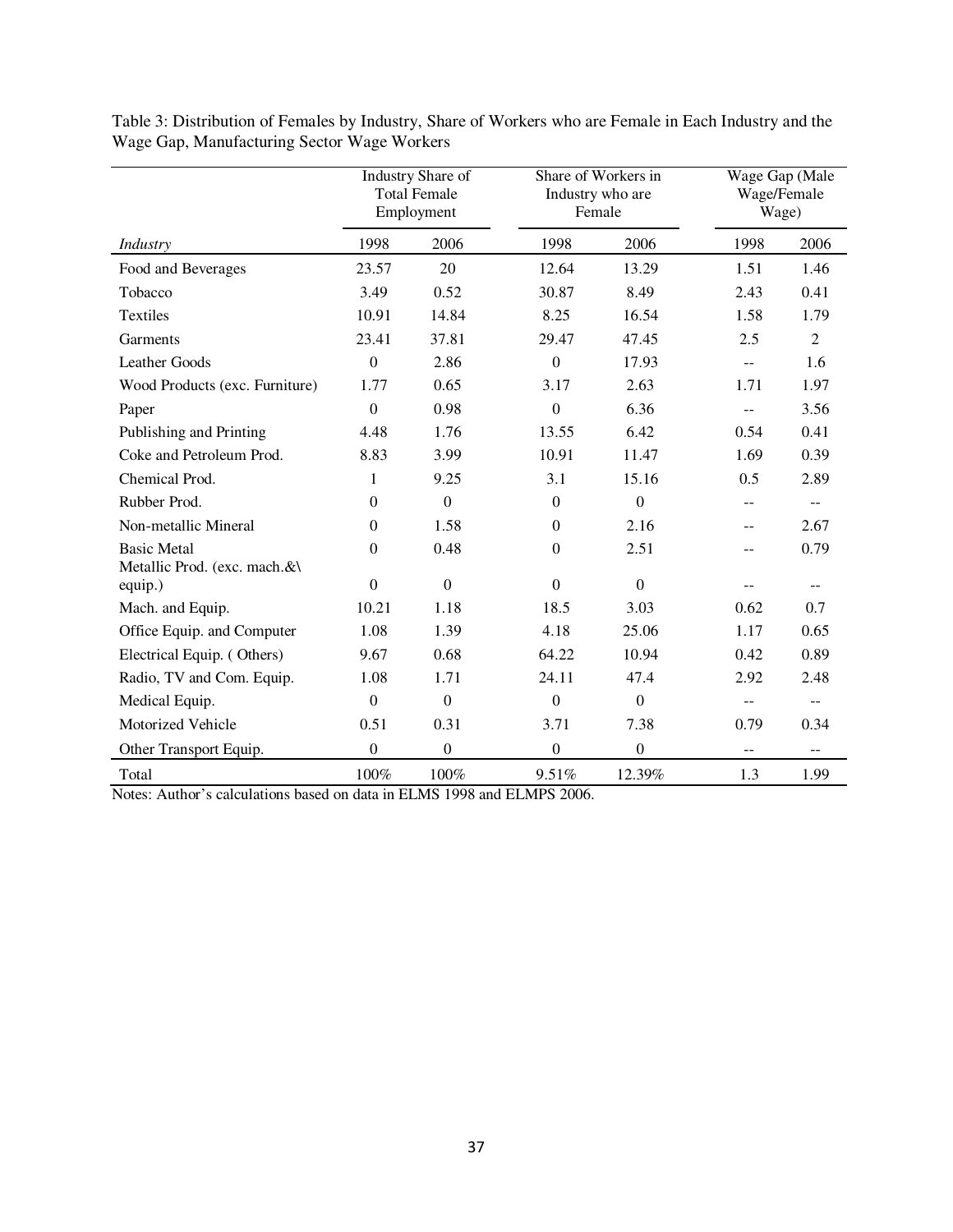|                                           | 1997                          |                       |                     |                               | 2005                  |                     |                               | <b>Change 1997-2005</b> |                     |  |
|-------------------------------------------|-------------------------------|-----------------------|---------------------|-------------------------------|-----------------------|---------------------|-------------------------------|-------------------------|---------------------|--|
| Industry                                  | Weighted<br>Average<br>Tariff | Import<br>Penetration | Export<br>Intensity | Weighted<br>Average<br>Tariff | Import<br>Penetration | Export<br>Intensity | Weighted<br>Average<br>Tariff | Import<br>Penetration   | Export<br>Intensity |  |
| Food and<br>Beverages                     | 21.89                         | 24.74                 | 3.23                | 12.62                         | 25.02                 | 11.48               | $-9.27$                       | 0.28                    | 8.25                |  |
| Tobacco                                   | 19.92                         | 5.44                  | 0.01                | 21.72                         | 3.96                  | 0.04                | 1.8                           | $-1.48$                 | 0.04                |  |
| Textiles                                  | 24.03                         | 12.26                 | 27.81               | 13.87                         | 10.54                 | 19.74               | $-10.16$                      | $-1.72$                 | $-8.07$             |  |
| Garments                                  | 39.71                         | 1.03                  | 20.44               | 37.00                         | 2.76                  | 19.96               | $-2.71$                       | 1.73                    | $-0.48$             |  |
| Leather Goods                             | 37.15                         | 16.41                 | 27.39               | 30.76                         | 33.19                 | 26.18               | $-6.39$                       | 16.79                   | $-1.20$             |  |
| <b>Wood Products</b><br>(exc.Furniture)   | 11.1                          | 90.15                 | 4.98                | 5.85                          | 92.40                 | 9.27                | $-5.25$                       | 2.25                    | 4.28                |  |
| Paper                                     | 16.94                         | 50.69                 | 2.22                | 5.11                          | 34.63                 | 6.53                | $-11.83$                      | $-16.06$                | 4.31                |  |
| Publishing and<br>Printing                | 8.94                          | 5.79                  | 1.56                | 7.62                          | 17.15                 | 2.59                | $-1.32$                       | 11.36                   | 1.03                |  |
| Coke and<br>Petroleum Prod.               | 16.3                          | 1.72                  | 1.31                | 2.52                          | 33.03                 | 49.25               | $-13.78$                      | 31.31                   | 47.94               |  |
| Chemical Prod.                            | 11.02                         | 40.10                 | 8.86                | 9.44                          | 47.41                 | 16.14               | $-1.58$                       | 7.31                    | 7.28                |  |
| Rubber Prod.                              | 26.49                         | 38.38                 | 10.76               | 11.46                         | 31.44                 | 8.58                | $-15.03$                      | $-6.94$                 | $-2.19$             |  |
| Non-metallic<br>Mineral                   | 19.11                         | 13.15                 | 7.72                | 15.93                         | 9.45                  | 22.05               | $-3.18$                       | $-3.70$                 | 14.32               |  |
| <b>Basic Metal</b>                        | 10.64                         | 43.95                 | 14.98               | 3.03                          | 27.34                 | 15.55               | $-7.61$                       | $-16.62$                | 0.57                |  |
| Metallic Prod.<br>(exc. mach.&<br>equip.) | 23.36                         | 34.08                 | 8.31                | 13.48                         | 41.16                 | 24.58               | $-9.88$                       | 7.08                    | 16.27               |  |
| Mach. and Equip.<br>(Others)              | 10.48                         | 62.74                 | 1.19                | 7.81                          | 58.34                 | 4.69                | $-2.67$                       | $-4.40$                 | 3.49                |  |
| Office Equip. and<br>Computer             | 4.73                          | 77.64                 | 0.37                | 0.22                          | 95.27                 | 7.53                | $-4.51$                       | 17.63                   | 7.53                |  |
| Electrical Equip.<br>(Others)             | 18.36                         | 43.37                 | 1.40                | 8.20                          | 39.28                 | 5.02                | $-10.16$                      | $-4.09$                 | 3.62                |  |
| Radio, TV and<br>Com. Equip.              | 8.32                          | 59.47                 | 0.37                | 1.30                          | 60.87                 | 3.00                | $-7.02$                       | 1.40                    | 2.63                |  |
| Medical Equip.                            | 7.67                          | 80.43                 | 1.97                | 4.98                          | 81.02                 | 3.48                | $-2.69$                       | 0.59                    | 1.51                |  |
| Motorized Vehicle                         | 39.8                          | 43.15                 | 3.11                | 23.38                         | 59.43                 | 6.16                | $-16.42$                      | 16.28                   | 3.05                |  |
| Other Transport<br>Equip.                 | 12.28                         | 36.04                 | 0.28                | 13.55                         | 40.12                 | 5.96                | 1.27                          | 4.08                    | 5.68                |  |
| Furniture                                 | 20.91                         | 57.66                 | 37.57               | 20.47                         | 74.99                 | 48.41               | $-0.44$                       | 17.33                   | 10.84               |  |
| Average                                   | 18.60                         | 38.11                 | 8.45                | 12.29                         | 41.76                 | 14.37               | $-6.31$                       | 3.65                    | 5.94                |  |

Table 4: Measures of Trade Reform in Egypt 1997-2005

Source: Constructed by author as explained in the text.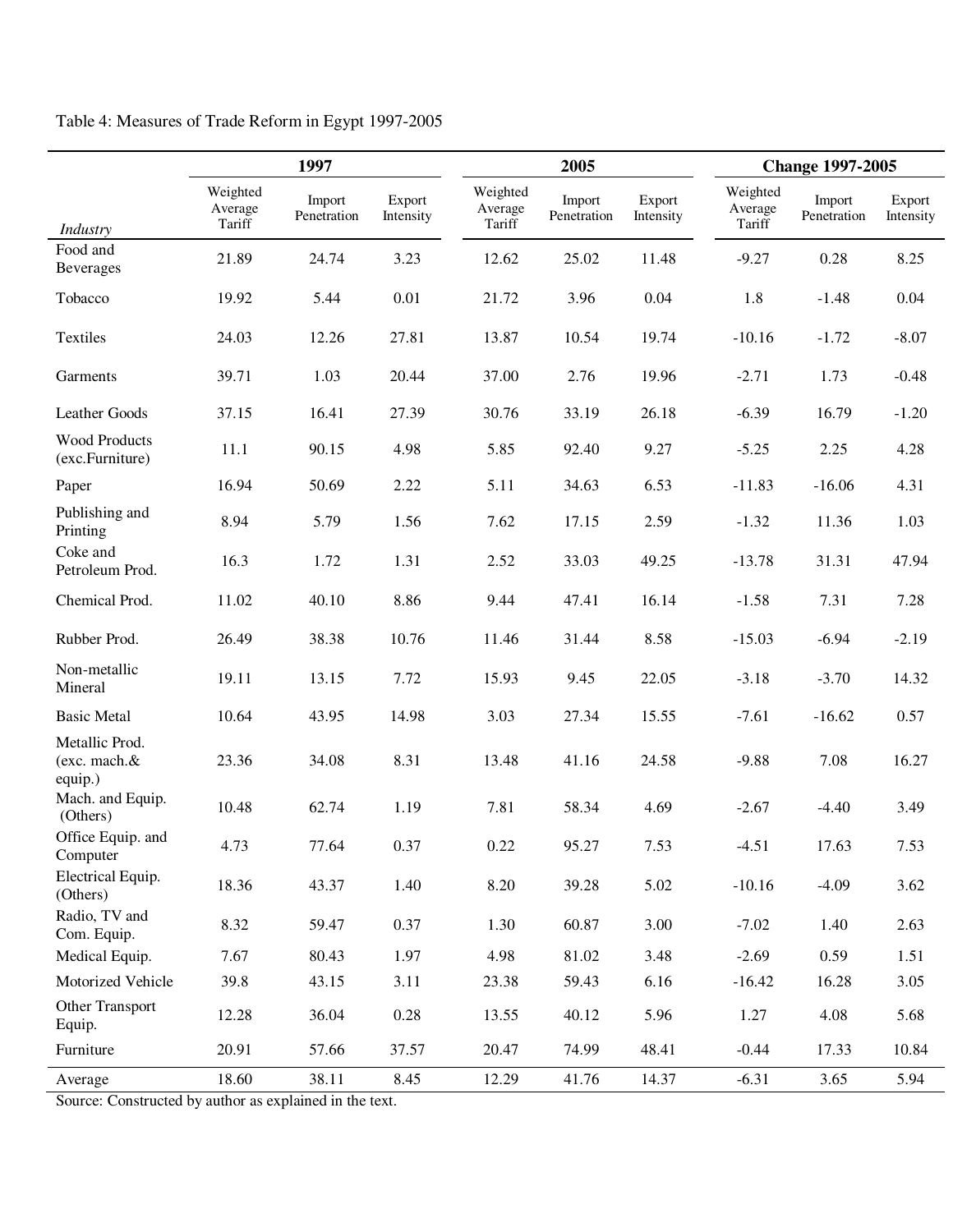|                           | 1998                   |                  |                        | $\overline{2006}$ |                        |                  |                    |                  |
|---------------------------|------------------------|------------------|------------------------|-------------------|------------------------|------------------|--------------------|------------------|
|                           | Males                  |                  | Females                |                   | Males                  |                  | Females            |                  |
|                           | (1)                    | $\overline{(2)}$ | $\overline{(3)}$       | $\overline{(4)}$  | $\overline{(5)}$       | $\overline{(6)}$ | $\overline{(7)}$   | $\overline{(8)}$ |
| Independent               | Log Real               | Partici          | Log Real               | Partici           | Log Real               | Partici          | Log Real           | Partici          |
| Variables                 | Hourly                 | pation           | Hourly                 | pation            | Hourly                 | pation           | Hourly             | pation           |
| Experience                | Wage<br>$0.053***$     |                  | Wage<br>$0.059***$     |                   | Wage<br>$0.050***$     |                  | Wage<br>$0.075***$ |                  |
|                           | (0.003)                |                  | (0.006)                |                   | (0.003)                |                  | (0.009)            |                  |
| <b>Experience Squared</b> | $-0.001***$            |                  | $-0.001***$            |                   | $-0.001***$            |                  | $-0.001***$        |                  |
|                           | (0.000)                |                  | (0.000)                |                   | (0.000)                |                  | (0.000)            |                  |
| Public or Govt.           | $-0.112***$            |                  | $-0.027$               |                   | $0.075***$             |                  | $0.257***$         |                  |
|                           | (0.028)                |                  | (0.061)                |                   | (0.028)                |                  | (0.071)            |                  |
| Read &Write               | $0.096***$             | 0.115            | 0.056                  | 0.122             | $0.076*$               | 0.183            | $-0.432**$         | 0.482            |
|                           | (0.036)                | (0.061)          | (0.146)                | (0.127)           | (0.040)                | (0.055)          | (0.194)            | (0.109)          |
| Primary                   | $0.216***$             | 0.251            | 0.201                  | 0.435             | $0.115***$             | 0.329            | 0.164              | 0.527            |
|                           | (0.035)                | (0.057)          | (0.130)                | (0.107)           | (0.036)                | (0.047)          | (0.169)            | (0.091)          |
| Preparatory               | $0.183***$             |                  | $0.313**$              | 0.476             | $0.160***$             | $-0.058$         | $0.367*$           | 0.528            |
|                           | (0.044)                | (0.061)          | (0.143)                | (0.120)           | (0.044)                | (0.053)          | (0.197)            | (0.107)          |
| General Secondary         | $0.598***$             |                  | $0.973***$             | 0.414             | $0.291***$             |                  | $0.549**$          | 0.504            |
|                           |                        | 0.896            |                        | ***               |                        | 0.889            |                    | ***              |
|                           | (0.085)                | (0.089)          | (0.175)                | (0.151)           | (0.103)                | (0.087)          | (0.274)            | (0.138)          |
| Vocational                | $0.439***$             | 0.316            | $0.640***$             | 1.711             | $0.319***$             | 0.372            | $0.501***$         | 1.592            |
|                           | (0.036)                | (0.051)          | (0.131)                | (0.072)           | (0.033)                | (0.038)          | (0.147)            | (0.059)          |
| Post Secondary            | $0.612***$             | 0.392            | $0.882***$             | 2.201             | $0.539***$             | 0.508            | $0.650***$         | 1.877            |
|                           | (0.048)                | (0.079)          | (0.155)                | (0.095)           | (0.049)                | (0.067)          | (0.169)            | (0.081)          |
| Univ. & above             | $0.928***$             | 0.501            | $1.154***$             | 2.325             | $0.828***$             | 0.531            | $0.774***$         | 2.187            |
|                           | (0.041)                | (0.060)          | (0.160)                | (0.081)           | (0.042)                | (0.045)          | (0.177)            | (0.064)          |
| Alexandria                | 0.033                  |                  | $-0.164***$            |                   | $-0.019$               |                  | $-0.170**$         |                  |
|                           | (0.032)                |                  | (0.054)                |                   | (0.032)                |                  | (0.072)            |                  |
| Rural upper Egypt         | $-0.163***$            |                  | $-0.127$               |                   | $-0.191***$            |                  | $-0.019$           |                  |
|                           | (0.034)<br>$-0.089***$ |                  | (0.086)                |                   | (0.030)<br>$-0.143***$ |                  | (0.105)            |                  |
| Urban upper Egypt         |                        |                  | $-0.153***$            |                   |                        |                  | $-0.062$           |                  |
|                           | (0.030)<br>$-0.100***$ |                  | (0.048)<br>$-0.201***$ |                   | (0.030)<br>$-0.191***$ |                  | (0.068)            |                  |
| Rural lower Egypt         |                        |                  | (0.060)                |                   |                        |                  | $0.181**$          |                  |
|                           | (0.030)<br>$-0.071**$  |                  |                        |                   | (0.028)<br>$-0.118***$ |                  | (0.071)            |                  |
| Urban lower Egypt         |                        |                  | $-0.108**$             |                   |                        |                  | $-0.184***$        |                  |
|                           | (0.031)                |                  | (0.050)                |                   | (0.032)<br>$0.613***$  |                  | (0.070)            |                  |
| Mining and<br>Quarrying   | 0.143                  |                  |                        |                   |                        |                  |                    |                  |
|                           | (0.126)                |                  |                        |                   | (0.125)                |                  |                    |                  |
| Food and Beverages        | $-0.003$               |                  | 0.246                  |                   | $-0.008$               |                  | $0.432**$          |                  |
|                           | (0.057)                |                  | (0.162)                |                   | (0.055)                |                  | (0.206)            |                  |
| Tobacco                   | $-0.078$               |                  | 0.146                  |                   | $-0.018$               |                  | 0.653              |                  |

Table 5: Estimates of Male and Female Wage Equations, Heckman Two Step estimates with correction for selection bias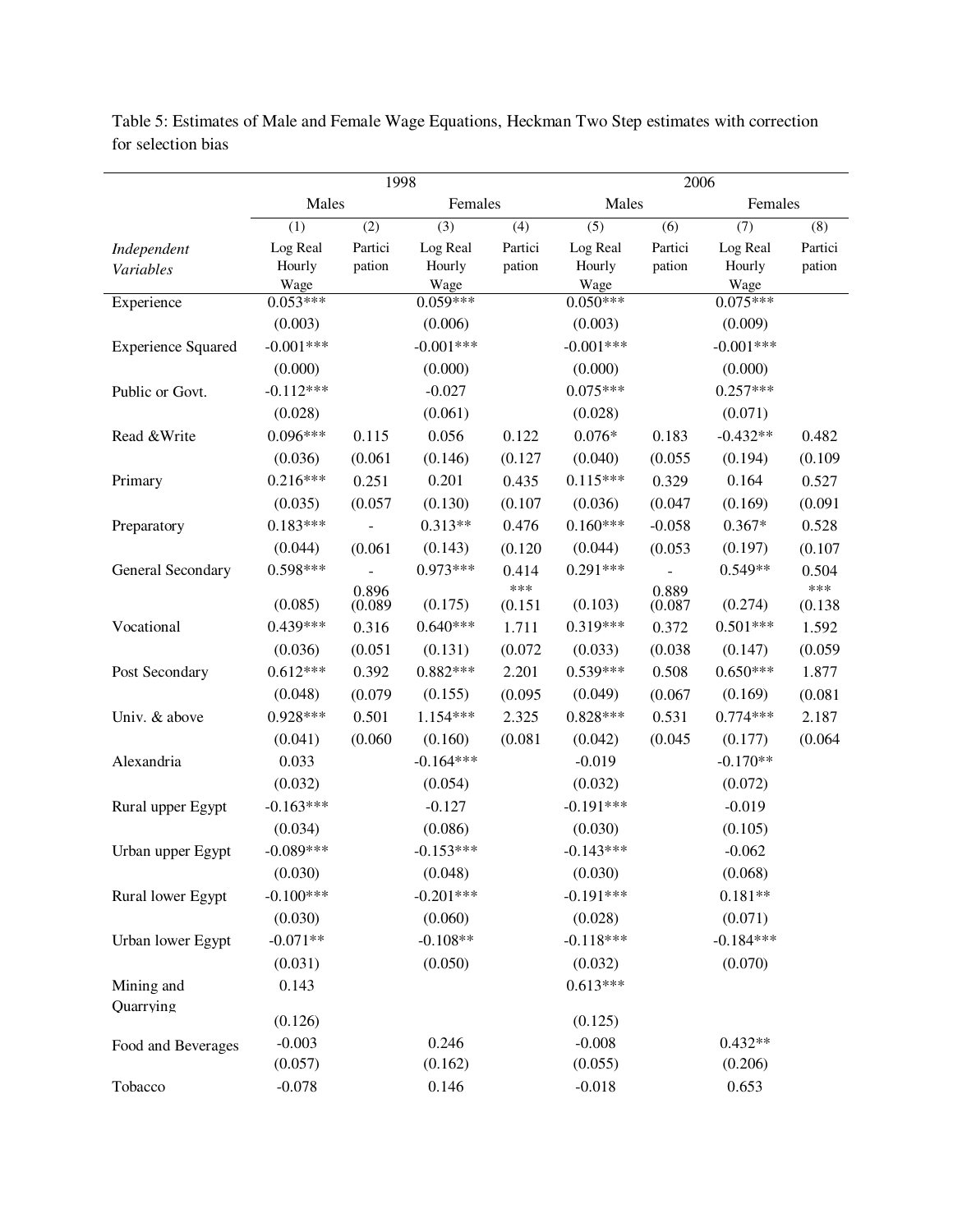|                                         | (0.180)    | (0.377)    | (0.248)    | (0.883)   |
|-----------------------------------------|------------|------------|------------|-----------|
| Textiles                                | 0.003      | 0.319*     | $-0.086$   | 0.061     |
|                                         | (0.066)    | (0.179)    | (0.072)    | (0.225)   |
| Garments                                | $-0.097$   | 0.170      | $-0.067$   | 0.278     |
|                                         | (0.093)    | (0.147)    | (0.085)    | (0.174)   |
| Leather Goods                           | 0.111      |            | $-0.203$   | 0.283     |
|                                         | (0.120)    |            | (0.145)    | (0.367)   |
| Wood Products<br>(exc. Furniture)       | 0.130      | 0.279      | 0.087      | 0.443     |
|                                         | (0.088)    | (0.516)    | (0.120)    | (0.848)   |
| Paper                                   | $-0.130$   |            | $-0.068$   | $1.501**$ |
|                                         | (0.190)    |            | (0.156)    | (0.612)   |
| Publishing and<br>Printing              | 0.106      | $1.520***$ | 0.007      | 0.556     |
|                                         | (0.116)    | (0.277)    | (0.114)    | (0.502)   |
| Coke and Petroleum                      | $0.458***$ | $0.362*$   | $0.589***$ | 1.475***  |
|                                         | (0.079)    | (0.204)    | (0.102)    | (0.368)   |
| Chemical Prod.                          | $0.250**$  | 0.580      | 0.079      | $-0.183$  |
|                                         | (0.107)    | (0.514)    | (0.082)    | (0.270)   |
| Rubber Prod.                            | $-0.096$   |            | $-0.147$   |           |
|                                         | (0.269)    |            | (0.189)    |           |
| Non-metallic<br>Minerals                | $0.177**$  |            | 0.049      | 0.419     |
|                                         | (0.078)    |            | (0.071)    | (0.605)   |
| <b>Basic Metal</b>                      | $0.280***$ |            | $0.419***$ | 0.158     |
|                                         | (0.106)    |            | (0.129)    | (0.843)   |
| Metallic Prod. (exc.<br>mach. & equip.) | $-0.014$   |            | 0.004      |           |
|                                         | (0.082)    |            | (0.079)    |           |
| Mach. and Equip.                        | 0.080      | $0.447**$  | 0.012      | $-0.145$  |
|                                         | (0.094)    | (0.223)    | (0.096)    | (0.604)   |
| Office Equip. and<br>Computer           | 1.232**    |            |            |           |
|                                         | (0.530)    |            |            |           |
| Electrical Equip.                       | 0.165      | 0.003      | $-0.104$   | 0.103     |
|                                         | (0.137)    | (0.521)    | (0.291)    | (0.605)   |
| Radio, TV and Com.<br>Equip.            | $-0.069$   | $0.460*$   | 0.209      | $-0.233$  |
|                                         | (0.240)    | (0.278)    | (0.218)    | (0.844)   |
| Medical Equip.                          | 0.307      | 0.082      | 0.144      | 0.173     |
|                                         | (0.267)    | (0.518)    | (0.376)    | (0.608)   |
| Motorized Vehicles                      | 0.214      |            | 0.058      |           |
|                                         | (0.172)    |            | (0.183)    |           |
| Other Transport<br>Equip.               | 0.143      | 0.793      | $-0.056$   | 0.556     |
|                                         | (0.147)    | (0.521)    | (0.267)    | (0.847)   |
| Furniture                               | $0.297***$ |            | $0.240***$ |           |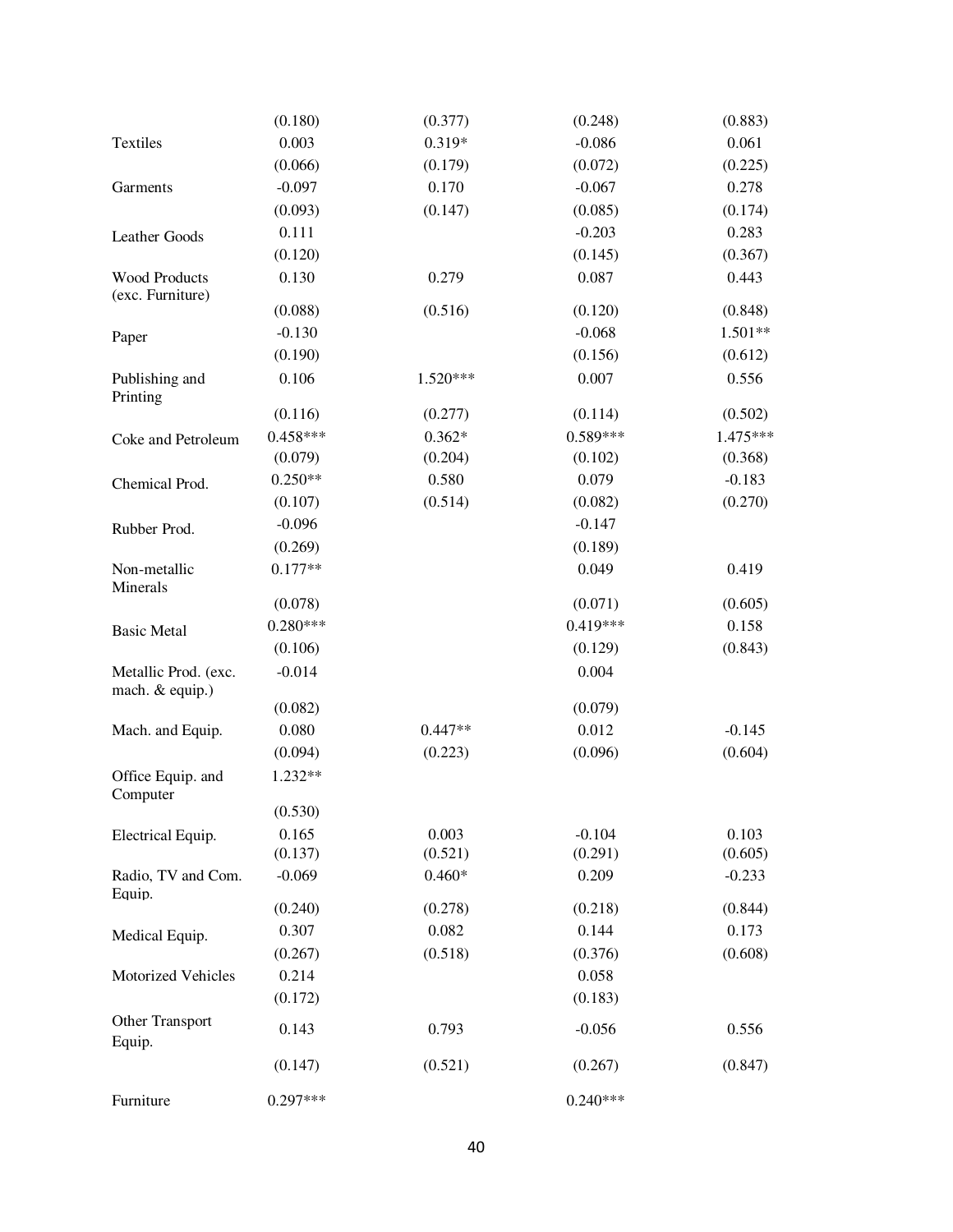|                                                                        | (0.066)     |                  |             |                  | (0.063)     |                  |             |                  |
|------------------------------------------------------------------------|-------------|------------------|-------------|------------------|-------------|------------------|-------------|------------------|
| Other<br>Manufacturing                                                 | 0.056       |                  |             |                  |             |                  |             |                  |
|                                                                        | (0.239)     |                  |             |                  |             |                  |             |                  |
| Electricity/Gas/Water                                                  | 0.112       |                  | $0.685***$  |                  | $0.169**$   |                  | $0.886***$  |                  |
|                                                                        | (0.076)     |                  | (0.196)     |                  | (0.072)     |                  | (0.262)     |                  |
| Construction                                                           | $0.244***$  |                  | $0.471**$   |                  | $0.241***$  |                  | 0.986***    |                  |
|                                                                        | (0.042)     |                  | (0.205)     |                  | (0.038)     |                  | (0.299)     |                  |
| Wholesale& Retail<br>Trade                                             | $-0.036$    |                  | 0.038       |                  | $-0.130***$ |                  | $-0.067$    |                  |
|                                                                        | (0.046)     |                  | (0.130)     |                  | (0.040)     |                  | (0.160)     |                  |
| Hotels and<br>Restaurants                                              | 0.054       |                  | 0.064       |                  | 0.004       |                  | 0.508       |                  |
|                                                                        | (0.065)     |                  | (0.313)     |                  | (0.052)     |                  | (0.345)     |                  |
| Transp., Storage<br>&Comm.                                             | $0.187***$  |                  | $0.321**$   |                  | $0.195***$  |                  | $0.548***$  |                  |
|                                                                        | (0.044)     |                  | (0.152)     |                  | (0.040)     |                  | (0.185)     |                  |
| Finance/ Real Estate                                                   | $0.148**$   |                  | 0.493***    |                  | $0.324***$  |                  | $0.471***$  |                  |
|                                                                        | (0.069)     |                  | (0.135)     |                  | (0.058)     |                  | (0.169)     |                  |
| Public Admin. &<br>Defense                                             | $-0.106**$  |                  | $0.214*$    |                  | $-0.122***$ |                  | $0.276*$    |                  |
|                                                                        | (0.045)     |                  | (0.119)     |                  | (0.044)     |                  | (0.150)     |                  |
| Education                                                              | $-0.023$    |                  | $0.267**$   |                  | $-0.040$    |                  | $0.256*$    |                  |
|                                                                        | (0.048)     |                  | (0.115)     |                  | (0.046)     |                  | (0.144)     |                  |
| Health                                                                 | $-0.127*$   |                  | 0.151       |                  | $-0.147**$  |                  | $0.254*$    |                  |
|                                                                        | (0.068)     |                  | (0.119)     |                  | (0.063)     |                  | (0.148)     |                  |
| Other Services                                                         | $-0.112**$  |                  | $0.482***$  |                  | $-0.431***$ |                  | $0.534***$  |                  |
|                                                                        | (0.047)     |                  | (0.135)     |                  | (0.052)     |                  | (0.187)     |                  |
| Age                                                                    |             | 0.179            |             | 0.200            |             | 0.191            |             | 0.218            |
|                                                                        |             | (0.009)          |             | (0.014)          |             | (0.007)          |             | (0.011)          |
| Age squared                                                            |             |                  |             |                  |             |                  |             |                  |
|                                                                        |             | 0.002<br>(0.000) |             | 0.002<br>(0.000) |             | 0.002<br>(0.000) |             | 0.002<br>(0.000) |
| Married                                                                |             | 0.245            |             | $\blacksquare$   |             | 0.270            |             | $\blacksquare$   |
|                                                                        |             | ***              |             | 0.503            |             | ***              |             | 0.546            |
|                                                                        |             | (0.057)          |             | (0.061)          |             | (0.042)          |             | (0.045)          |
| No. of children                                                        |             | 0.041            |             | $-0.025$         |             |                  |             |                  |
|                                                                        |             | (0.024)          |             | (0.034)          |             | (0.019)          |             | (0.028)          |
| Household Size                                                         |             |                  |             |                  |             |                  |             |                  |
|                                                                        |             | (0.006)          |             | (0.010)          |             | (0.005)          |             | (0.008)          |
| lambda                                                                 | $0.162***$  |                  | $0.189**$   |                  | $0.133***$  |                  | 0.047       |                  |
|                                                                        | (0.050)     |                  | (0.080)     |                  | (0.050)     |                  | (0.083)     |                  |
| Constant                                                               | $-0.751***$ |                  | $-1.479***$ |                  | $-0.104$    |                  | $-0.932***$ |                  |
|                                                                        | (0.080)     | (0.160)          | (0.242)     | (0.268)          | (0.081)     | (0.128)          | (0.279)     | (0.195)          |
| Standard errors in parentheses. *** $p<0.01$ , ** $p<0.05$ , * $p<0.1$ |             |                  |             |                  |             |                  |             |                  |

Standard errors in parentheses. \*\*\*  $p<0.01$ , \*\*  $p<0.05$ , \*  $p<0.1$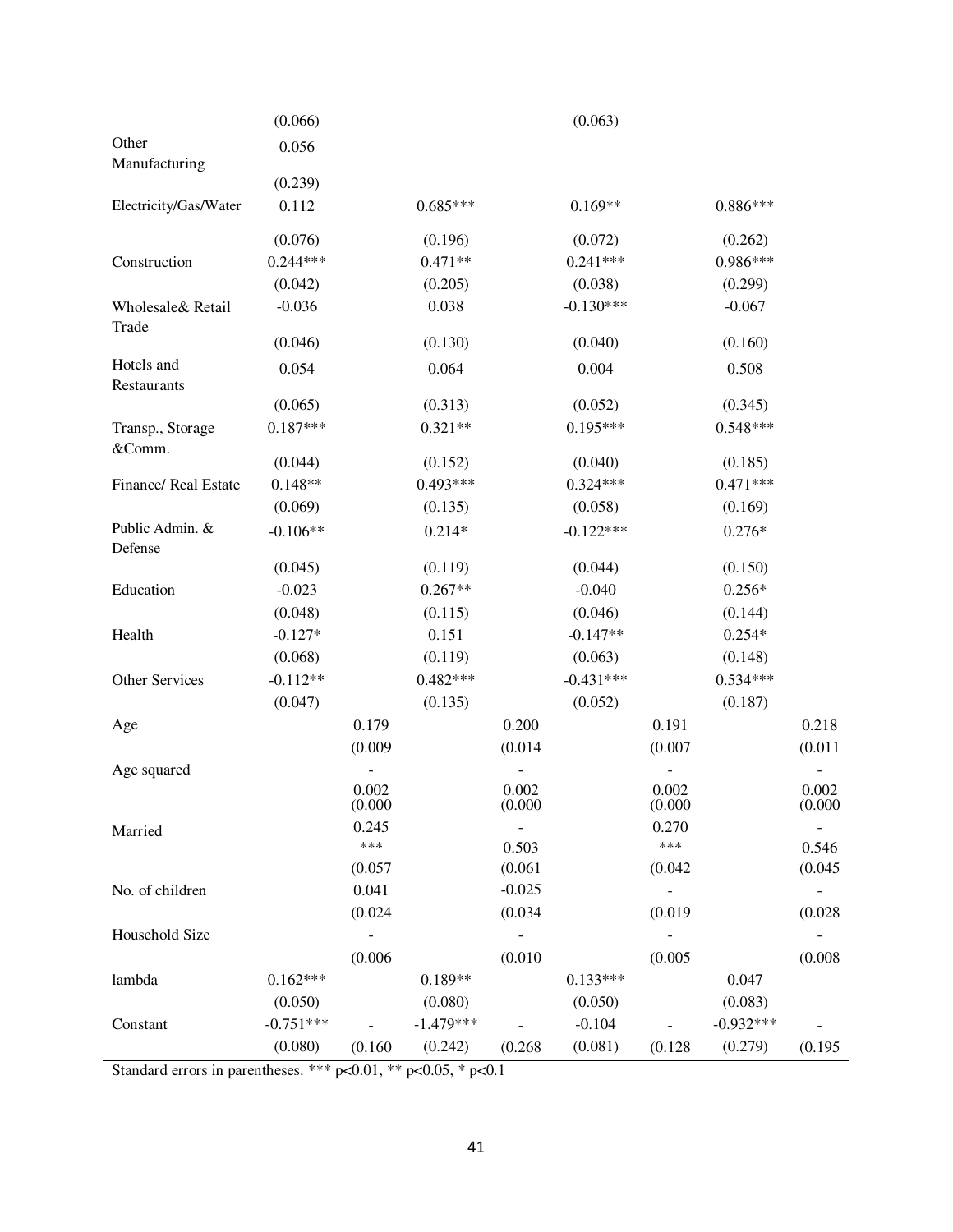|                               |               | 1998          |               | 2006          |
|-------------------------------|---------------|---------------|---------------|---------------|
|                               | (1)           | (2)           | (3)           | (4)           |
| Description                   | Differential  | Decomposition | Differential  | Decomposition |
| Actual mean male log wage     | .293<br>(.65) |               | .763<br>(.73) |               |
| Actual mean female log wage   | .01<br>(.87)  |               | .393<br>(.99) |               |
| Raw Difference                | 0.283         |               | 0.37          |               |
| Prediction of male log wage   | $0.297***$    |               | $0.792***$    |               |
|                               | (0.028)       |               | (0.027)       |               |
| Prediction of female log wage | $0.331*$      |               | $-0.131$      |               |
|                               | (0.172)       |               | (0.211)       |               |
| Difference                    | $-0.034$      |               | $0.923***$    |               |
|                               | (0.174)       |               | (0.212)       |               |
| Explained                     |               | $0.129*$      |               | $0.209***$    |
|                               |               | (0.067)       |               | (0.054)       |
| Unexplained                   |               | $-0.163$      |               | $0.715***$    |
|                               |               | (0.167)       |               | (0.211)       |
| Observations                  | 577           | 577           | 950           | 950           |

Table 6: Decomposition of the Gender Wage Gaps for the Manufacturing Sector

Notes: Standard errors in parentheses. \*\*\* p<0.01, \*\* p<0.05, \* p<0.1

| Independent         |             |             |             |             |             |
|---------------------|-------------|-------------|-------------|-------------|-------------|
| Variables           | (1)         | (2)         | (3)         | (4)         | (5)         |
| Trade               | $-1.130$    | $0.763**$   | $-0.673$    | $0.033***$  | $0.569**$   |
|                     | (0.919)     | (0.275)     | (0.588)     | (0.010)     | (0.204)     |
| Share of private    | $1.049**$   | $0.974***$  | $0.987***$  | $1.036**$   | $0.960***$  |
| sector workers      | (0.349)     | (0.290)     | (0.324)     | (0.363)     | (0.307)     |
| Blue Collar/        | $-0.015$    | $-0.024**$  | $-0.017$    | $-0.026*$   | $-0.021$    |
| White Collar        | (0.012)     | (0.011)     | (0.014)     | (0.014)     | (0.012)     |
| 2006                | $0.844***$  | $0.834***$  | $0.931***$  | $0.828***$  | $0.879***$  |
|                     | (0.161)     | (0.146)     | (0.127)     | (0.157)     | (0.139)     |
| Constant            | $-0.522***$ | $-0.913***$ | $-0.618***$ | $-0.702***$ | $-0.811***$ |
|                     | (0.142)     | (0.177)     | (0.120)     | (0.105)     | (0.154)     |
| <b>Observations</b> | 28          | 28          | 28          | 28          | 28          |
| R-squared           | 0.607       | 0.704       | 0.596       | 0.622       | 0.689       |

Table 7: Effect of Trade Liberalization on the Inter Industry Gender Wage Gap

Notes: The dependent variable for all models is the residual inter industry gender wage gap. In Model (1) trade is the tariff level; in Model( 2) Trade is the import share of domestic consumption M/(Q+M-X); in Model (3 )Trade is the export share of domestic output X/Q; in Model( 4) Trade is the trade openness index (M+X)/Q; in Model (5) Trade is industry penetration index (M-X)/(Q+M-X). Share of private sector workers reflects the share of workers in the industry who work in private sector companies; Blue Collar/White collar is the ratio of blue collar to white collar workers in the industry; 2006 is a dummy variable for the year 2006. Robust Standard errors in parentheses. \*\*\* p<0.01, \*\* p<0.05, \* p<0.1. Standard Errors adjusted for 14 clusters in the manufacturing industries.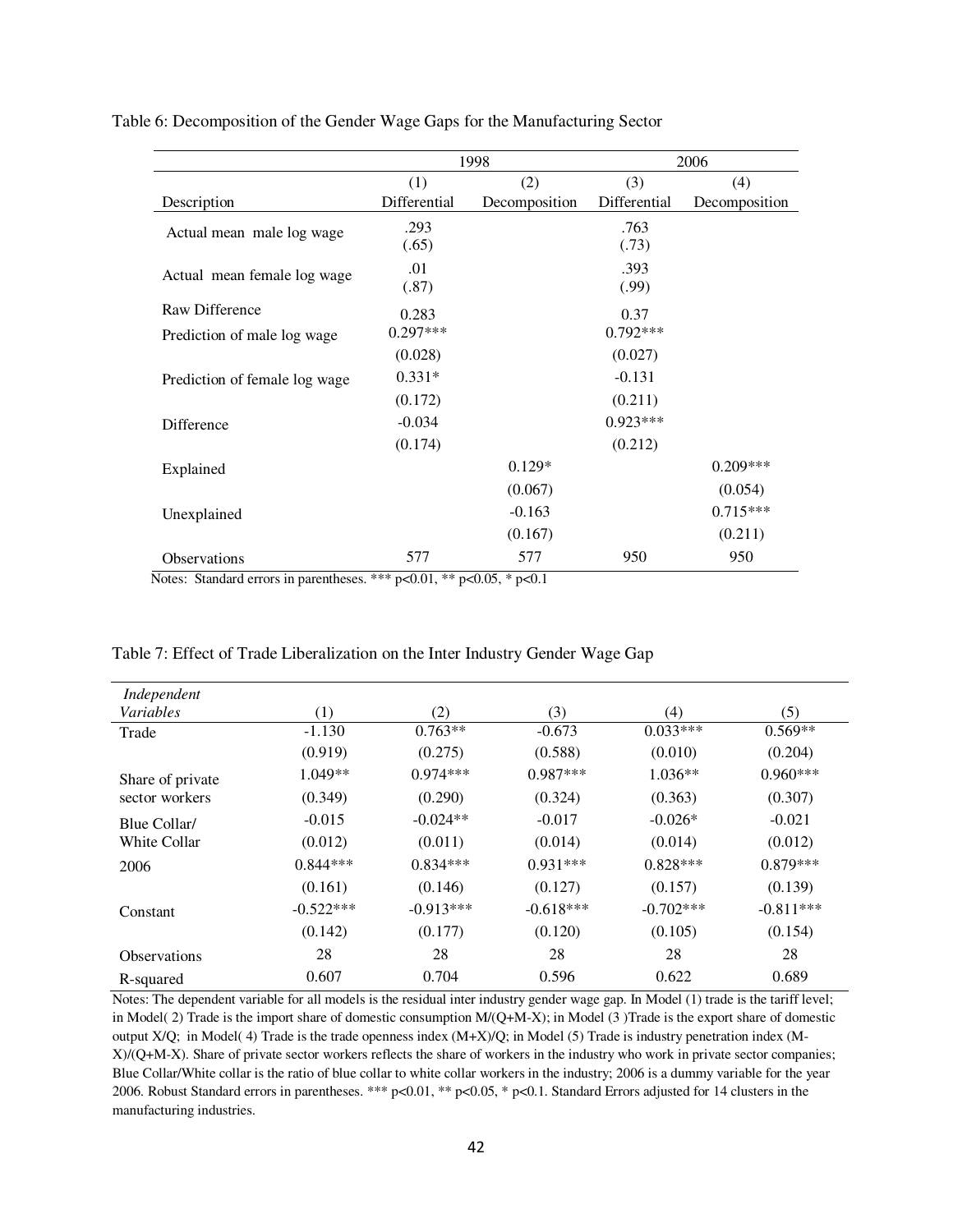| <b>Independent Variables</b> | $\left(1\right)$ | (2)        | (3)         | (4)        | (5)        |
|------------------------------|------------------|------------|-------------|------------|------------|
| Change in Trade              | 3.486            | $-1.086$   | $-1.415***$ | $-0.010$   | $1.578**$  |
|                              | (2.249)          | (1.135)    | (0.407)     | (0.033)    | (0.723)    |
| Change in share of           | $1.635***$       | 1.498***   | $1.534***$  | $1.522***$ | $1.690***$ |
| private sector workers       | (0.233)          | (0.247)    | (0.232)     | (0.493)    | (0.283)    |
| Change in Blue Collar/       | $-0.011$         | $-0.010$   | $-0.010$    | $-0.012$   | $-0.009$   |
| White Collar Ratio           | (0.006)          | (0.007)    | (0.006)     | (0.007)    | (0.006)    |
| Constant                     | $1.132***$       | $1.002***$ | $1.040***$  | $0.963***$ | $0.978***$ |
|                              | (0.175)          | (0.141)    | (0.149)     | (0.151)    | (0.137)    |
| <b>Observations</b>          | 14               | 14         | 14          | 14         | 14         |
| R-squared                    | 0.711            | 0.678      | 0.722       | 0.661      | 0.722      |

Table 8: Effect of Trade Liberalization on the Inter Industry Gender Wage Gap: First Differences

Notes: The dependent variable for all models is the change in the residual inter industry gender wage gap. In Model (1)change in trade is the change in tariff level; in Model( 2) change in trade is the change in import share of domestic consumption M/(Q+M-X); in Model (3 ) change in trade is the change in export share of domestic output X/Q; in Model( 4) change in trade is the change in trade openness index (M+X)/Q; in Model (5) change in trade is the change in industry penetration index (M-X)/(Q+M-X). The change in share of private sector workers reflects the difference between 2006 and 1998 in the share of workers in the industry who worked in private sector companies; the change in Blue Collar/White collar ratio is the difference between 2006 and 1998 in the ratio of blue collar to white collar workers. Robust Standard errors in parentheses. \*\*\* p<0.01, \*\* p<0.05, \* p<0.1. Standard Errors adjusted for 14 clusters in the manufacturing industries.

| Independent                |            |           |         |            |          |
|----------------------------|------------|-----------|---------|------------|----------|
| Variables                  | (1)        | (2)       | (3)     | (4)        | (5)      |
| Trade                      | $0.914***$ | $-0.191*$ | 0.178   | $-0.018**$ | $-0.148$ |
|                            | (0.226)    | (0.101)   | (0.292) | (0.007)    | (0.086)  |
| Share of<br>private sector | 0.002      | 0.024     | 0.028   | $-0.048$   | 0.025    |
| workers                    | (0.051)    | (0.078)   | (0.090) | (0.073)    | (0.073)  |
| Blue Collar/               | $-0.001$   | 0.002     | 0.001   | 0.003      | 0.002    |
| White Collar               | (0.001)    | (0.003)   | (0.004) | (0.004)    | (0.003)  |
| Unionization               | 0.084      | $-0.020$  | 0.009   | $-0.212$   | $-0.033$ |
| Rate                       | (0.122)    | (0.159)   | (0.196) | (0.206)    | (0.170)  |
|                            | 0.066      | 0.046     | 0.020   | 0.066      | 0.035    |
| 2006                       | (0.046)    | (0.046)   | (0.045) | (0.048)    | (0.045)  |
|                            | $-0.041$   | $0.175**$ | 0.088   | $0.218**$  | $0.157*$ |
| Constant                   | (0.069)    | (0.076)   | (0.096) | (0.086)    | (0.077)  |
| <b>Observations</b>        | 28         | 28        | 28      | 28         | 28       |
| R-squared                  | 0.490      | 0.265     | 0.048   | 0.284      | 0.251    |

Table 9: Effect of Trade Liberalization on the Female Share of Full Time Employment

Notes: The dependent variable for all models is the female share in full time employment. In Model (1) trade is the tariff level; in Model( 2) Trade is the import share of domestic consumption M/(Q+M-X); in Model (3 )Trade is the export share of domestic output X/Q; in Model( 4) Trade is the trade openness index (M+X)/Q; in Model (5) Trade is industry penetration index (M-X)/(Q+M-X). Unionization is the share of workers who are members of a union. Robust Standard errors in parentheses. \*\*\* p<0.01, \*\* p<0.05, \* p<0.1. Standard Errors adjusted for 14 clusters in the manufacturing industries.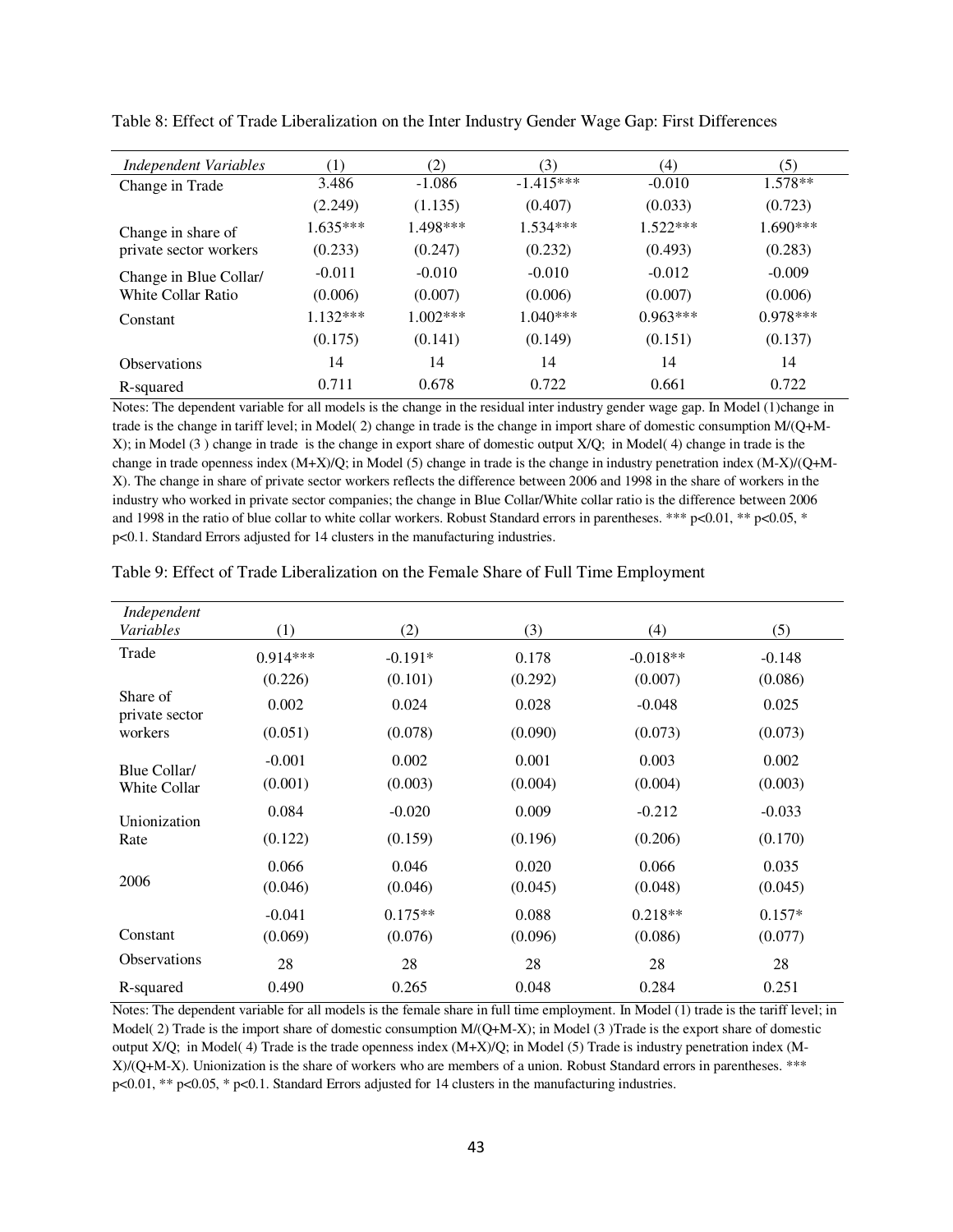| Independent         |            |           |            |             |           |
|---------------------|------------|-----------|------------|-------------|-----------|
| Variables           | (1)        | (2)       | (3)        | (4)         | (5)       |
| Trade               | $0.461*$   | 0.029     | $-0.040$   | 0.028       | 0.025     |
|                     | (0.240)    | (0.134)   | (0.210)    | (0.039)     | (0.093)   |
| Share of private    | 0.124      | 0.142     | 0.139      | 0.136       | 0.141     |
| sector workers      | (0.144)    | (0.149)   | (0.147)    | (0.120)     | (0.147)   |
| Blue Collar/        | $-0.002$   | $-0.004$  | $-0.003$   | $-0.013$    | $-0.004$  |
| <b>White Collar</b> | (0.003)    | (0.004)   | (0.003)    | (0.013)     | (0.003)   |
| Unionization        | $-0.105$   | $-0.288$  | $-0.262$   | $-0.415***$ | $-0.283$  |
| Rate                | (0.305)    | (0.197)   | (0.301)    | (0.105)     | (0.227)   |
| 2006                | $0.100**$  | $0.083**$ | $0.087**$  | $0.078**$   | $0.085**$ |
|                     | (0.036)    | (0.035)   | (0.038)    | (0.035)     | (0.037)   |
| Constant            | $3.744***$ | 3.864***  | $3.866***$ | 3.913***    | 3.866***  |
|                     | (0.164)    | (0.147)   | (0.145)    | (0.067)     | (0.143)   |
| <b>Observations</b> | 24         | 24        | 24         | 24          | 24        |
| R-squared           | 0.425      | 0.348     | 0.346      | 0.390       | 0.349     |

Table10: Effect of Trade Liberalization on Average Weekly Hours of Female Full Time Workers

Notes: The dependent variable for all models is the log of average weekly hours of female full time employees. In Model (1) trade is the tariff level; in Model( 2) Trade is the import share of domestic consumption M/(Q+M-X); in Model (3 )Trade is the export share of domestic output X/Q; in Model( 4) Trade is the trade openness index (M+X)/Q; in Model (5) Trade is industry penetration index (M-X)/(Q+M-X). Robust Standard errors in parentheses. \*\*\* p<0.01, \*\* p<0.05, \* p<0.1. Standard Errors adjusted for 14 clusters in the manufacturing industries.

| Independent<br>Variables   | $\left(1\right)$ | (2)       | (3)      | (4)         | (5)         |
|----------------------------|------------------|-----------|----------|-------------|-------------|
|                            |                  |           |          |             |             |
| Trade                      | 8.596***         | $-2.238*$ | 5.233*** | $-0.538***$ | $-1.992***$ |
|                            | (1.726)          | (1.272)   | (1.715)  | (0.163)     | (0.629)     |
| Share of<br>private sector | 1.420            | 1.311     | 1.463    | 1.500       | 1.357       |
| workers                    | (1.247)          | (1.395)   | (0.932)  | (1.340)     | (1.205)     |
| Blue Collar/               | $-0.036$         | 0.016     | $-0.065$ | $0.124**$   | 0.003       |
| White Collar               | (0.030)          | (0.046)   | (0.038)  | (0.057)     | (0.034)     |
| Unionization               | 1.764            | 0.843     | $-0.982$ | 2.094       | 0.658       |
| Rate                       | (1.592)          | (1.738)   | (1.263)  | (1.738)     | (1.248)     |
| 2006                       | 0.312            | 0.071     | $-0.446$ | $-0.006$    | $-0.098$    |
|                            | (0.421)          | (0.402)   | (0.381)  | (0.397)     | (0.402)     |
| Constant                   | $-1.417$         | 0.843     | 0.583    | $-0.103$    | 0.727       |
|                            | (0.856)          | (1.026)   | (0.658)  | (0.931)     | (0.837)     |
| <b>Observations</b>        | 28               | 28        | 28       | 28          | 28          |
| R-squared                  | 0.411            | 0.252     | 0.325    | 0.280       | 0.340       |

Table11: Effect of Trade Liberalization on Number of Female Full Time Workers

Notes: The dependent variable for all models is the log number of female full time employees. In Model (1) trade is the tariff level; in Model( 2) Trade is the import share of domestic consumption M/(Q+M-X); in Model (3 )Trade is the export share of domestic output X/Q; in Model( 4) Trade is the trade openness index (M+X)/Q; in Model (5) Trade is industry penetration index (M-X)/(Q+M-X). Robust Standard errors in parentheses. \*\*\* p<0.01, \*\* p<0.05, \* p<0.1. Standard Errors adjusted for 14 clusters in the manufacturing industries.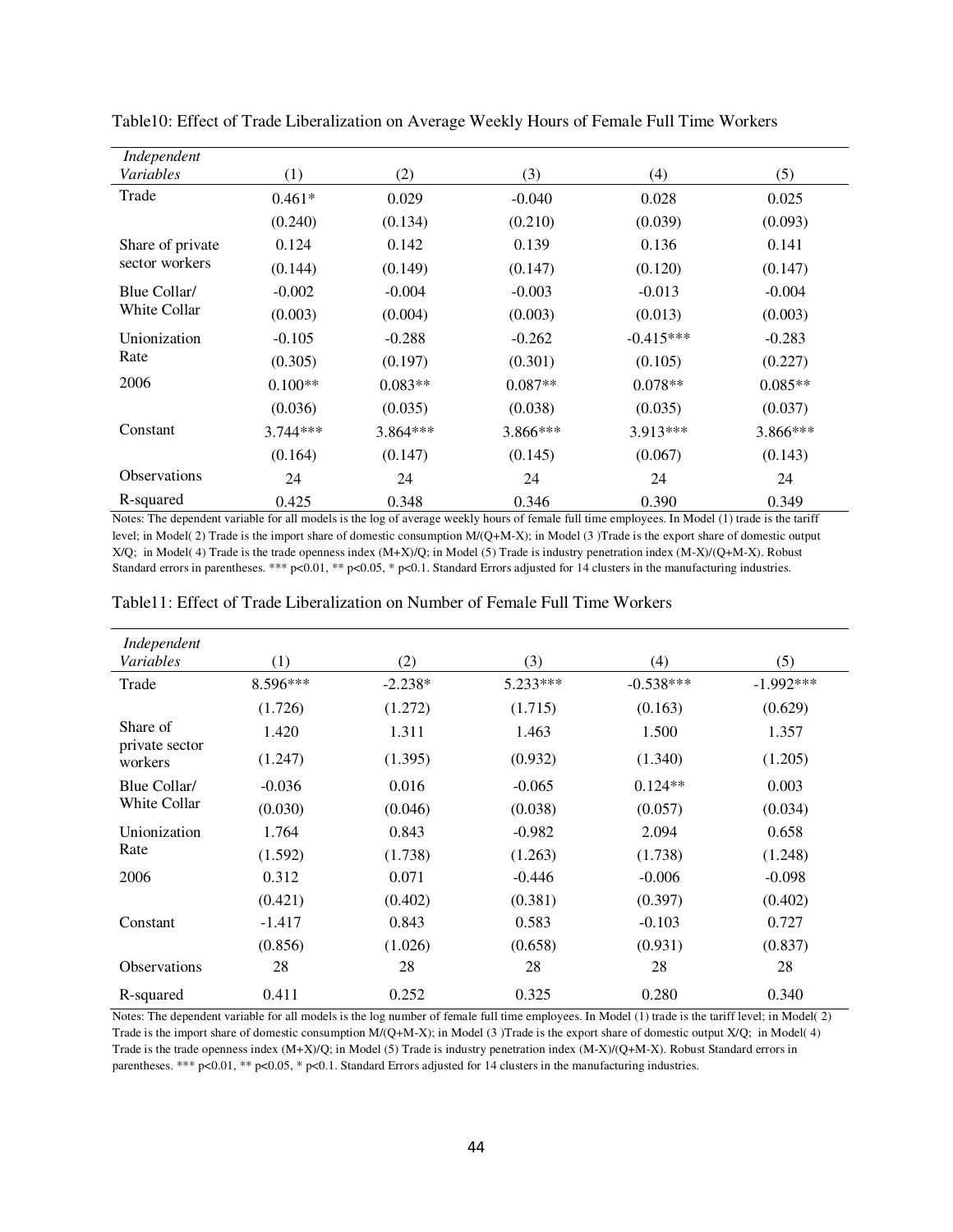| Independent         |            |             |             |             |             |
|---------------------|------------|-------------|-------------|-------------|-------------|
| Variables           | (1)        | (2)         | (3)         | (4)         | (5)         |
|                     | $-0.739$   | $0.653**$   | $-0.596$    | $0.053***$  | $0.505**$   |
| Trade               | (1.199)    | (0.295)     | (0.791)     | (0.017)     | (0.214)     |
| Share of skilled    | $0.467*$   | $0.430**$   | $0.526***$  | $0.926***$  | $0.445***$  |
| workers             | (0.235)    | (0.166)     | (0.161)     | (0.289)     | (0.139)     |
| Share of private    | $0.919***$ | $0.821***$  | $0.873***$  | $0.852***$  | $0.824***$  |
| sector workers      | (0.271)    | (0.208)     | (0.228)     | (0.210)     | (0.215)     |
|                     | $0.864***$ | $0.862***$  | $0.928***$  | $0.797***$  | $0.895***$  |
| 2006                | (0.138)    | (0.131)     | (0.115)     | (0.134)     | (0.120)     |
|                     | $-0.839**$ | $-1.125***$ | $-0.929***$ | $-1.272***$ | $-1.052***$ |
| Constant            | (0.308)    | (0.221)     | (0.191)     | (0.258)     | (0.196)     |
| <b>Observations</b> | 28         | 28          | 28          | 28          | 28          |
| R-squared           | 0.625      | 0.702       | 0.625       | 0.698       | 0.697       |

Table 12: Effect of Trade Liberalization on the Inter Industry Gender Wage Gap: Accounting for Skill-Biased Technological Change

Notes: The dependent variable for all models is the log number of female full time employees. In Model (1) trade is the tariff level; in Model( 2) Trade is the import share of domestic consumption M/(Q+M-X); in Model (3 )Trade is the export share of domestic output X/Q; in Model( 4) Trade is the trade openness index (M+X)/Q; in Model (5) Trade is industry penetration index (M-X)/(Q+M-X). Skilled workers are those with a secondary degree or above. Share of private sector workers reflects the share of workers in the industry who work in private sector companies; 2006 is a dummy variable for the year 2006. Robust Standard errors in parentheses. \*\*\* p<0.01, \*\* p<0.05, \* p<0.1. Standard Errors adjusted for 14 clusters in the manufacturing industries.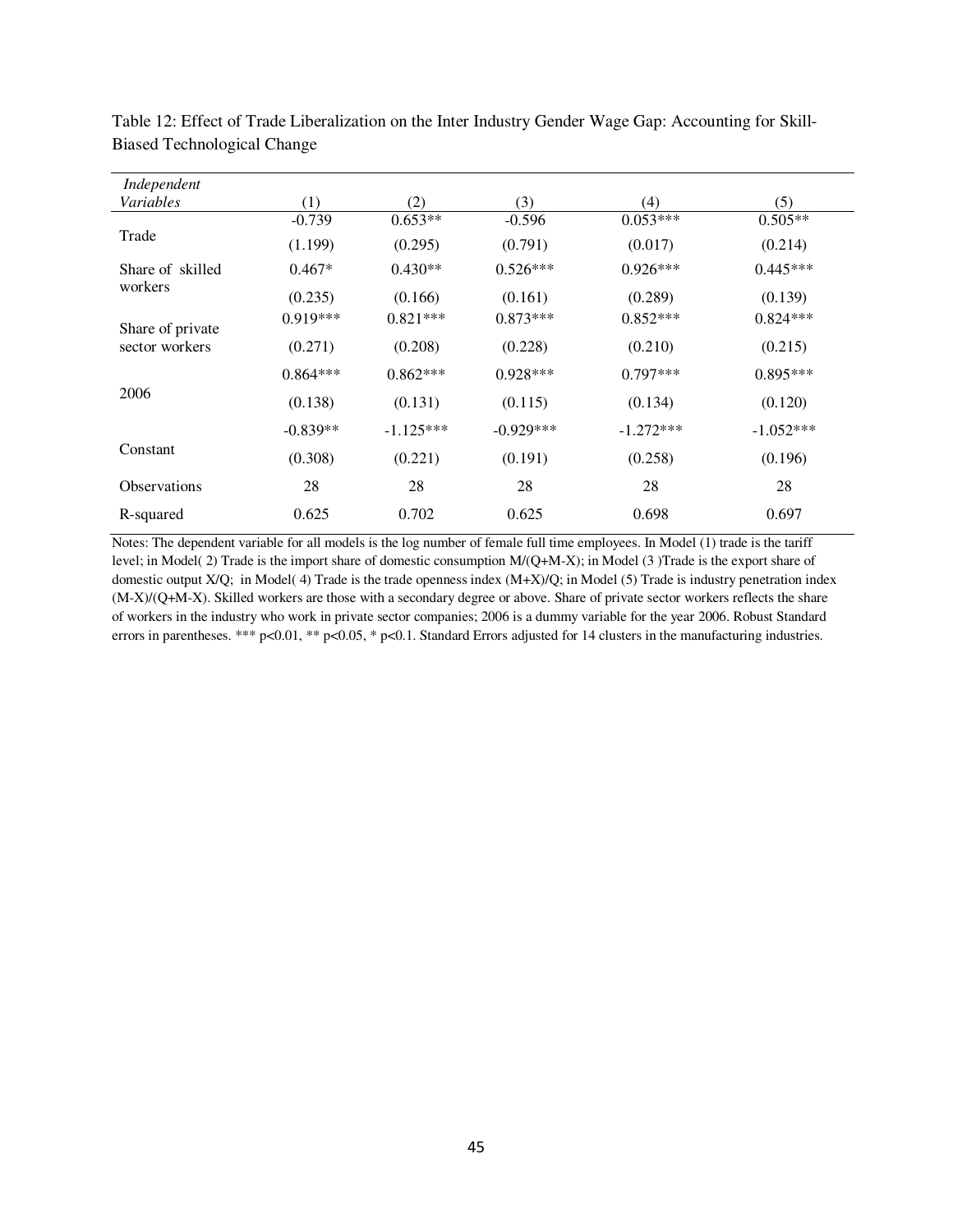| <b>ISIC</b>    |                                                                 |               |               |  |  |  |  |
|----------------|-----------------------------------------------------------------|---------------|---------------|--|--|--|--|
| R <sub>3</sub> |                                                                 | Concentration | Concentration |  |  |  |  |
| Code           | Industry                                                        | Ratio 1997    | Ratio 2005    |  |  |  |  |
|                | More Concentrated (based on 1997 ranking)                       |               |               |  |  |  |  |
| 23             | Coke and Petroleum Products Manufacturing                       | 0.999         | 0.999         |  |  |  |  |
| 30             | Office Equipment and Computer Manufacturing                     | 0.989         | 0.956         |  |  |  |  |
| 34             | Motorized Vehicle Manufacturing                                 | 0.984         | 0.983         |  |  |  |  |
| 16             | Tobacco Manufacturing                                           | 0.981         | 0.993         |  |  |  |  |
| 27             | <b>Basic Metal Manufacturing</b>                                | 0.973         | 0.996         |  |  |  |  |
| 24             | <b>Chemical Product Manufacturing</b>                           | 0.972         | 0.982         |  |  |  |  |
| 32             | Radio, Television and Communication Equipment Manufacturing     | 0.969         | 0.992         |  |  |  |  |
| 35             | Other Transport Equipment Manufacturing                         | 0.967         | 0.957         |  |  |  |  |
| 31             | Electrical Equipment (Others) Manufacturing                     | 0.961         | 0.975         |  |  |  |  |
| 29             | Machinery and Equipment (Others) Manufacturing                  | 0.942         | 0.976         |  |  |  |  |
|                |                                                                 |               |               |  |  |  |  |
|                | Less Concentrated (based on 1997 ranking)                       |               |               |  |  |  |  |
| 21             | Paper Manufacturing                                             | 0.908         | 0.968         |  |  |  |  |
| 33             | Medical Equipment Manufacturing                                 | 0.884         | 0.909         |  |  |  |  |
| 22             | Publishing and Printing Manufacturing                           | 0.880         | 0.885         |  |  |  |  |
| 26             | Non-metallic Mineral Manufacturing                              | 0.868         | 0.942         |  |  |  |  |
| 17             | <b>Textiles Manufacturing</b>                                   | 0.863         | 0.920         |  |  |  |  |
| 25             | Rubber Product Manufacturing                                    | 0.826         | 0.936         |  |  |  |  |
| 18             | <b>Garment Manufacturing</b>                                    | 0.805         | 0.882         |  |  |  |  |
| 28             | Metallic Product (Except Machinery and Equipment) Manufacturing | 0.769         | 0.886         |  |  |  |  |
| 15             | Food and Beverage Manufacturing                                 | 0.738         | 0.846         |  |  |  |  |
| 20             | Wood Product (except Furniture) Manufacturing                   | 0.514         | 0.648         |  |  |  |  |
| 36             | <b>Furniture Manufacturing</b>                                  | 0.499         | 0.626         |  |  |  |  |
| 19             | Leather Goods Manufacturing                                     | 0.378         | 0.753         |  |  |  |  |

Table 13: Industry Concentration Ratios, 1997 and 2005

Notes: The industry concentration ratio is calculated as  $(1 - no$  of establishments/output). The more/less concentrated designation is based on the ranking of the 1997 concentration ratio and choosing a break point that maximizes the marginal size of decreases in the concentration numbers in moving from more- to less-concentrated industries. Source: Author's calculations based on data sources described in the text.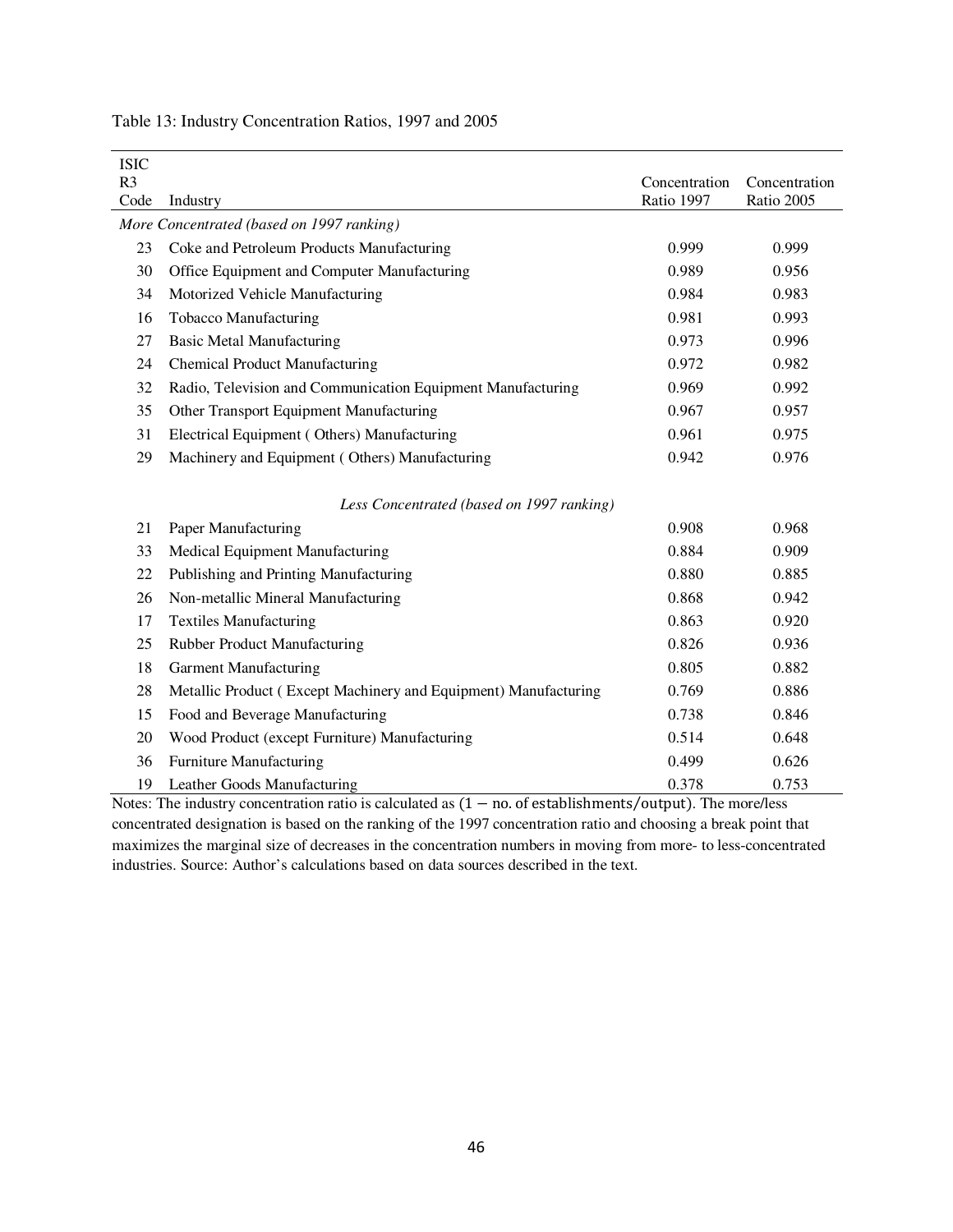| Independent            |                  |          |              |            |             |
|------------------------|------------------|----------|--------------|------------|-------------|
| Variables              | $\left(1\right)$ | (2)      | (3)          | (4)        | (5)         |
| Conc. X Change in      | $-29.853$        | $-0.018$ | $0.090***$   | $-1.147*$  | $-22.486^a$ |
| Trade                  | (43.645)         | (0.018)  | (0.029)      | (0.575)    | (14.547)    |
|                        | 31.745           | 0.550    | $-10.739***$ | $1.120*$   | $23.512^b$  |
| Change in Trade        | (41.834)         | (2.430)  | (2.891)      | (0.566)    | (14.486)    |
|                        | $-1.670$         | 0.129    | $-0.178$     | 2.306      | 0.515       |
| Conc. Ratio            | (2.601)          | (1.088)  | (0.983)      | (1.631)    | (0.777)     |
| Change in share of     | $1.710***$       | 1.690*** | $1.723***$   | $1.651***$ | $1.757***$  |
| private sector workers | (0.250)          | (0.361)  | (0.202)      | (0.444)    | (0.293)     |
| Constant               | 2.749            | 0.849    | 1.402        | $-1.137$   | 0.514       |
|                        | (2.545)          | (1.003)  | (0.961)      | (1.490)    | (0.680)     |
| <b>Observations</b>    | 14               | 14       | 14           | 14         | 14          |
| R-squared              | 0.716            | 0.681    | 0.763        | 0.717      | 0.766       |

Table 14: Effect of Trade Liberalization on the Inter Industry Gender Wage Gap: Accounting for Domestic Industry Concentration in First Differences

Notes: The dependent variable for all models is the change in the residual inter industry gender wage gap. In Model (1)change in trade is the change in tariff level; in Model( 2) change in trade is the change in import share of domestic consumption M/(Q+M-X); in Model (3 ) change in trade is the change in export share of domestic output X/Q; in Model( 4) change in trade is the change in trade openness index (M+X)/Q; in Model (5) change in trade is the change in industry penetration index  $(M-X)/(Q+M-X)$ . Conc. Ratio is the concentration ratio defined in the text. The change in share of private sector workers reflects the difference between 2006 and 1998 in the share of workers in the industry who worked in private sector companies. Robust Standard errors in parentheses. \*\*\* p<0.01, \*\* p<0.05, \* p<0.1. Standard Errors adjusted for 14 clusters in the manufacturing industries.  $^{\circ}$  Significant at the 14 % level  $^{\circ}$  significant at the 12 % level.





Notes: Author's calculations based on data in ELMS 1998 and ELMPS 2006.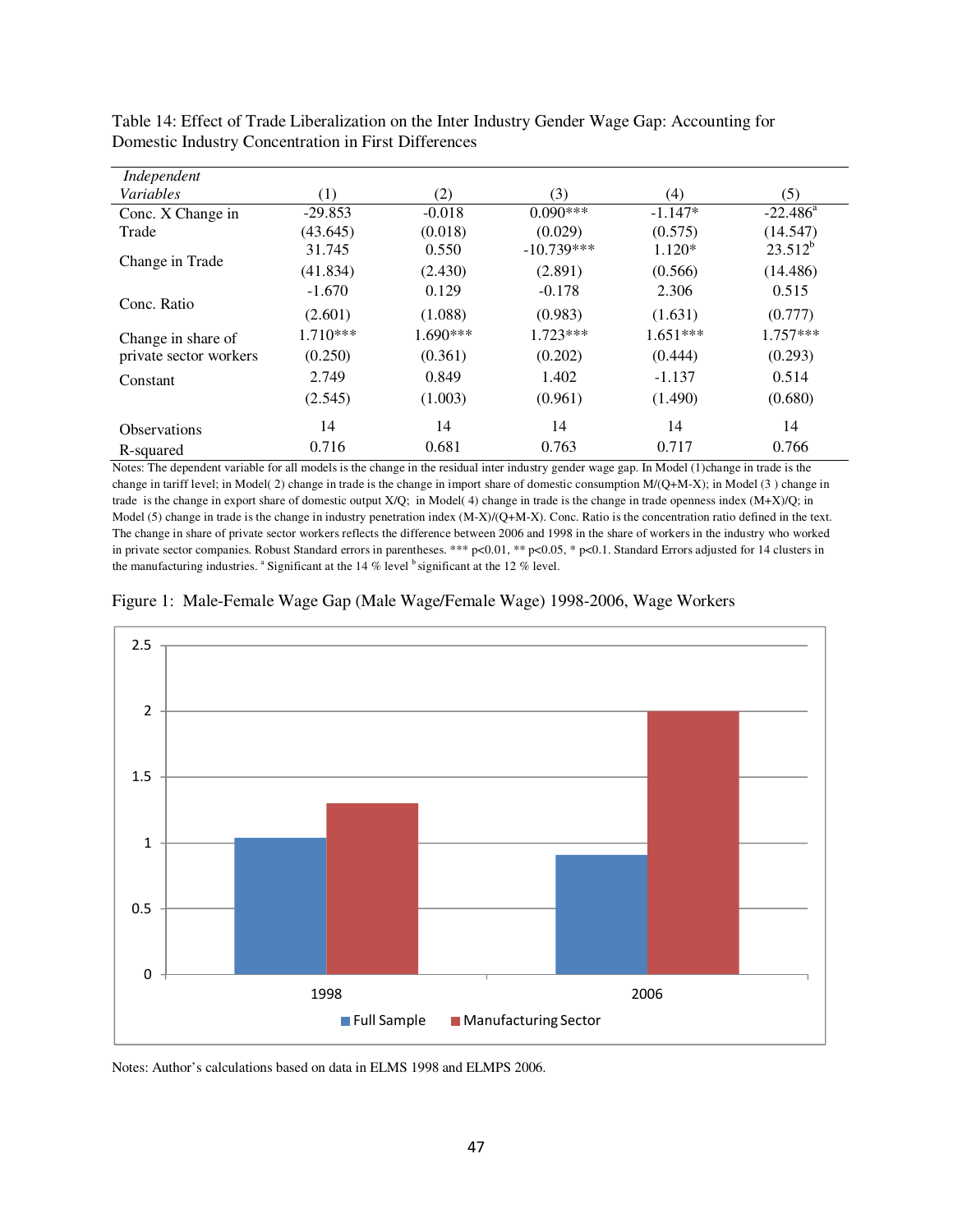# **Appendix**

## **Further Robustness Checks: Industry Concentration and Gender Wage Inequality**

One valid criticism of the analysis carried out in section 6.2 to explicitly test the relationship between industry concentration, trade openness and the gender pay gap is that I relied on a first differences specification. This undoubtedly led to a loss of information embodied in the panel data. Additionally, the dependent variable, which was calculated as the difference in log wages, could suffer from measurement error. Angrist and Krueger (1998) and Bound et al. (1994) discuss the decline in the reliability of earnings data when they are expressed as year to year differences rather than levels. They argue that the coefficient estimates may not be biased, however their standard errors may be too large, rendering coefficients insignificant. They also argue that these problems are further exacerbated the shorter the time period analyzed.

Since the data available for this analysis spans a relatively short period (8 years between 1998 and 2006), I have also tested these findings using a specification in levels. The dependent variable is the inter industry gender wage gap as calculated from expression (5), and the explanatory variables include the various measures of trade used in the text, the time varying concentration ratio and an interaction term of trade X concentration X time. The time variable is a dummy variable that equals one for 2006. The use of the time variable in the interaction term may be interpreted as reflecting the time path of the interaction of the trade shares with the concentration ratio. The last term is similar to the main coefficient of interest in Menon and Rodgers (2009), and represents the impact of international trade competition in moreconcentrated industries over time.

The results are in Table A3. The trade variable has similar signs as found in Table 7: lower tariffs increase the inter-industry gender wage gap (this is now significant) while higher export share lowers the wage gap for the more competitive industries. The coefficients on import penetration, trade openness and industry penetration are insignificant. The time varying industry concentration ratio has a positive and significant coefficient in four specifications. This implies that industries with higher concentration ratios were more likely to discriminate in pay between men and women, regardless of the impact of trade. The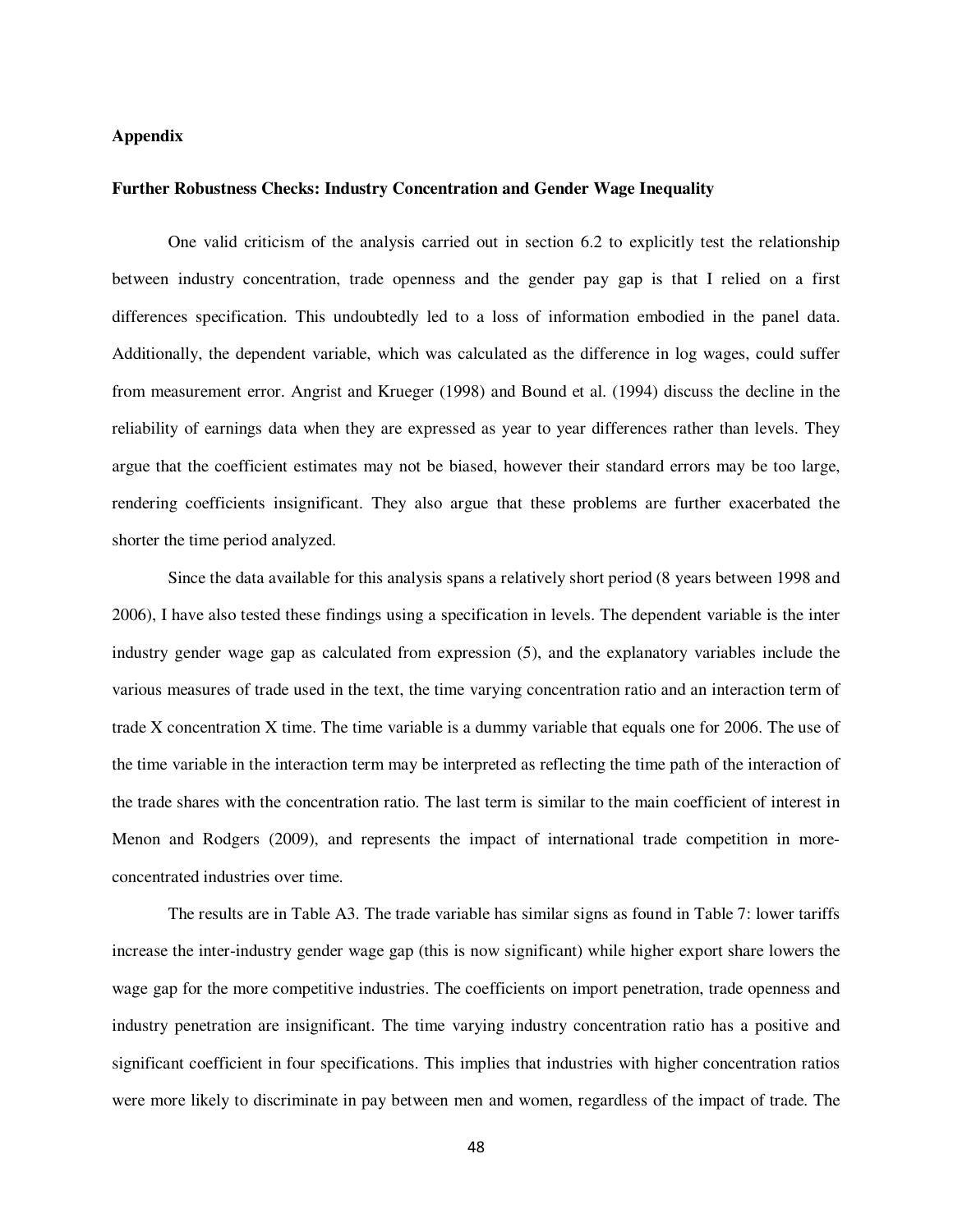interaction term of trade X conc. X time is positive and highly significant in all specifications (except in column (4) where trade is measured by total trade volume). This implies that increasing trade openness in more-concentrated industries after trade liberalization is associated with higher wage gaps between men and women. Thus the gender wage gap rose by more in concentrated industries than in competitive industries also affected by trade. These findings are also consistent with the theoretical model of Menon and Rodgers (2009) and their empirical findings for India.

| Independent         |          |            |            |             |            |
|---------------------|----------|------------|------------|-------------|------------|
| Variables           | (1)      | (2)        | (3)        | (4)         | (5)        |
| Trade               | 5.310    | $-2.202*$  | 0.451      | $-0.327***$ | $-1.469$   |
|                     | (3.361)  | (1.171)    | (1.063)    | (0.097)     | (1.029)    |
| Share of private    |          |            |            |             |            |
| sector workers      | $-0.414$ | $-0.275$   | $-0.108$   | $-0.297$    | $-0.294$   |
| Blue Collar/        | (0.687)  | (0.460)    | (0.638)    | (0.303)     | (0.484)    |
| <b>White Collar</b> | $0.053*$ | $0.094*$   | 0.048      | $0.130***$  | 0.077      |
| Unionization        | (0.032)  | (0.050)    | (0.031)    | (0.050)     | (0.049)    |
| Rate                | 2.899    | 3.255      | 1.724      | 2.057       | 2.816      |
|                     | (2.112)  | (2.221)    | (1.711)    | (1.420)     | (2.301)    |
| 2006                | 0.281    | 0.219      | 0.041      | 0.337       | 0.097      |
|                     | (0.281)  | (0.206)    | (0.177)    | (0.242)     | (0.187)    |
| Constant            | 2.085    | $3.373***$ | $3.101***$ | $3.220***$  | $3.233***$ |
|                     | (1.274)  | (0.527)    | (0.867)    | (0.523)     | (0.616)    |
| <b>Observations</b> | 28       | 28         | 28         | 28          | 28         |

Table A1: Effect of Trade Liberalization on Average Weekly Hours of Female Full Time Workers, Negative Binomial Regressions

Notes: The dependent variable for all models is the average weekly hours of female full time employees. In Model (1) trade is the tariff level; in Model( 2) Trade is the import share of domestic consumption M/(Q+M-X); in Model (3) Trade is the export share of domestic output X/Q; in Model( 4) Trade is the trade openness index (M+X)/Q; in Model (5) Trade is industry penetration index (M-X)/(Q+M-X). Share of private sector workers reflects the share of workers in the industry who work in private sector companies; Blue Collar/White collar is the ratio of blue collar to white collar workers in the industry; unionization is the share of workers who are members of a union. 2006 is a dummy variable for the year 2006. Robust Standard errors in parentheses. \*\*\* p<0.01, \*\* p<0.05, \* p<0.1. Standard Errors adjusted for14 clusters in the manufacturing industries.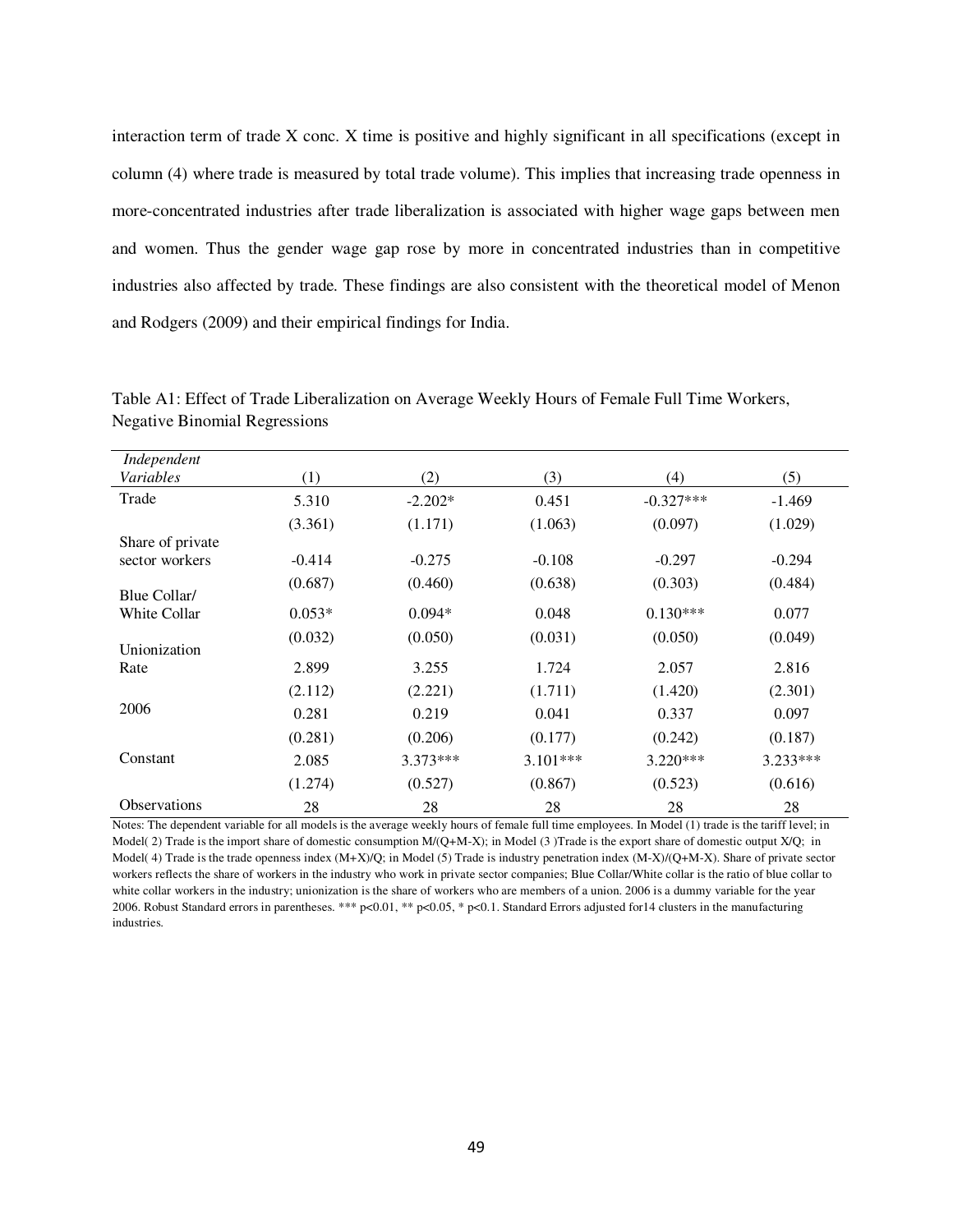| Independent                |            |             |          |            |             |
|----------------------------|------------|-------------|----------|------------|-------------|
| Variables                  | (1)        | (3)         | (5)      | (7)        | (9)         |
| Trade                      | 9.992***   | $-4.591***$ | 4.234    | $-0.601**$ | $-3.288***$ |
|                            | (2.894)    | (1.065)     | (3.233)  | (0.238)    | (0.733)     |
| Share of<br>private sector | 0.828      | 1.190       | 2.337    | 1.497      | 1.221       |
| workers                    | (1.433)    | (1.495)     | (1.563)  | (1.569)    | (1.289)     |
| Blue Collar/               | $-0.036$   | 0.043       | $-0.076$ | 0.097      | $-0.001$    |
| White Collar               | (0.075)    | (0.058)     | (0.064)  | (0.116)    | (0.072)     |
| Unionization               | 3.979**    | $3.990*$    | 1.432    | 2.676      | 3.092       |
| Rate                       | (1.902)    | (2.180)     | (2.305)  | (2.143)    | (1.908)     |
| 2006                       | $1.124***$ | 0.559       | 0.029    | $0.565*$   | 0.303       |
|                            | (0.434)    | (0.355)     | (0.265)  | (0.330)    | (0.341)     |
| Constant                   | $-2.325**$ | 0.616       | $-0.645$ | $-0.282$   | 0.316       |
|                            | (1.078)    | (1.220)     | (1.222)  | (1.275)    | (0.972)     |
| <b>Observations</b>        | 44         | 44          | 44       | 44         | 44          |

Table A2: Effect of Trade Liberalization on Number of Female Full Time Workers, Negative Binomial Regressions

Notes: The dependent variable for all models is the number of female full time employees. In Model (1) trade is the tariff level; in Model( 2) Trade is the import share of domestic consumption M/(Q+M-X); in Model (3 )Trade is the export share of domestic output X/Q; in Model( 4) Trade is the trade openness index (M+X)/Q; in Model (5) Trade is industry penetration index (M-X)/(Q+M-X). Share of private sector workers reflects the share of workers in the industry who work in private sector companies; Blue Collar/White collar is the ratio of blue collar to white collar workers in the industry; unionization is the share of workers who are members of a union. 2006 is a dummy variable for the year 2006. Robust Standard errors in parentheses. \*\*\* p<0.01, \*\* p<0.05, \* p<0.1. Standard Errors adjusted for 14 clusters in the manufacturing industries.

| Table A3: Effect of Trade Liberalization on the Inter Industry Gender Wage Gap: Accounting for |  |  |
|------------------------------------------------------------------------------------------------|--|--|
| Domestic Industry Concentration in Levels                                                      |  |  |

| Independent Variables              | (1)         | (2)         | (3)       | (4)         | (5)         |
|------------------------------------|-------------|-------------|-----------|-------------|-------------|
| Trade X Conc. X Time               | $4.330***$  | $1.522***$  | $3.310**$ | 0.049       | $1.359***$  |
|                                    | (1.333)     | (0.341)     | (1.241)   | (0.064)     | (0.372)     |
| Trade                              | $-3.702***$ | 0.261       | $-2.018*$ | 0.031       | $-0.003$    |
|                                    | (1.220)     | (0.323)     | (1.000)   | (0.054)     | (0.263)     |
| Concentration Ratio                | $0.921*$    | $1.962***$  | 1.097     | $2.641***$  | $1.960**$   |
|                                    | (0.442)     | (0.600)     | (0.716)   | (0.757)     | (0.685)     |
| Share of private sector<br>workers | $1.079**$   | $1.345***$  | $0.989**$ | $1.342***$  | $1.260***$  |
|                                    | (0.361)     | (0.335)     | (0.348)   | (0.389)     | (0.366)     |
| Constant                           | $-0.865*$   | $-2.632***$ | $-1.251$  | $-2.973***$ | $-2.376***$ |
|                                    | (0.445)     | (0.730)     | (0.716)   | (0.770)     | (0.764)     |
| <b>Observations</b>                | 28          | 28          | 28        | 28          | 28          |
| R-squared                          | 0.445       | 0.599       | 0.219     | 0.308       | 0.479       |

Notes: The dependent variable for all models is the residual inter industry gender wage gap. In Model (1)change in trade is the change in tariff level; in Model( 2) change in trade is the change in import share of domestic consumption M/(Q+M-X); in Model (3 ) change in trade is the change in export share of domestic output X/Q; in Model( 4) change in trade is the change in trade openness index (M+X)/Q; in Model (5) change in trade is the change in industry penetration index (M-X)/(Q+M-X). Conc. Ratio is the time varying concentration ratio defined in the text. Robust Standard errors in parentheses. \*\*\* p<0.01, \*\* p<0.05, \* p<0.1. Standard Errors adjusted for 14 clusters in the manufacturing industries.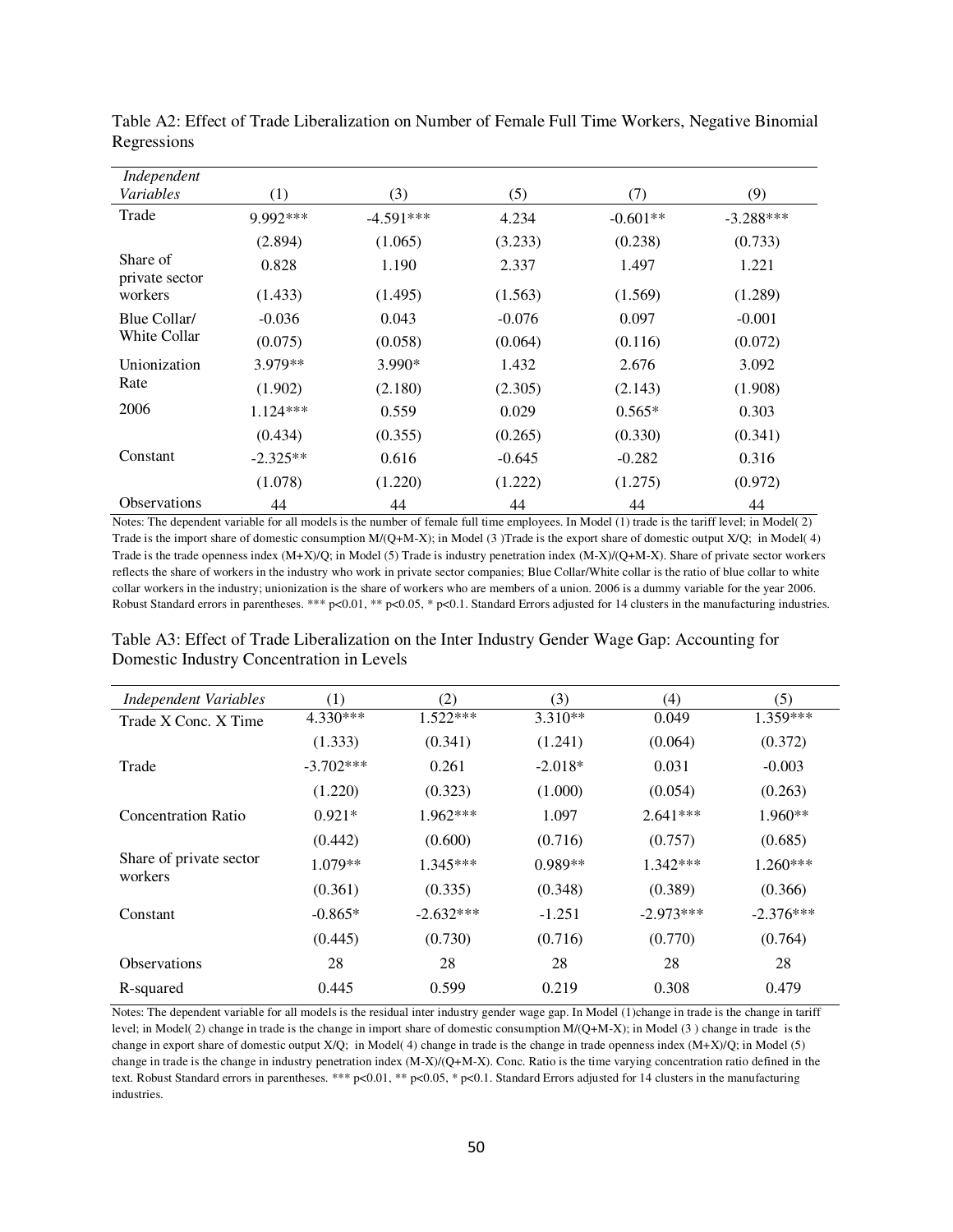<sup>4</sup> Claims that were often backed by IMF and World Bank Reports. Even on the first day of demonstrations-January 25th- an IMF mission left Cairo applauding the solid 5% growth and the overall economic performance (Economist 2011)

 $<sup>5</sup>$  There is also a large body of literature that investigates the effect of trade liberalization on wage inequality in</sup> general, not gender specific. See for example Revenga (1992, 1997), Currie and Harrison (1997), Hanson and Harrison (1999), Feliciano (2001), Goldberg and Pavcnik (2003, 2005), Attanasio, Goldberg and Pavcnik (2004) to name a few.

<sup>6</sup> It is not clear that policy variables for which we have data adequately capture measures of protection/liberalization in other tradable sectors such as agriculture. Liberalization in the agricultural sector in particular involved a much broader set of policies aimed at eliminating government intervention in the domestic markets, such as elimination of domestic price controls, state monopolies on procurement and sales, subsides for inputs, etc and these likely had a significant impact on workers in that sector possibly more important than that of reducing tariffs (Minot et al. 2010).

 $<sup>7</sup>$  I also constructed another measure of import penetration: imports as a share of output in industry k. Regression</sup> results using both versions of the import penetration measure were almost identical and therefore I only report those based on the first one.

<sup>8</sup> Note that garments employed the largest share of females of all manufacturing as mentioned above, and the fact that it saw such a large increase in female share without a significant improvement in export performance is likely to be an important explanation for my results on the impact of trade later on.

<sup>9</sup> The probability of selection into wage employment (whether regular or casual) versus non-wage employment, (which includes those who are employers, self employed or unpaid family workers) is determined by the individual's age and its square, household size, number of children under six and binary variables for whether the individual is married or not and for highest education level attained.

<sup>10</sup> An additional term reflecting the gender differences in selection given by  $(\widehat{\theta_m} \overline{\lambda_{mk}} - \widehat{\theta_f} \overline{\lambda_{fk}})$  can also be included in equation (5), but is ignored here to allow a straight forward description of the various components of the wage gap.

 $11$  See Kletzer (2001) for a discussion.

 $12$  Blue collar occupations include agriculture and fishing; craft and related trade; plant and machine operation and assembly; as well as elementary occupations.

<sup>13</sup> Female unionization rates are roughly similar to those of males, with the average for the sample being  $20.8\%$  for females and 21.7% for males.

<sup>14</sup> The schooling years could have been computed from the information on the highest educational level attained as reported in the labor market surveys. However, one would need to make assumptions about years of schooling for each degree, something which has changed several times over the period under consideration especially for primary degrees. To avoid introducing noise into the model, I rely on educational dummy variables instead.

<sup>15</sup> There are 21 manufacturing industries in the dataset. Seven of those industries did not have any female employees in 1998, and four had no female employees in 2006. (See Table 3 for female employee distribution by industry.) These industries are therefore eliminated from the analysis altogether.

 $16$  In specifications where the unionization rate was included in this model, it was always negative but insignificant at conventional levels. It was only significant when the share of private sector workers was excluded from the model. Given the higher theoretical importance and very high significance of the private share variable, I chose to report results that did not include the unionization variable to save on space. However, all coefficients on trade variables were almost identical in size and significance whether unionization rate was included or not. I also tried the share of casual workers as an additional explanatory industry level variable, but it was insignificant in all specifications.

<sup>&</sup>lt;sup>1</sup> According to a recent study that investigates the gender pay gap for a sample of sixty three countries, the "average" world gender pay gap is estimated at 16% (ITUC 2008). In 2009, the gender pay gap for the USA was as high as 23% (IWPR Factsheet 2010).

 $2^{2}$  In a recent Report a World Economic Forum study ranked Egypt at the bottom of the list of the 58 countries surveyed (Lopez-Claros and Zahidi 2005). It is interesting to note that Egypt was given the lowest mark in all five areas of the analysis, namely: economic participation, economic opportunity, political, health and well-being. Additionally, a recent study by El-Hamidi and Said (2008) has found that it is particularly difficult for Egyptian women to find jobs in the higher paying private sector and in certain managerial and decision-making positions. <sup>3</sup> See results of the Poverty Assessment Update published by the World Bank (2007).